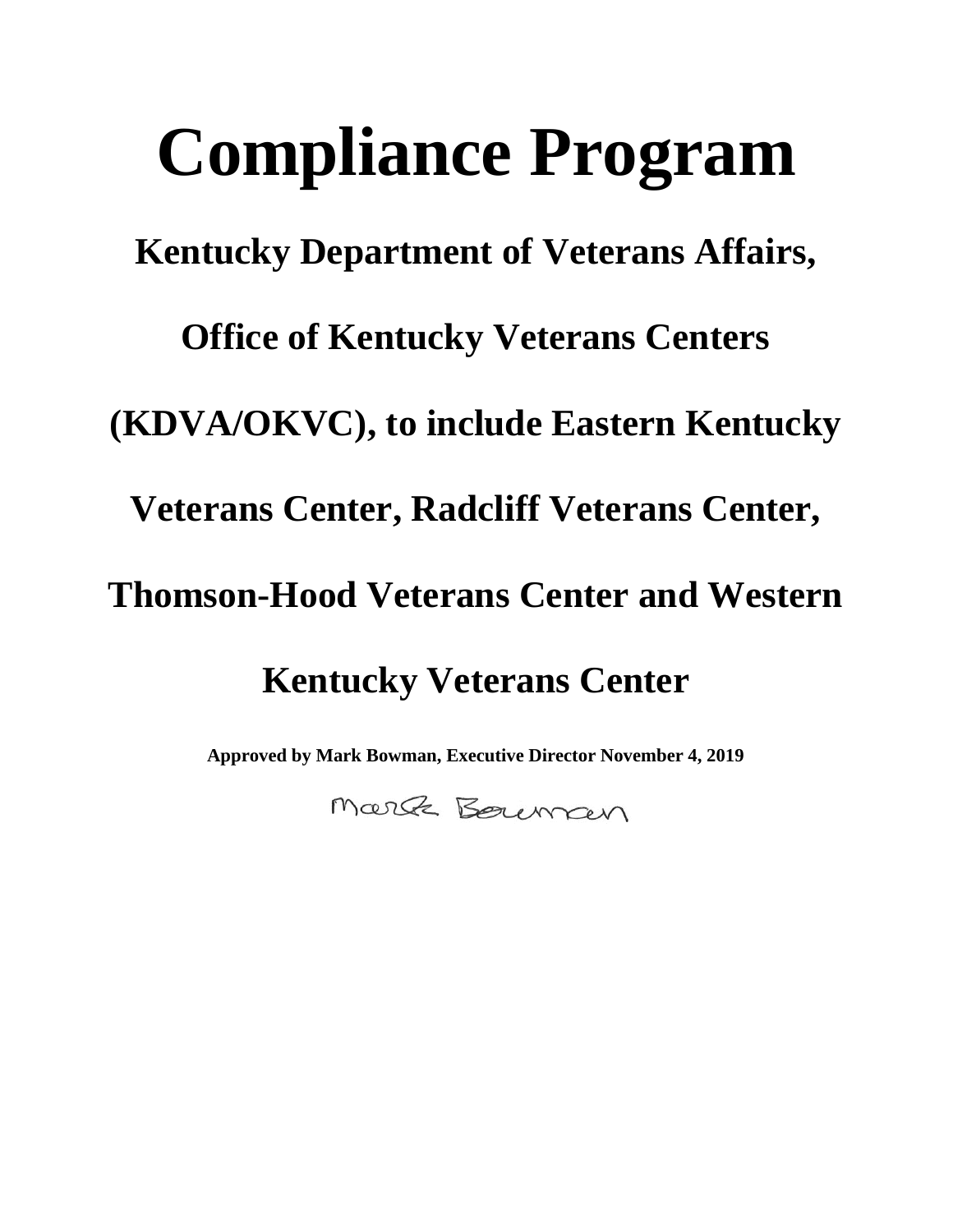## **Table of Contents**

| Attachment 1 - Admission to state veterans' nursing homes                                                                                                                                                                                                                                                                                                                                                                                                                                                                                    |  |
|----------------------------------------------------------------------------------------------------------------------------------------------------------------------------------------------------------------------------------------------------------------------------------------------------------------------------------------------------------------------------------------------------------------------------------------------------------------------------------------------------------------------------------------------|--|
| Attachment 2 - Charges for room and board, goods and services at state veterans' nursing homes                                                                                                                                                                                                                                                                                                                                                                                                                                               |  |
| <b>Attachment 3 - Notice of Privacy Practices</b><br>Attachment 4 - Internet and Electronic Mail Acceptable Use Policy<br>Attachment 5 – Employee Screening<br>Attachment 6 – Drug Free Workplace<br>Attachment 7 - Drug Testing Program<br><b>Attachment 8 – Medicare Exclusion List</b><br>Attachment 9 – Code of Ethics<br>Attachment 10 – Reporting Outside Employment<br>Attachment 11 – Financial Disclosure Requirements<br><b>Attachment 12 - Political Activities</b><br>Attachment 13 – Improper Payments and Recovery Act (IPERA) |  |
| <b>Acknowledgment of Receipt</b>                                                                                                                                                                                                                                                                                                                                                                                                                                                                                                             |  |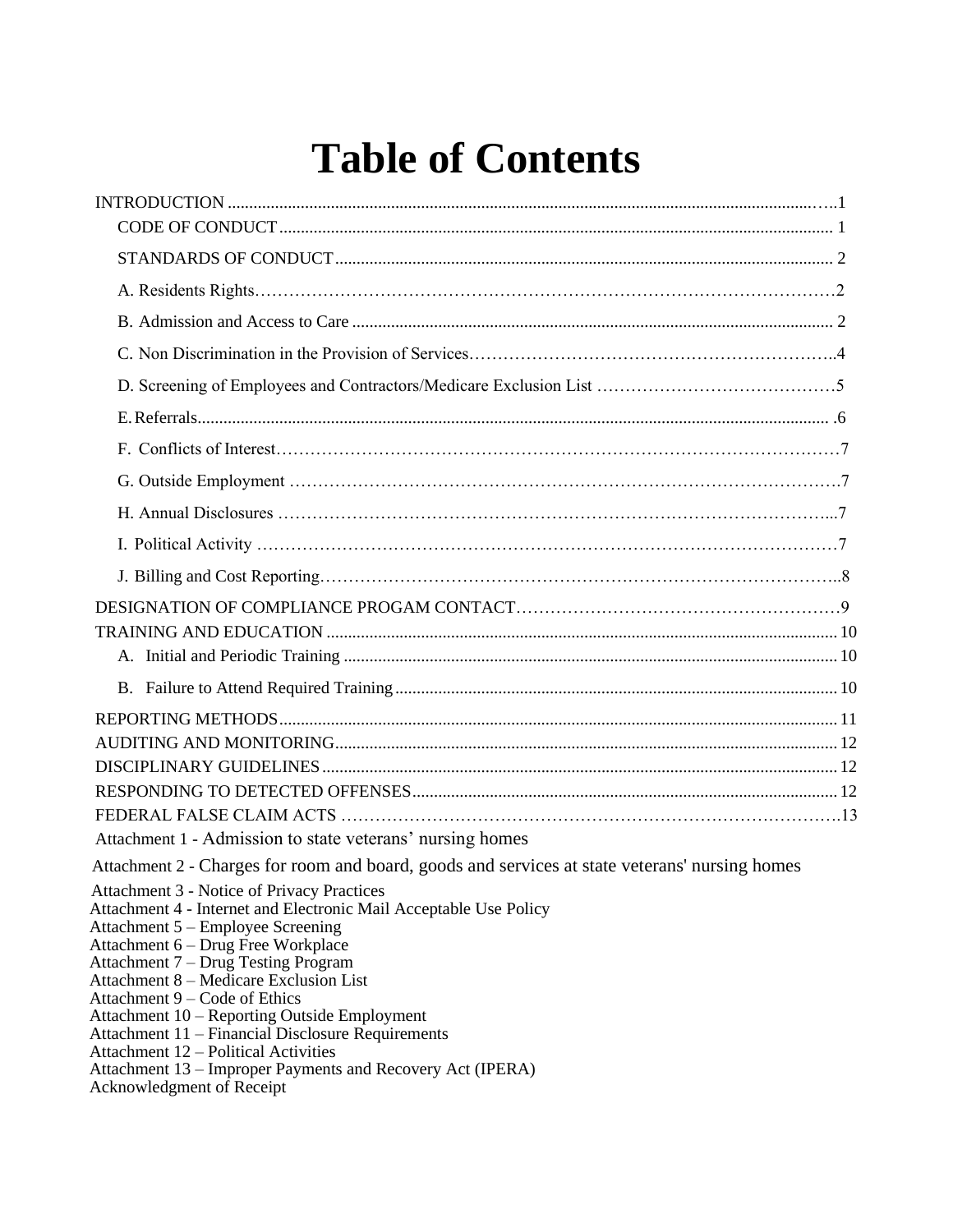## **INTRODUCTION**

The Office of Kentucky Veterans Centers ("OKVC") is committed to providing the care and services necessary to attain and maintain our residents' highest practicable physical, mental and psychosocial well-being. To that end, the OKVC is dedicated to operating its facilities to the highest ethical, legal, and moral standards and to complying with all applicable state and federal laws, rules and regulations. This Compliance Program sets out the standards of conduct that all OKVC members, employees, physicians, volunteers, students, vendors, contractors, and personnel employed by such vendors and contractors are expected to follow.

## **CODE OF CONDUCT**

The OKVC has adopted the following Code of Conduct as a central part of the OKVC Compliance Program. Compliance with the OKVC Code of Conduct is required of all employees and a condition of continued association with the OKVC for physicians, volunteers, students, vendors, contractors, and personnel employed by such vendors and contractors. All OKVC members, employees, physicians, volunteers, students, vendors, contractors, and personnel employed by such vendors and contractors shall, at all times in the performance of their duties:

- 1. Be honest and lawful in all of their business and professional dealings and avoid doing anything that could create even the appearance of impropriety.
- 2. Observe and comply with the OKVC's mission, vision, values, policies, procedures and all applicable state and federal rules, regulations and laws.
- 3. Promote a culture of continuous quality improvement in care and services.
- 4. Treat all OKVC residents, family, visitors, employees, physicians, volunteers, students, vendors, contractors, and personnel employed by such vendors and contractors with professionalism, dignity and respect.
- 5. Comply with the OKVC's policies with respect to harassment, threats, intimidation, discrimination and retaliation.
- 6. Promote a cooperative environment among OKVC staff and providers that fosters an environment of trust, exchange of information, identification of errors and problem solving.
- 7. Provide a physical environment that is safe for all OKVC residents, family, visitors, employees, physicians, volunteers, students, vendors, contractors, and personnel employed by such vendors and contractors.
- 8. Cooperate fully with the OKVC's Compliance Program, including active participation in training activities, audits and implementation of corrective actions.
- 9. Report any instances of known or suspected non-compliance with applicable laws, rules, regulations, policies or procedures to the Executive Director, Executive Office staff, facility management or supervisors without fear of retaliation.
- 10. Refuse to accept any gifts or gratuities from OKVC residents, family, visitors, physicians, vendors, contractors, and personnel employed by such vendors and contractors (Attachment 9).
- 11. Treat as confidential and safeguard to the full extent permitted by law all medical, billing, employee and other OKVC information.
- 12. Ensure that all medical record documentation is timely and accurately completed, signed and dated as appropriate.
- 13. Ensure that all bills are accurate and reflect services actually provided and documented.
- 14. Use the OKVC's property, network and software appropriately and only in connection with legitimate organizational activities.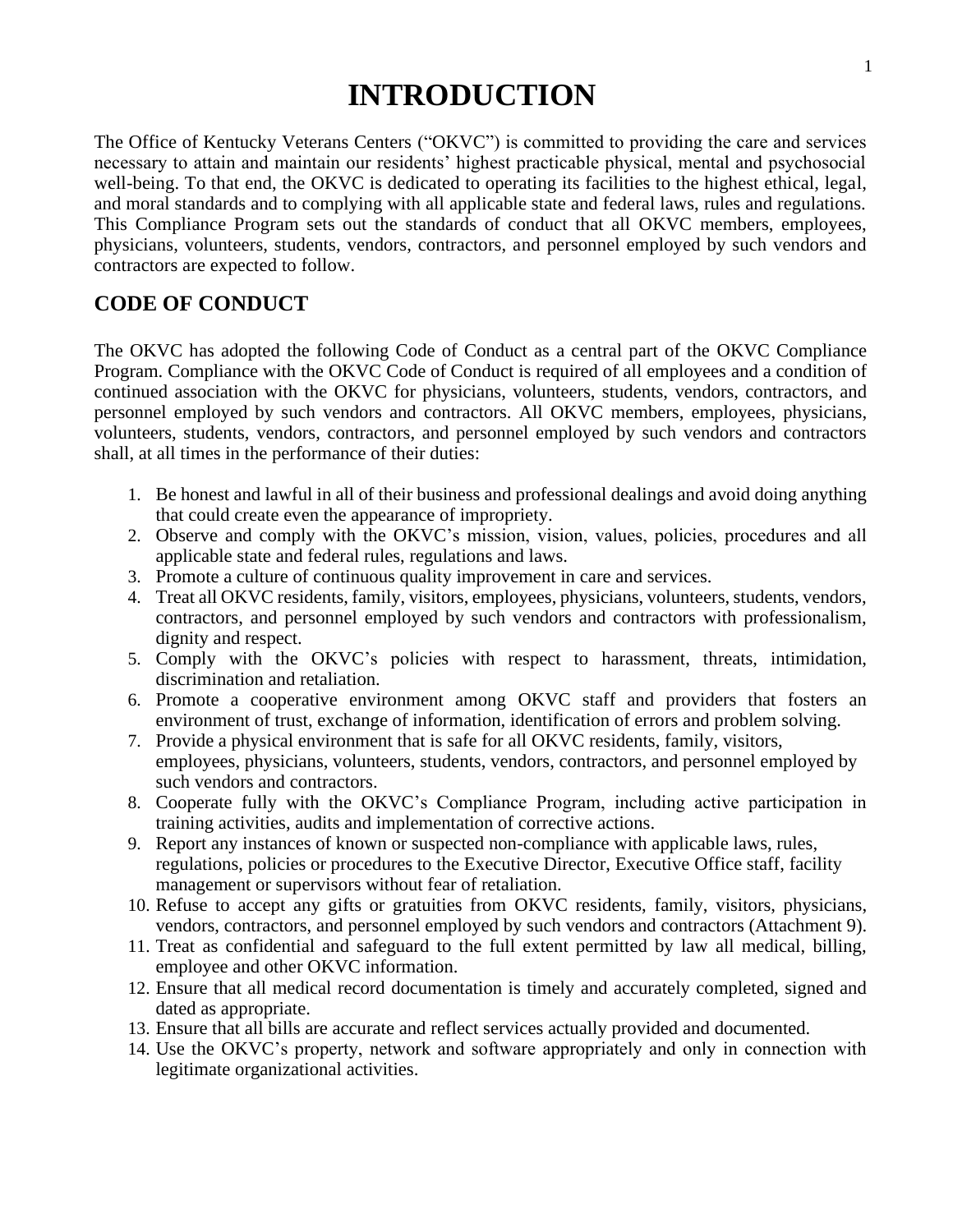#### **STANDARDS OF CONDUCT**

To assist employees, physicians, volunteers, students, vendors, contractors, and personnel employed by such vendors and contractors with their obligation to comply with our Code of Conduct, we have adopted the following Standards of Conduct. As with the Code of Conduct, compliance with the Standards of Conduct is required of all employees and a condition of continued association with the OKVC for physicians, volunteers, students, vendors, contractors, and personnel employed by such vendors and contractors.

Employees, physicians, volunteers, students, vendors, contractors, and personnel employed by such vendors and contractors are expected to report any suspected or known violations of these Standards of Conduct in accordance with the reporting requirements of the Compliance Program. All such reports will be treated as confidential to the extent permitted by law and shared only on a need to know basis. OKVC will take no adverse action against persons making such reports in good faith and without malicious intent whether or not the report is ultimately substantiated.

#### **A. Resident Care and Rights**

We are committed to providing the care and services necessary to attain and maintain the highest practicable physical, mental and psychosocial well-being of all residents. We believe that state and federal regulations provide a minimum baseline of care standards which we strive to exceed in the provision of care and services to our residents.

#### **1. Admission and Access to Care**

Admission to State Veterans Homes ("SVHs") in Kentucky is governed by Kentucky statute. Pursuant to Kentucky Revised Statute (KRS) 40.320, The General Assembly has determined the establishment of state veterans' nursing homes to be in the best interests of the veterans of the Commonwealth and necessary to the wellbeing of our elderly and disabled veterans. Therefore, it is the purpose of KRS 40.325 to authorize the establishment of state veterans' nursing homes, to promote their construction or renovation, and to assign administrative responsibility for their planning and operation of these homes. Eligibility requirements for admission are outlined in 17 KAR 3:040 **(Attachment 1).** Charges for room and board, goods and services at SVHs are outlined in 17 KAR 3:020 **(Attachment 2)**.

#### **2. Protection and Promotion of Resident Rights**

Our foremost goal is to protect and promote the rights of every resident. Residents have varying degrees of physical/psychosocial needs, intellectual disabilities, and/or cognitive impairments. A resident may be dependent on staff for some or all aspects of care, such as assistance to eat, ambulate, bathe, groom, dress, and toilet. Each resident has the right to privacy and confidentiality for all aspects of care and services. Only authorized staff directly involved in providing care and services for the resident should be present when care is provided, unless the resident consents to other individuals being present during the delivery of care. Each resident must be provided individualized care with dignity and respect. During the delivery of personal care and services, staff must remove residents from public view and provide clothing or draping to prevent unnecessary exposure of body parts. Taking unauthorized photographs or recordings of residents in any state of dress or undress using any type of equipment (e.g., cameras, smart phones, and other electronic devises) and/or keeping or distributing them through multimedia messages or on social media networks is a violation of a resident's right to privacy and confidentiality.

Every OKVC member, employee, physician, volunteer, student, vendor, contractor, and personnel employed by such vendors and contractors must protect and promote the rights of every OKVC resident and interact with residents in a courteous, professional and positive manner. Residents must be treated with respect and dignity at all times. Actions of neglect, verbal remarks which are unkind, hostile or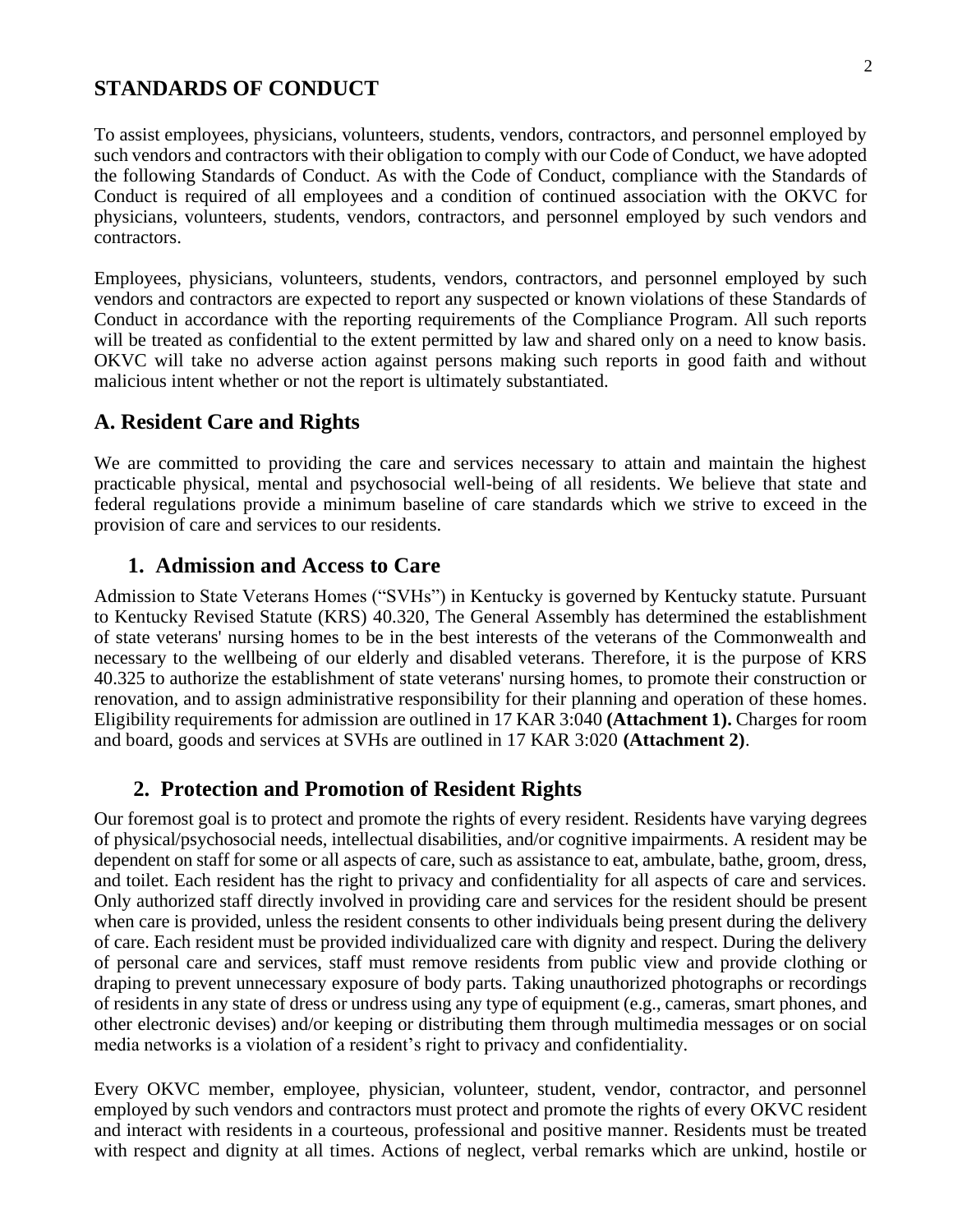abusive, actions which are hostile or physical conduct that is harsh or inappropriate are considered forms of resident abuse. Mistreatment, neglect, or abuse of residents and misappropriation of resident property will not be tolerated. Allegations of resident abuse, neglect or misappropriation will be immediately reported in accordance with facility abuse reporting procedures and promptly investigated.

Annual and as needed intermittent in-services on resident abuse are conducted by the Staff Development Coordinator, Social Services, or through an online learning platform. All employees are required to attend these in-services so they have an understanding of the legal definition of abuse and the OKVC's definition of acts that constitute abuse.

All information concerning OKVC residents is confidential and should never be discussed with anyone other than those directly responsible for the residents' care and condition. Every OKVC member, employee, physician, volunteer, student, vendor, contractor, and personnel employed by such vendors and contractors must comply with the requirements of the Health Insurance Portability and Accountability Act of 1996 (HIPAA). A summary of pertinent HIPAA Privacy Rule requirements is set out in (**Attachment 3)** at the end of this Compliance Program. Should an employee breach confidentiality or violate HIPAA requirements, disciplinary action may be taken in accordance with the OKVC Employee Handbook. Compliance with HIPAA Privacy Rule requirements is a condition of continued association with the OKVC for physicians, volunteers, students, vendors, contractors, and personnel employed by such vendors and contractors.

## **3. Personal Use of Social Media**

Social media is a term that encompasses the various activities that integrate technology, social interaction, and content creation. It includes, but is not limited to, social networking, the use of websites that allow users to share content, interact, and develop communities around similar interests. The lines between public and private, personal and professional are blurred in online social networks, and whatever you post on your personal account will likely reflect on the OKVC. Therefore, be aware of your association with the OKVC and thoughtful of how you present yourself online. A personal social media account, while an appropriate place to share personal opinions, is not a place to present an individual opinion as an official OKVC view. Be mindful that despite all privacy controls, whatever you publish can be seen by many different people, including your supervisors, co-workers, and resident families.

Personal use of social media must be consistent with the terms of use outlined in the COT Acceptable Use Policy (CIO-060 Internet and Electronic Mail Acceptable Use Policy, **(Attachment 4)** contained in all employees Employee Manual. OKVC employees cannot use personal social media sites for political purposes, to conduct private commercial transactions, or to engage in private business activities during business hours and with OKVC-issued property. OKVC employees are also prohibited from using social media to violate any other applicable state, federal, or local laws, policies, and regulations.

Employees' personal use should not be attributable to the OKVC or your job function at the OKVC facilities. An employee's use and comments made at social media sites are subject to First Amendment protections. However, any personal use must be conducted in such a manner that a reader would not think that the employee is speaking for or on behalf of the OKVC. If you list the OKVC as your employer on your personal social media profiles, any information you post will be held to a higher level of scrutiny.

Personal use of social media must be in conformance with relevant portions of OKVC workplace policies, and state and federal laws and regulations, including but not limited to, harassment and discrimination, confidentiality, ethics, code of conduct, workplace violence, etc.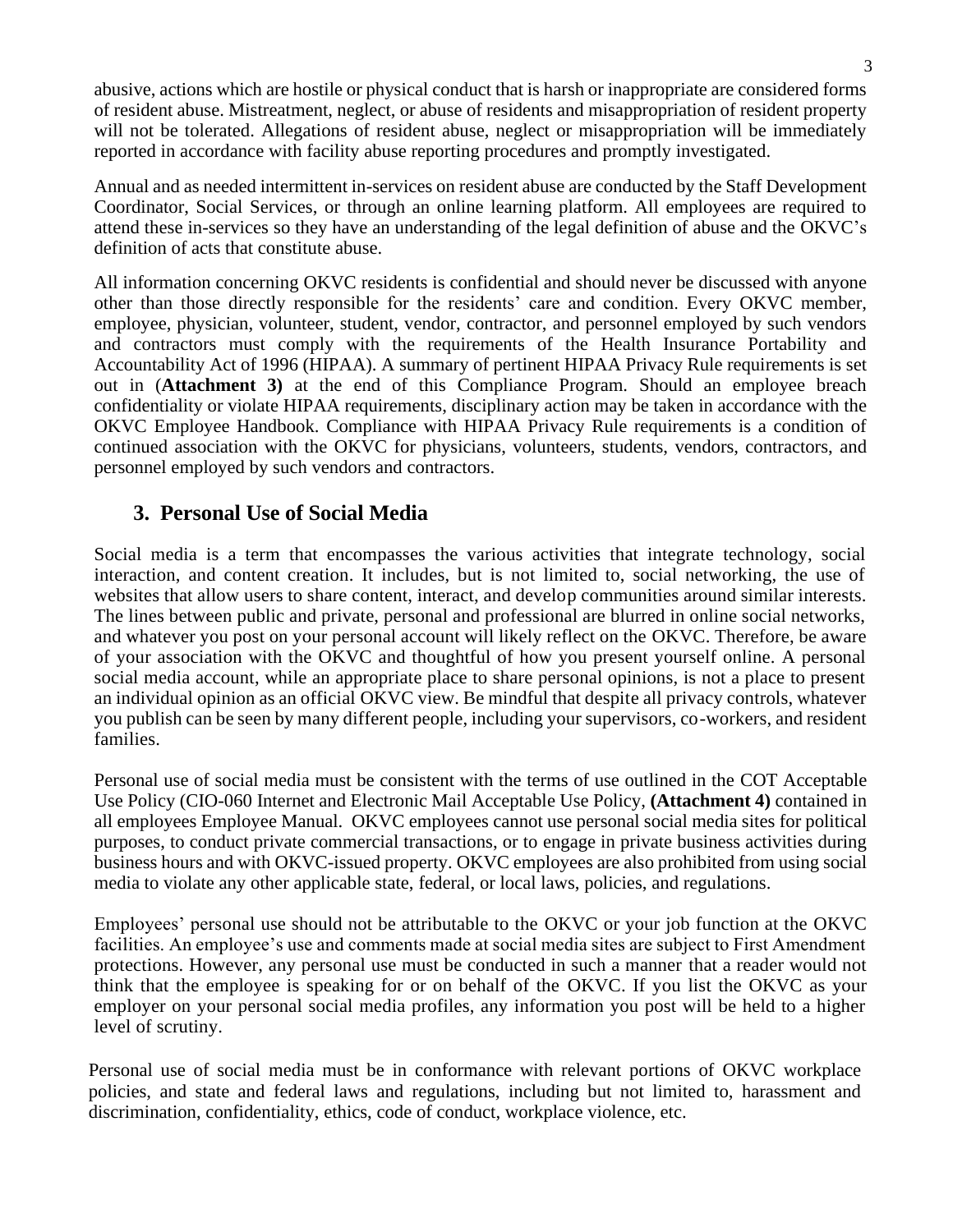Any OKVC or resident information that is considered confidential shall not be released on any social media account. You shall not use the OKVC logo or name on any personal postings. Your social media accounts may be subject to monitoring without notice or consent if these sites are accessed on OKVC property.

Violation of any of these policies may result in disciplinary action, up to and including termination.

## **4**. **Provision of Quality Care**

OKVC residents receive services in accordance with a comprehensive plan of care developed by an interdisciplinary care team based on periodic comprehensive assessments of the resident's condition. Each plan of care is designed to ensure that the OKVC provides the necessary care and services to attain or maintain the resident's highest practicable physical, mental and psychosocial well-being. Where possible, residents and their family members or legal guardians are included in the development of care and treatment plans. Unless the resident has been declared incompetent or otherwise found to be incapacitated under state law, the resident has a right to participate in his/her care planning and treatment.

All services and care required by a resident's plan of care will be provided to the resident by qualified staff.

The OKVC carefully manages its pharmaceutical services to ensure accurate acquisition, receipt, dispensing and administration of all drugs. Drugs and medications provided by the contractor pharmacy are solely for the use of OKVC residents. Access to medications is limited to licensed personnel trained in medication administration. Distribution of medications to unauthorized persons is prohibited and could result in termination and criminal prosecution.

## **5. Nondiscrimination in the Provision of Services**

Section 1557 of the Affordable Care Act prohibits the OKVC, OKVC employees, and OKVC contractors and vendors and their employees from discriminating against potential and current OKVC residents in the provision of OKVC services based on race, color or national origin (Title VI of the 1964 Civil Rights Act), age (the Age Discrimination Act of 1975), disability (Section 504 of the Rehabilitation Act of 1973), or sex (Title IX of the Education Amendments of 1972).An individual shall not, on the grounds prohibited under title VI of the Civil Rights Act of 1964 (42 U.S.C. 2000d et seq.), title IX of the Education Amendments of 1972 (20 U.S.C. 23 1681 et seq.), the Age Discrimination Act of 1975 (42 U.S.C. 6101 et seq.), or section 504 of the Rehabilitation Act of 1973 (29 U.S.C. 794), be excluded from participation in, be denied the benefits of, or be subjected to discrimination under, any health program or activity, any part of which is receiving Federal financial assistance. No OKVC employee, contractor, vendor, or employee of any such contractor or vendor shall, because of race, color, national origin, age, disability, or sex:

- deny any individual any service, or other benefit, for which he/she is qualified;
- provide any individual any service, or other benefit, which is different or is provided in a different manner from that which is provided to others under the program;
- subject any individual to segregated or separate treatment in any manner related to his/her receipt of service;
- restrict an individual, in any way, in the enjoyment of services, facilities privilege or to others or any other advantage, other benefit provided under the program;
- adopt methods of administration which would limit participation by any group of recipients or subject them to discrimination;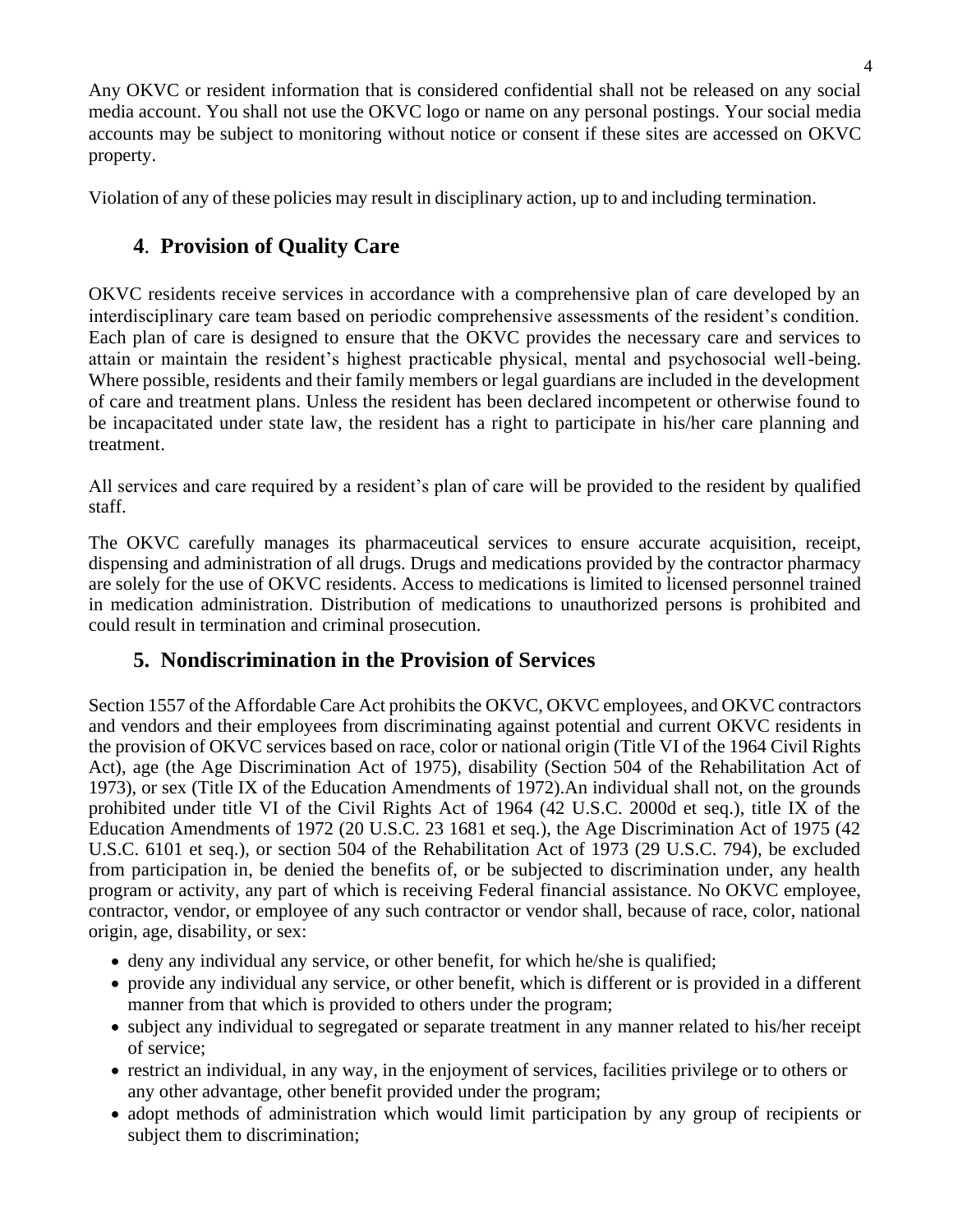• address an individual in a manner that denotes difference because of race, color, national origin, age, disability, or sex

Each OKVC resident shall receive all services that are ordered by the resident's physician; indicated as necessary by the resident's most recent MDS assessment; and/or contained in the resident's plan of care.

## **6. Resident Safety**

OKVC residents have the right to be free from abuse and neglect. In order to ensure the safety of all OKVC residents, the OKVC has instituted certain measures to screen potential and current employees, medical staff, vendors, contractors, and the employees of such vendors and contractors; to train staff to recognize and report suspected abuse and neglect; and to screen, assess and monitor prospective and current OKVC residents for aggressive behaviors.

## **a. Employee Screening, Licensing and Certifications**

The OKVC screens all employees as part of the hiring process. That process is outlined in Section 1 of the facility's abuse policy. **(Attachment 5)**

The OKVC maintains a drug-free workplace where employees are prohibited from using or possessing any illegal drugs, controlled substances, unauthorized alcoholic beverages and intoxicating substances, and equipment and paraphernalia pertaining to such use. All prospective employees are required to submit to a drug screening test after an offer of conditional employment has been made but prior to beginning employment. Current employees may be required to submit to a drug test under certain circumstances, including when there is reasonable suspicion of drug use or diversion or following an accident or injury on the job. Those requirements are found in KDVA Policy Directive 9 "KDVA Workplaces Shall Remain Free of All Illegal Drugs" **(Attachment 6)**. KDVA's Drug Testing Program is found in Policy Directive 15. **(Attachment 7).**

OKVC employees are required to notify Human Resources and their Department Manager any time they are charged with a crime. Depending on the severity and nature of the crime, the employee may or may not be allowed to continue working pending the outcome of proceedings connected with the criminal charge. Incidents of this nature will be reviewed on a case by case basis.

## **b. Screening Medical Staff, Vendors, Contractors, and Their Employees**

The OKVC maintains a temporary staffing contract which would allow the OKVC to purchase agency nursing services as needed. If such services were required, the nurse staffing agencies would be required to ensure that temporary staff assigned to the OKVC have undergone background checks to verify that they had not been convicted of an offense that would preclude employment at the OKVC facilities.

Before finalizing a contract with any entity that will provide direct care to OKVC residents and/or bill any federal program for such services, the OKVC also checks the Office of Inspector General (OIG) List of Excluded Individuals (LEIE) for all contracting entities and any known owners and officers of those entities known to the OKVC. During the term of the contract, the OKVC checks these lists monthly for each contracting entity, its known owners and officers known to the OKVC, and its known employees who perform services at the OKVC's facilities. The OKVC will not contract with any known individual or entity that is excluded from participation in a government health care program. Refer to the Medicare Exclusion List policy. **(Attachment 8)**

The OKVC also checks on a monthly basis the OIG LEIE all known medical staff, including attending physicians, psychiatrists, psychologists, dentists, podiatrists, and nurse practitioners. Medical staff subject to OKVC credentialing requirements will comply with OKVC credentialing policies and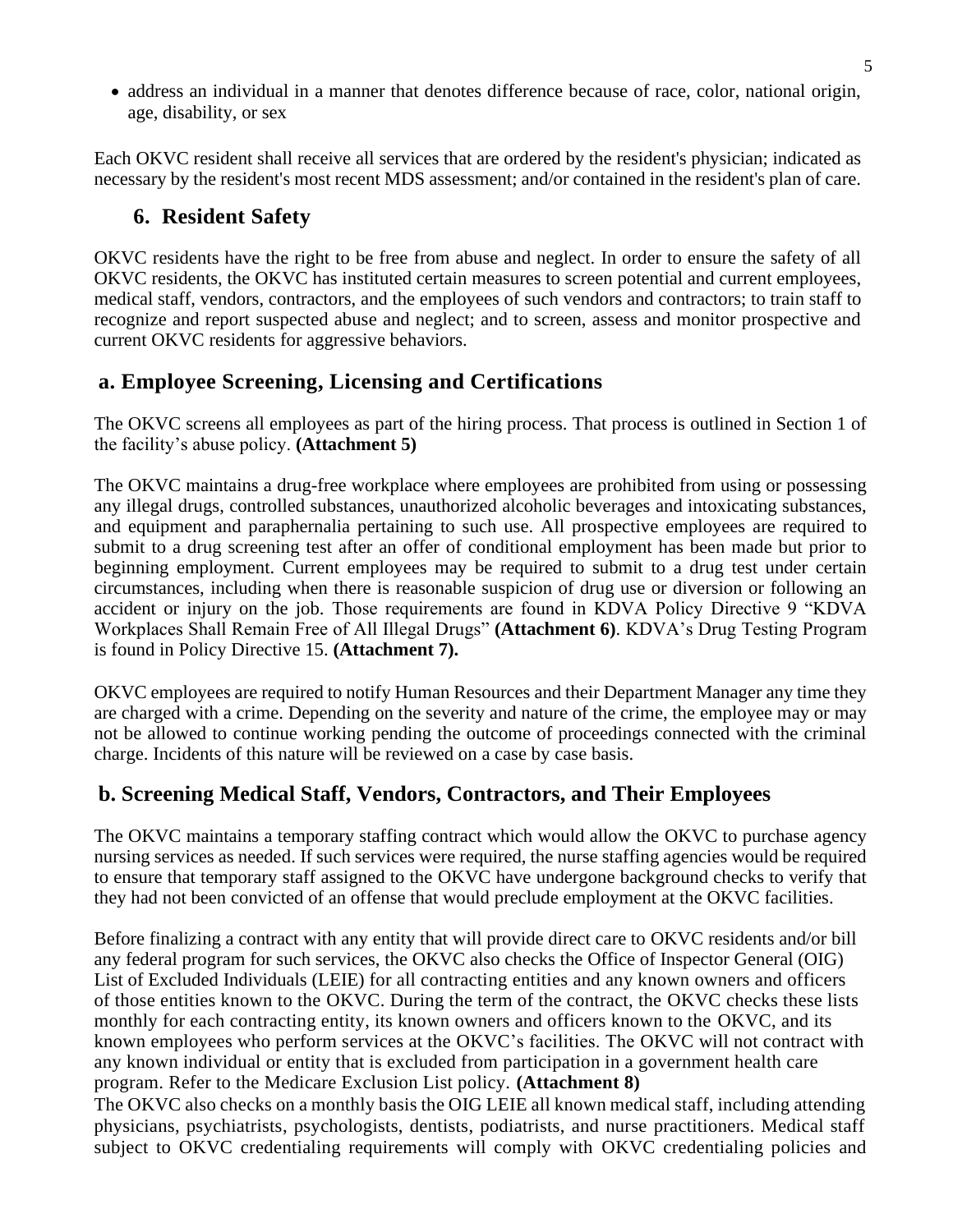procedures, including, but not limited to, the timely submission of all documentation, information, waivers and releases required for credentialing and re-credentialing. Medical staff members shall comply with all applicable laws pertaining to the practice of their profession and will avoid any actions or omissions that would constitute unacceptable practice under state law. Medical staff members will immediately notify the appropriate OKVC medical director of any events or circumstances that would adversely impact upon the member's professional privileges or professional practice, including, but not limited to, the initiation of any professional disciplinary action.

## **c. Recognizing and Reporting Suspected Abuse and Neglect**

The OKVC prohibits mistreatment, neglect, and abuse of residents and trains employees to recognize the warning signs of abuse and neglect and report any suspected abuse and neglect. The OKVC is committed to protecting those who make reports from retaliation and keeps the identity of such persons confidential to the extent allowed by law. Reports of suspected abuse and neglect are promptly and thoroughly investigated. The OKVC also reports incidents of abuse and neglect to the proper authorities as required by law.

## **7. Safeguarding Residents' Financial Affairs**

OKVC residents have the right to manage their financial affairs and the OKVC may not require residents to deposit their personal funds within the facility. However, upon written authorization of a resident, the OKVC will hold, safeguard, manage, and account for any resident's personal funds that are deposited with the facility consistent with federal requirements.

## **B. Referrals**

Federal and state law prohibit the OKVC and its employees from soliciting or accepting or offering or paying remuneration in exchange for referrals of persons eligible for Medicare, Medicaid or another federal health care program, or for directly purchasing, leasing, ordering, or recommending the purchase, lease or ordering of any goods, facilities, services or items covered under the benefits of Medicare, Medicaid or other federal health programs. "Remuneration" includes not only bribes, kickbacks and rebates, but also anything of value in any form. The OKVC and its employees may not knowingly and willfully offer, pay, request or receive any money or other benefit, directly or indirectly, overtly or covertly, in cash or in kind.

Examples of transactions that may violate these laws include:

- 1. Routinely waiving co-insurance payments or deductibles without a good faith determination that the resident is in financial need or without reasonable efforts to collect the cost-sharing amount;
- 2. Offering free goods or goods at below market value in exchange for patient referrals or the purchase of other goods and services;
- 3. Accepting gifts, hospitality or entertainment of more than nominal value from any source that is in a position to benefit from the referral of business;
- 4. Entering into a professional service, management service or consulting service agreement where payment is based on other than fair market value or is based on the volume of referrals.

All OKVC contracts must comply with applicable state and federal laws and regulations. As a state entity, the OKVC follows state bidding and approval processes as required for most service contracts. Contracts for routine services and goods are subject to the OKVC's policies and procedures.

The OKVC prohibits OKVC employees, in the course of or in relation to their official duties, from soliciting or accepting, directly or indirectly, any gift, gratuity, service, favor, entertainment, lodging, transportation, loan, loan guarantee, promise of future employment or other future benefit from any source, except the OKVC, for any activity related to their duties as OKVC employees.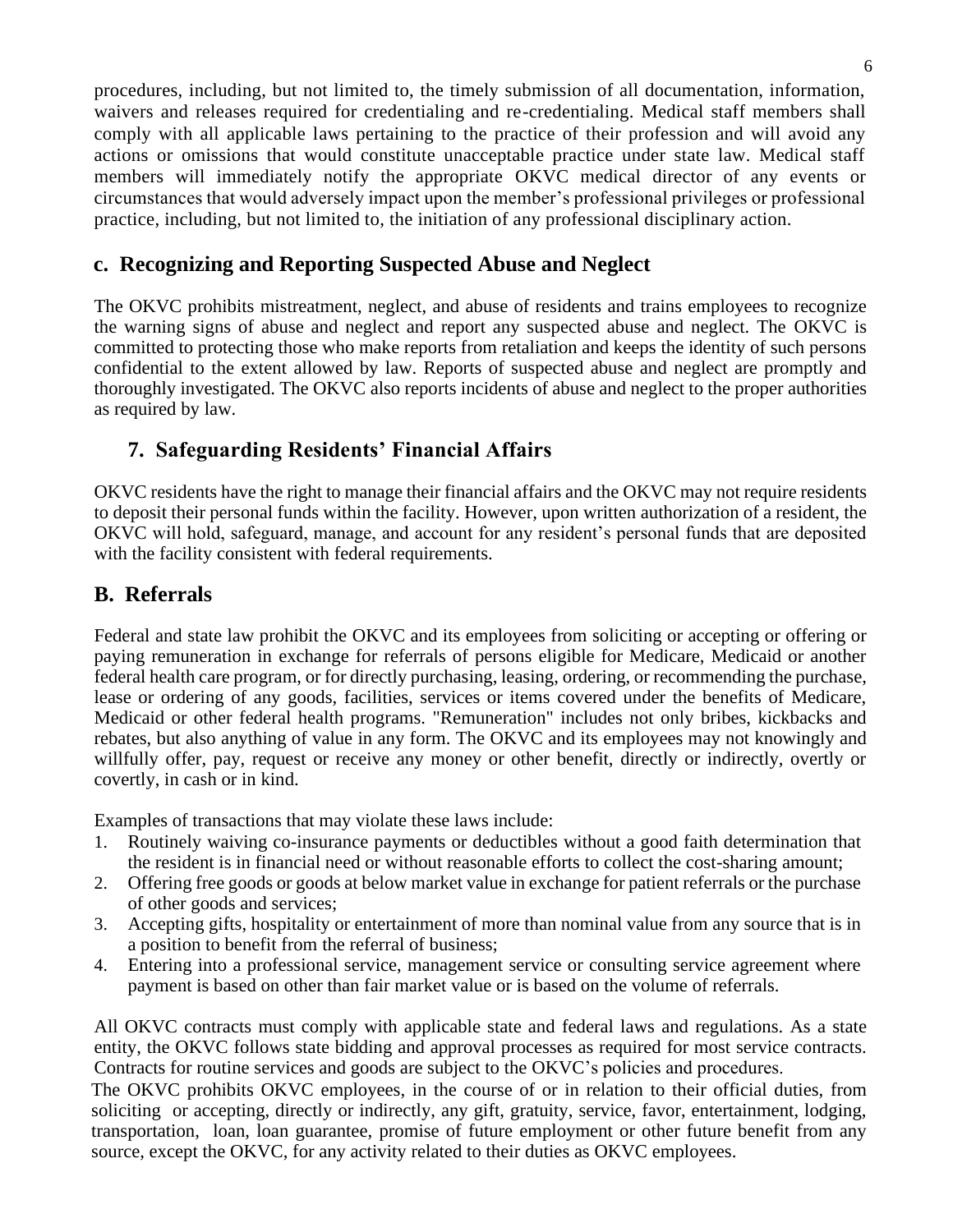## **1. HOSPICE**

• Provide services pursuant to a written agreement with a hospice program that meets the conditions of participation for hospices (42 CFR Part 418) upon evidence that the resident qualifies for and has properly elected the hospice benefit;

• Develop and implement, in conjunction with the hospice program, a coordinated plan of care;

• Bill the Medicare and/or Medicaid programs only for the treatment of conditions unrelated to the terminal illness; as permitted by law;

• For residents eligible for Medicare hospice benefits and Medicaid coverage of the resident's room and board, the facility shall not accept payment by a hospice for room and board provided to a hospice resident in excess of the amount that the facility would have received if the resident had not been enrolled in hospice. Any additional payments from the hospice for items and services purchased from the facility must represent the fair market value of such additional items and services actually provided to the resident that are not included in the Medicaid daily rate;

• Provide only those services the facility is allowed to provide to hospice residents under applicable law (see Note below); and

• Not engage in any arrangement in which the facility offers, accepts, provides, or receives free services to or from a hospice in exchange for a promise or agreement to refer nursing facility residents to the hospice; or vice versa.

## **2. Conflict of Interest**

OKVC employees are also prohibited from participating in any activity in either a private or official capacity where a conflict of interest may exist. Those restrictions are outlined in KDVA Policy Direct 12 "Key Rules of the Executive Branch Code of Ethics". **(Attachment 9)**

## **3. Outside Employment**

Employees' first loyalty should be to the OKVC and employees must avoid associations or interests that could affect their objectivity in performing their job or in making the decisions required of their position. OKVC employees should not engage in any outside employment or other outside activity not compatible with the full and proper discharge of the duties and responsibilities of their employment whether on their own behalf or for private individuals, firms, companies, institutions, or federal or local governments. Those requirements are outlined in KDVA Policy Directive 6 "Reporting all outside employment". **(Attachment 10)**

## **4. Annual Disclosures**

In addition, the Kentucky Ethics Commission requires an annual report to be filed by all non-merit employees in the Executive Branch which requires certain financial disclosures, ownership interests and other information that may present a conflict of interest. The Ethics Officer monitors each employee's submission of that annual report. Those requirements are outlined in KRS 11A.050. **(Attachment 11)**  and are monitored by the Kentucky Department of Veterans Affairs Ethics Officer.

## **5. Political Activity**

Political activity by OKVC employees is prohibited during work hours. Therefore, during work hours, employees may not actively engage in a political campaign on behalf of any party, committee, organization, agency, or political candidate; or attend political meetings or rallies; or otherwise use their position or employment to interfere with or affect the result of any regular or special election; or perform political duties or functions not directly a part of their employment. Rules governing political activity are outlined in KDVA Policy Directive 11 "Political Activities and KDVA Employees". **(Attachment 12)**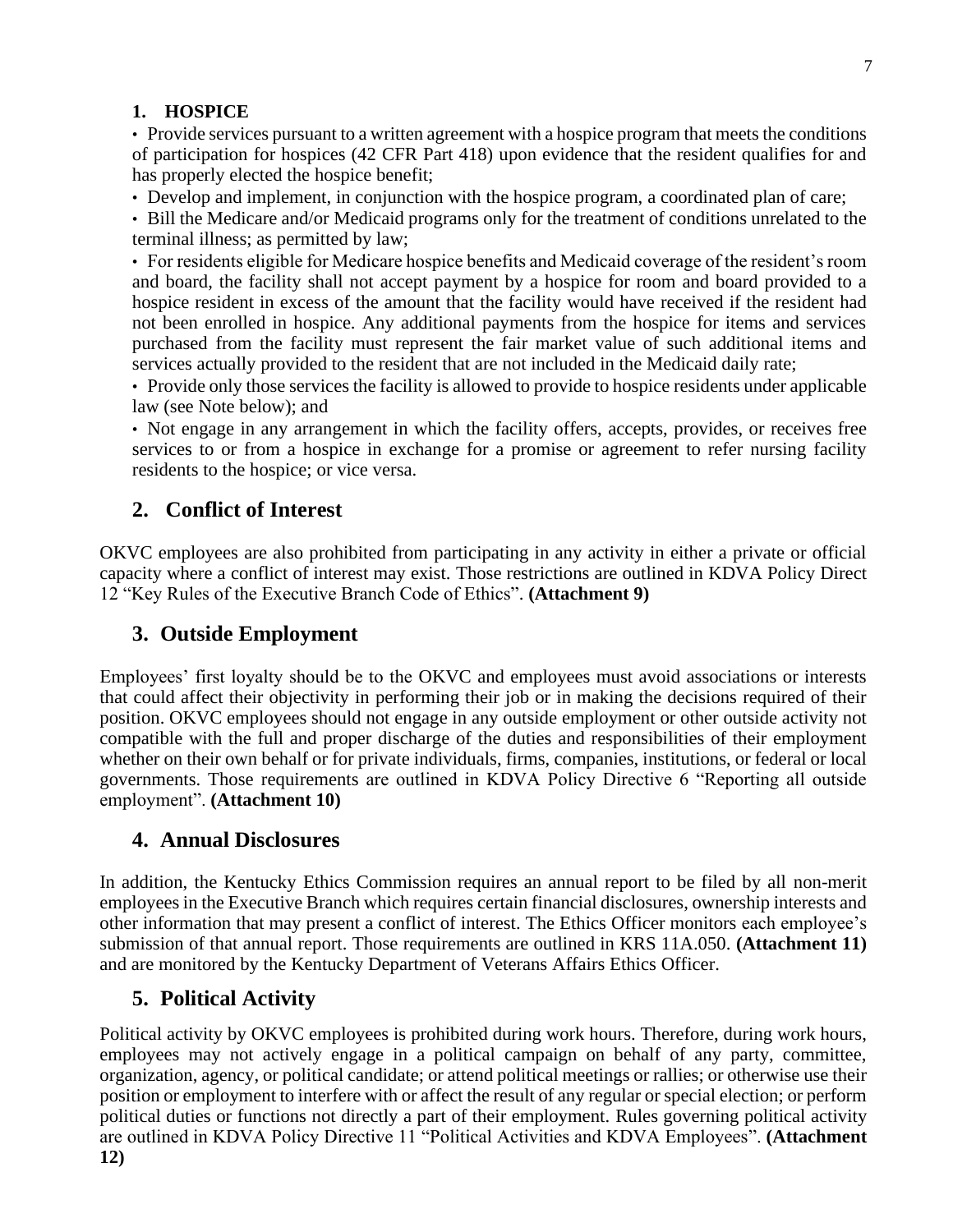## **C. Billing and Cost Reporting**

Federal and state laws and regulations prohibit knowingly and willfully making or causing to be made any false statement or representation of a material fact in an application for benefits or payment. It is also unlawful to conceal or fail to disclose the occurrence of an event affecting the right to payment with the intent to secure payment that is not due. Examples of false claims include:

- 1. Billing for items or services not rendered or provided as claimed;
- 2. Submitting claims for equipment, medical supplies and services that are not medically necessary;
- 3. Filing duplicate claims;
- 4. Billing for services or items for which there is no physician order;
- 5. "Upcoding" a resident's condition to a higher RUGs category;
- 6. Altering documentation or forging a physician signature on documents used to verify that services were ordered and/or provided;
- 7. Billing separately for items or services included in a per diem rate or otherwise billed as a unit;
- 8. Failing to maintain sufficient documentation to support the diagnosis, justify treatment, document the course of treatment and results, and promote continuity of care; and
- 9. Including inappropriate or inaccurate costs on cost reports to be submitted under the Medicare or Medicaid programs.

The OKVC is committed to full compliance with all federal and state regulations governing billing, coding and documentation. OKVC employees with responsibility for entering charges and procedure codes are expected to exercise diligence, care and integrity when submitting claims for payment in order to maintain the accuracy of every claim processed and submitted. OKVC employees and contractors who document the services on which those charges are based are also expected to exercise the same level of diligence, care and integrity in the performance of their duties. Each of these individuals is expected to monitor compliance with applicable billing rules.

Only those medical services that are consistent with accepted standards of medical care may be billed. Billing and coding must always be based on adequate documentation of the medical justification for the service provided and for the bill submitted, and this medical documentation must comply with all applicable regulations. Only those codes that correspond to the service rendered and documented should be selected. The OKVC uses an Electronic Medical Record and Billing system that is widely used in nursing facilities throughout the United States and Canada. All billing for services provided by the OKVC facilities is billed through this program. Each OKVC facility also has a Quality Assessment and Assurance Committee and a Quality Assurance nurse that review applicable nursing information, including potential issues with physician documentation for services or inadequate or substandard care.

On a periodic, regular basis, the OKVC will generate reports of the status of any credit balances of refunds owing to Medicare and other third-party payors. Such refunds will then be made to the appropriate payor in a timely and reasonable manner.

All Medicare and Medicaid cost reports must be prepared in compliance with all applicable state and federal regulations utilizing generally accepted accounting principles based upon documents and reports that are maintained in the OKVC's day-to-day business. Costs will be claimed when based on appropriate and accurate documentation; unallowable costs will not be claimed for reimbursement; and all costs will be properly allocated to the appropriate cost centers based on verifiable information and data. Currently, the OKVC contracts out for the preparation of these cost reports for all of its facilities. A member of the financial staff of the OKVC gathers the appropriate detailed information to send to the contractor and then responds to any further dialogue that is needed to complete the cost reports.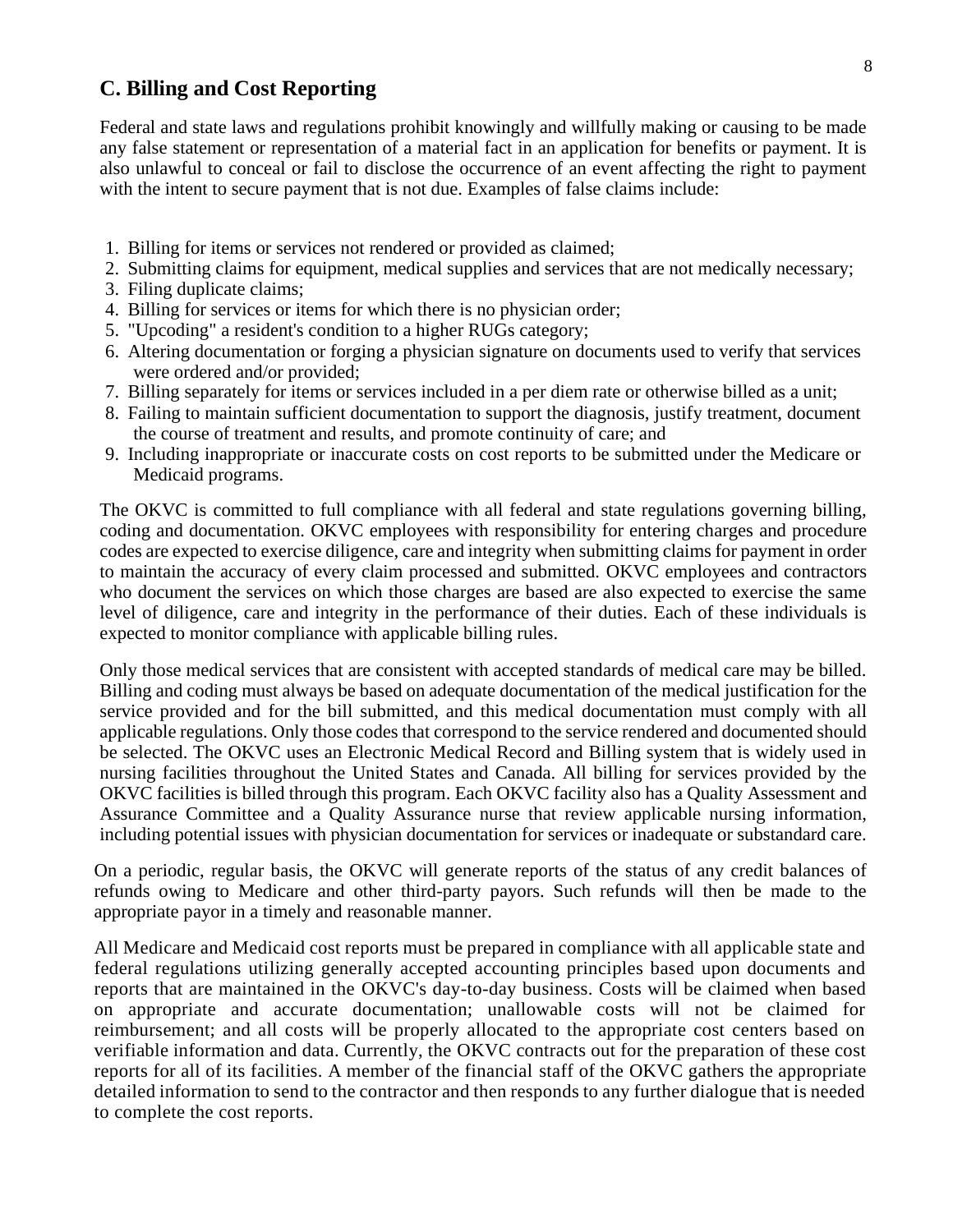Any error or inaccuracy in any cost report or in any claim for payment for health care services that has been submitted or will be submitted should be reported to the OKVC Budget Director or Executive Director. If an employee or agent who has any reason to believe that anyone (including the employee himself/herself) is engaging in questionable or false cost reporting or is engaged in questionable internal accounting practices, they shall immediately report the practice to his/her immediate supervisor, Executive Director, Ethics Officer or any other KDVA representative utilizing the reporting mechanisms outlined below under the heading "Effective Lines of Communication".

This facility is subject to the VA's Compliance with Improper Payments Elimination and Recovery Act of 2018 and is therefore subject to monitoring by the VA to ensure proper payments for services and recovery of improper payments in addition to other federal compliance program. **(Attachment 13)**

## **COMPLIANCE AND ETHICS PROGRAM CONTACT**

In accordance with  $42 \text{ CFR } 483.859(c)(1)$  The Executive Director is the program's contact person and each facility administrator is the facility's Corporate Compliance liaison. The Executive Director perform the following roles relative to the Compliance Program unless the OKVC Executive Director assigns another OKVC staff member or outside vendor to accomplish those tasks:

- 1. Oversee and monitor the implementation of the OKVC Compliance Program.
- 2. Establish and monitor a hotline for the reporting of any potential compliance issue by staff, residents, families, or others.
- 3. Report on a regular basis to the OKVC, Executive Director, and Ethics Officer, as appropriate, on any identified issues and measures that could help improve OKVC efficiency and quality of services, and reduce vulnerability to fraud, waste and abuse.
- 4. Periodically revise the OKVC Compliance Program to reflect changes in the OKVC's needs and changes in federal and state law and regulation.
- 5. Develop, coordinate, and participate in a multifaceted educational and training program that focuses on the elements of the compliance program, and seek to ensure that all relevant employees and management understand and comply with pertinent federal and state standards.
- 6. Ensure that independent contractors and agents who furnish physician, nursing, or other health care services to OKVC residents are aware of the residents' rights and the requirements of the OKVC Compliance Program applicable to the services they provide.
- 7. Ensure that any required reports to the National Practitioner Data Bank have been made.
- 8. Ensure that the OIG's List of Excluded Individuals/Entities and federal SAM database have been checked with respect to all employees, medical staff, and independent contractors.
- 9. Assist OKVC financial management in coordinating internal compliance review and monitoring activities, including annual or periodic reviews of departments.
- 10. Independently investigate and act on matters related to compliance, including designing and coordinating internal investigations and any resulting corrective action with OKVC departments, subcontracted providers, and health care professionals under the OKVC's control.
- 11. Participate in the appropriate reporting of self-discovered violations of program requirements.
- 12. Continue the momentum of the OKVC Compliance Program after the initial years of implementation.

## **TRAINING AND EDUCATION**

To ensure that all OKVC members, employees, physicians, volunteers, students, vendors, contractors, and personnel employed by such vendors and contractors are familiar with their responsibilities under the OKVC Compliance Program, the OKVC is implementing the following mandatory ongoing educational and training program. In accordance with 42 CFR 483.95(f)(2) this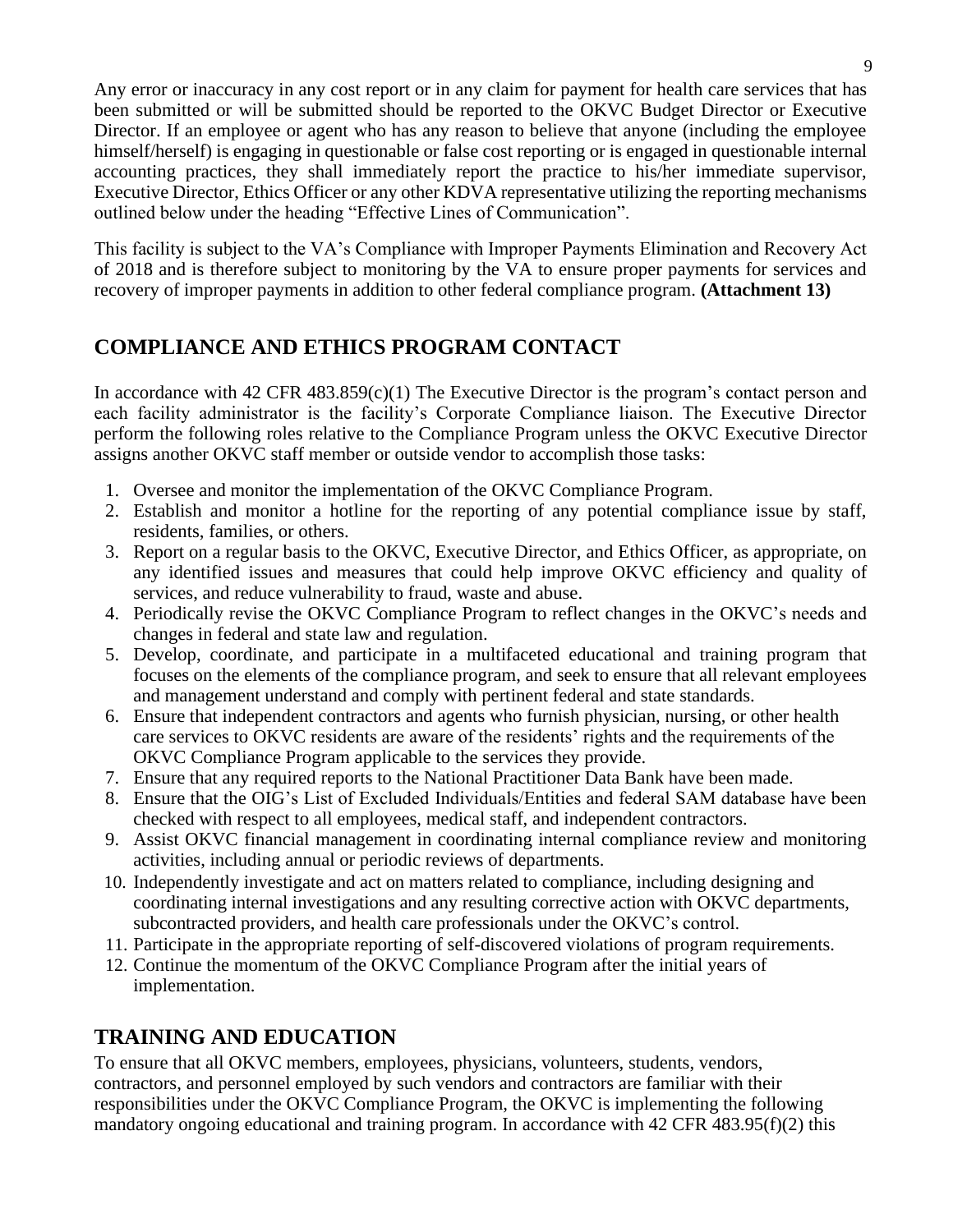facility is exempt from the annual training requirement because the organization does not operate five or more facilities.

## **A. Initial Training**

Initial training will focus on the requirements of the OKVC Compliance Program, fraud and abuse laws, and federal health care program and private payor requirements. This content will be communicated to all OKVC members, employees, physicians, volunteers, students, vendors, contractors, and personnel employed by such vendors and contractors through a variety of teaching methods, including live or taped training sessions, power point presentations, and distribution of the Compliance Plan and other publications that explain the requirements. The training materials will take into account the skills, experience and knowledge of the individual trainees, the goal being that, at the conclusion of the training, all trainees understand the OKVC's standards of conduct and procedures for alerting senior management to problems and concerns.. New employees will be trained during orientation. OKVC employees will be required to sign a certification acknowledging the training, which certification will be maintained by the facility, with a copy maintained in the employee's personnel file.

## **B. Periodic Training**

Periodic training will also be provided for OKVC employees in specific areas pertinent to the employee's area of responsibility as needed.

## **C. Failure to Attend Required Training**

Participation in Compliance Program training is a requirement for all employees and failure to comply with these training requirements may result in disciplinary action.

## **EFFECTIVE LINES OF COMMUNICATION**

The OKVC considers it important to establish regular and ongoing communications concerning the Compliance Program, both for purposes of policy clarification and for reporting problems. The Executive Director is the designated contact for the OKVC Compliance Program and is available to answer questions concerning the Compliance Program during regular business hours. Questions and responses will be documented and, if appropriate, shared with other staff.

The Executive Director or designee will distribute in writing and/or post in conspicuous places, any modifications of or amendments to the Compliance Program. The Executive Director will also provide OKVC employees and, as appropriate, physicians, vendors, contractors, and personnel employed by such vendors and contractors employees, with written explanations of any substantial changes to the Compliance Program or, if the Executive Director determines that written materials are insufficient, interim training sessions will be conducted. OKVC employees and, as appropriate, physicians, vendors, contractors, and personnel employed by such vendors and contractors employees will be provided periodic information about the OKVC's Compliance Program, changes in applicable laws or ethical standards that may affect their respective responsibilities through written memoranda, newsletters, periodic training sessions or other appropriate forms of communication.

The OKVC has established several lines of communication for the reporting of any complaints from employees, residents, resident families, or others. Issues reported to these lines can either be made anonymously or with contact information.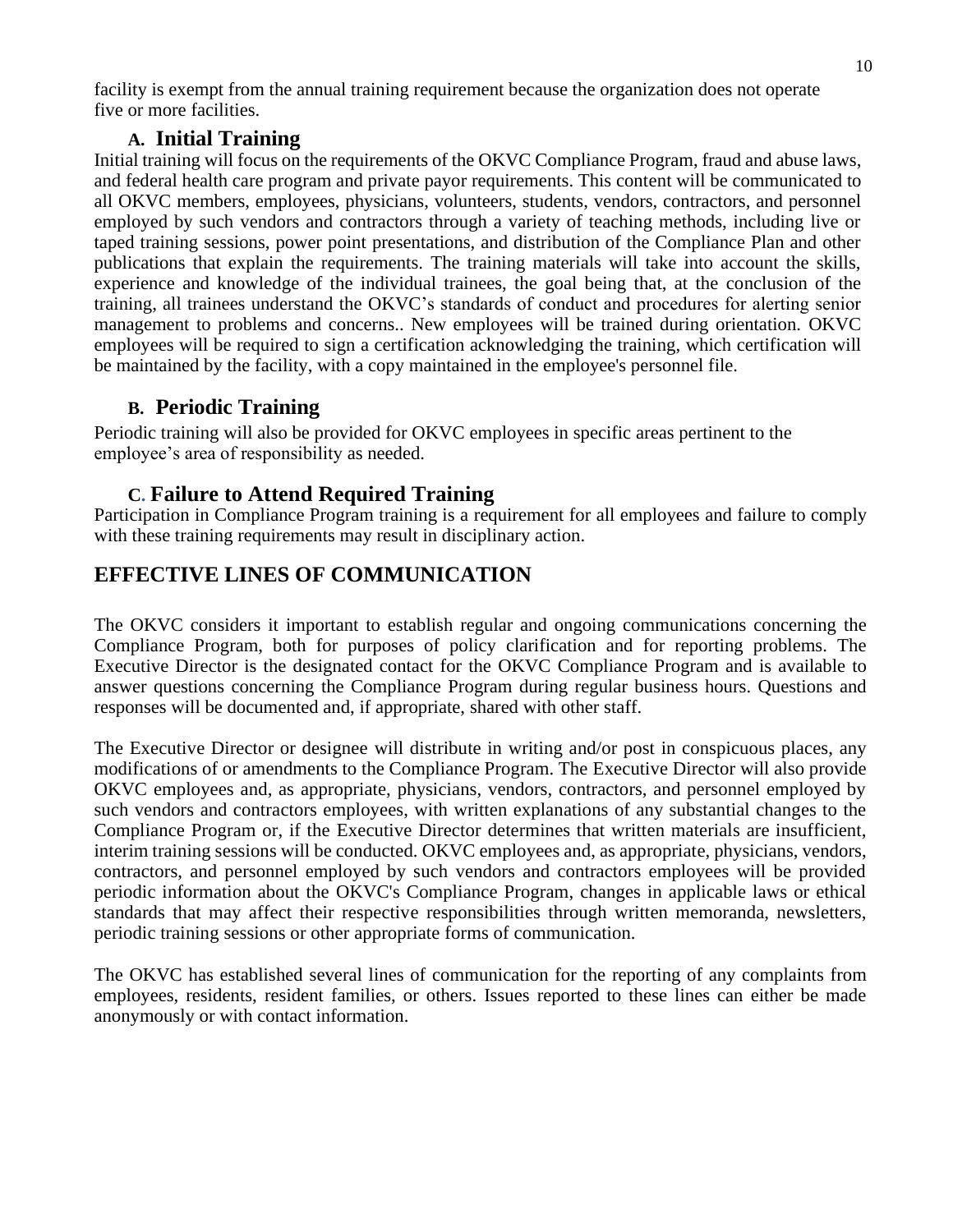## **Reporting**

Each employee and contractor of must understand that we are committed to full compliance with all federal health care program requirements. We are particularly committed to preparing and submitting accurate claims consistent with such requirements.

Failure to comply with OKVC policies and procedures, with applicable laws, or with requirements for participation in federal health care programs by the OKVC or any of its employees, agents, contractors, or medical staff members may result in disciplinary action against that individual. Examples of a possible improper claim include:

- making false statements regarding a claim for payment;
- falsifying information in the medical record;
- double-billing for items or services;
- billing for services or items not performed or never furnished

If an individual associated with the OKVC believes that non-compliance may have occurred, they should report that issue in one of the following ways:

#### **Any individual may report suspected violations to any supervisor, Assistant Administrator, Administrator, Deputy Executive Director, Deputy Executive Director or Ethics Officer (General Counsel). You can do so anonymously either;**

- i. In person.
- ii. Anonymously By mail Executive Director, 1111B Louisville Road, Frankfort, KY 40601.
- iii. By email; The Executive Director's email is [mark.bowman@ky.gov,](mailto:mark.bowman@ky.gov) Deputy Executive Director's email is [MarthaF.Workman@ky.gov,](mailto:MarthaF.Workman@ky.gov) the KDVA Ethics Officers email is [Dennis.Shepherd@ky.gov.](mailto:Dennis.Shepherd@ky.gov)
- iv. Anonymously by phone the direct line to the Executive Director is 502-782-5725. The direct line to KDVA's Ethics Officer is 502-782-5723.
- v. You can also call 1-800-572-6245 anonymously (not manned 24 hours). When necessary leave a message of your concern or you can leave a contact number and someone will follow-up with your concern).

Persons who report such alleged activity or conduct are protected under the Whistleblower Protection Act from retaliation or adverse employment actions. This act promotes program integrity by providing employees the means to exercise their right to expose wrongdoing.

Investigation of the reported activity or behavior will be conducted by persons not directly related with the department or area of administration under review. The investigation shall be conducted discretely and shall protect the identity of the person reporting the alleged false or fraudulent activity. The investigation shall be documented and reported to the Audit Committee of the OKVC. If the report or complaint is found to be valid, the appropriate actions shall be taken and appropriate authorities notified.

All reports are logged on the Corporate Compliance Database maintained by the Executive Director of the Kentucky Department of Veterans Affairs main office in Frankfort, Kentucky. If a call is determined to need follow-up, appropriate action will be taken by the appropriate OKVC executive office employee.

The OKVC will keep the identity of the person making a report confidential to the extent permitted by law. Information regarding significant reports received and any corrective actions taken will be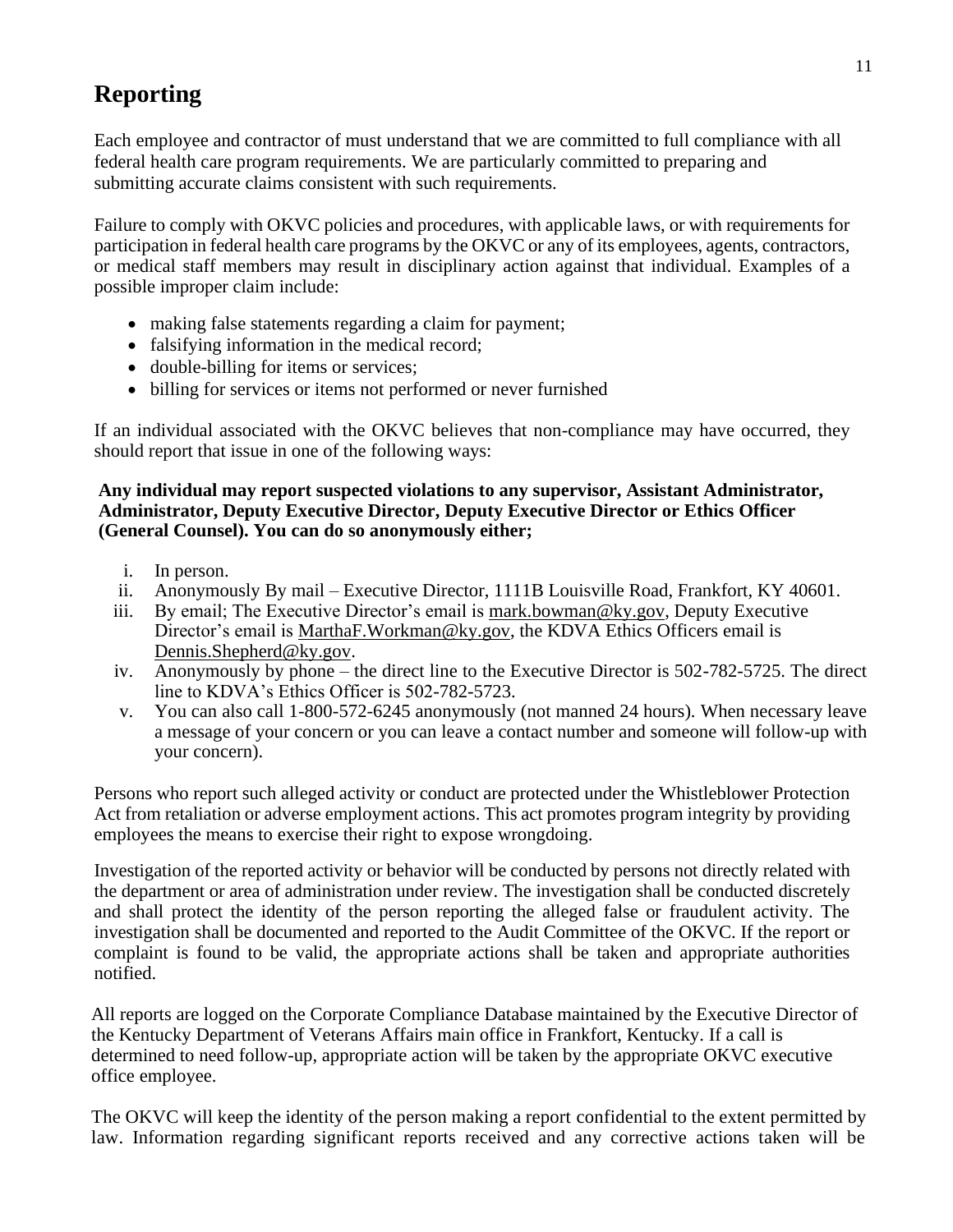reported to the OKVC, Executive Director with the identity of the person making the report and other individual identifiers redacted whenever possible.

The OKVC posts information for the Compliance reporting and other pertinent State client advocacy numbers in conspicuous areas in each facility. Retaliation for reporting alleged improper activities is strictly prohibited.

## **AUDITING AND MONITORING**

The OKVC Executive Director performs regular, periodic compliance reviews which focus on the OKVC's day-to-day operations, including compliance with OKVC policies and State and Federal laws and regulations related to Medicare and Medicaid program requirements, claims development, billing and cost reports, fraud and abuse, and relationships with other parties. The Compliance Officer completes an annual assessment of risk of the financial operations of the OKVC which is approved by the OKVC.

The reviews performed by the Executive Director are in addition to monitoring of clinical services performed by OKVC facility and Executive Office staff to ensure that there is a legitimate need for the service, the service is actually provided and adequately documented, and the service is not provided in a discriminatory manner. Contracts for clinical services provided on-site at the OKVC facilities are monitored by OKVC staff and management in an interactive process that results in continuous monitoring of service quality and compliance with contract terms and Title VI requirements. The OKVC Executive Office also monitors OKVC contracts for clinical and financial compliance.

## **DISCIPLINARY GUIDELINES**

All OKVC members, employees, physicians, vendors, contractors, and personnel employed by such vendors and contractors are required to comply with applicable state and federal law, ethical standards and OKVC policies, including the Compliance Program code and standards of conduct.

The following shall be deemed violations of OKVC Compliance Program standards:

- 1. Failing to comply with any OKVC Compliance Program standard;
- 2. Authorizing, encouraging, directing, facilitating, permitting, or participating in any failure to comply with any OKVC Compliance Plan standard;
- 3. Failing to report a violation, withholding relevant and material information concerning a violation, or failing to cooperate in an investigation of a suspected violation;
- 4. Retaliating in any way against any individual who has reported and/or participated in an investigation of a suspected violation; and
- 5. Failing to participate in required training programs.

Any OKVC employee who violates these standards will be subject to disciplinary action, up to and including termination of employment. Compliance with these standards is also a condition of continued association with the OKVC for contractors, vendors, and their employees.

## **RESPONDING TO DETECTED OFFENSES**

The Executive Director or Ethics Officer, or other OKVC staff or contractor as assigned by the OKVC Executive Director, will promptly investigate allegations to determine whether a material violation of applicable law or OKVC Compliance Plan standards has occurred and, if so, take decisive steps to correct the problem. As appropriate, such steps may include disciplinary action, a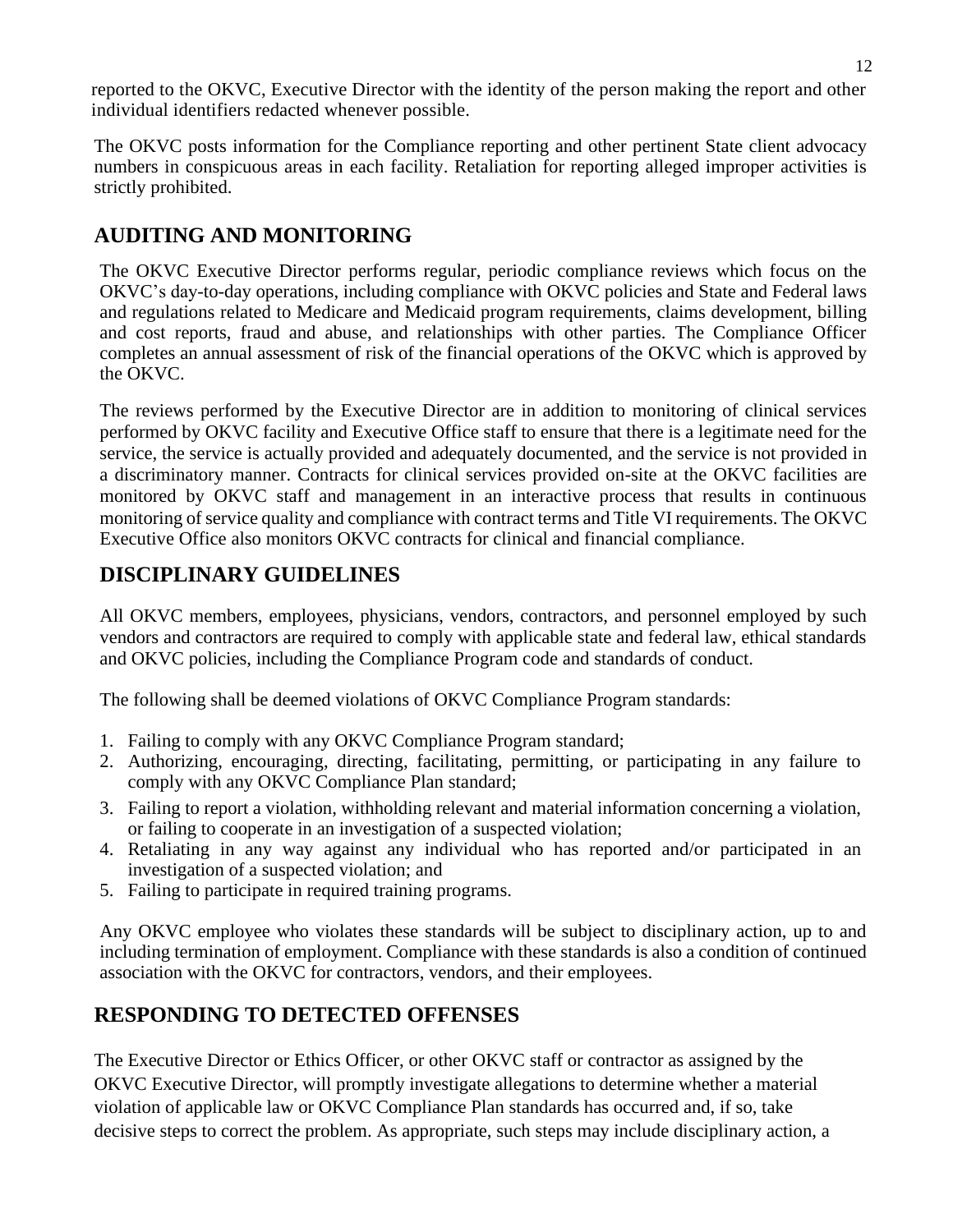corrective action plan, the return of any overpayments, a report to the appropriate governmental entity, and/or referral to the appropriate law enforcement authorities.

## **FEDERAL FALSE CLAIMS LAWS**

The OKVC operates its facilities in compliance with all State and Federal laws and regulations and is committed to its role in preventing health care fraud and abuse and complying with applicable state and federal law related to health care fraud and abuse. The Deficit Reduction Act of 2005 requires information about both the federal False Claims Acts and other laws, including state laws, dealing with fraud, waste, and abuse and whistleblower protections for reporting those issues. This policy sets forth information concerning the OKVC's existing policies and procedures, including avenues for reporting concerns internally, and an overview of the Federal Civil False Claims and Program Fraud Civil Remedies Acts and applicable state laws.

The Centers for Medicare and Medicaid Services (CMS) defines "fraud" as the intentional deception or misrepresentation that an individual knows to be false (or does not believe to be true) and makes, knowing that the deception could result in an unauthorized benefit to himself or another person. MCS defines "abuse" as incidents or practices of providers that are inconsistent with sound medical practice and may result in unnecessary costs, improper payment, or the payment of services that either fail to meet professionally recognized standards of care or are medically unnecessary.

The Federal Government has enacted criminal and civil laws pertaining to the submission of false or fraudulent claims for payment or approval to the federal and state government and to private payors. These false claims laws, which provide for criminal, civil, and administrative penalties, provide governmental authorities with broad authority to investigate and prosecute potentially fraudulent activities, and also provide anti-retaliation provisions for individuals who make good faith reports of waste, fraud, and abuse. The Federal Civil Case False Claims and Program Fraud Civil Remedies Acts, applicable State laws, and anti-retaliation provisions are summarized in the following sections.

## **FEDERAL CIVIL FALSE CLAIMS ACT**

The Civil False Claims Act (31 U.S.C. §3729 et seq.) is a statute that imposes civil liability on any person who:

- knowingly presents, or causes to be presented, a false or fraudulent claim, record or statement for payment or approval,
- conspires to defraud the government by getting a false or fraudulent claim allowed or paid,
- uses a false record or statement to avoid or decrease an obligation to pay the Government, and
- other fraudulent acts enumerated in the statute

The term "knowingly" as defined in the Civil False Claims Act ("FCA") includes a person who has actual knowledge of the information, acts in deliberate ignorance of the truth or falsity of the information, or acts in reckless disregard of the truth or falsity of the information. No proof of specific intent to defraud is required.

The term "claim" includes any request or demand for money or property if the United States Government provides any portion of the money requested or demanded. Potential civil liability under the FCA currently includes penalties of between five thousand five hundred (\$5,500) and eleven thousand (\$11,000) per claim, treble damages, and the costs of any civil action brought to recovery such penalties or damages. The failure to report an overpayment also qualifies as a possible violation of the FCA.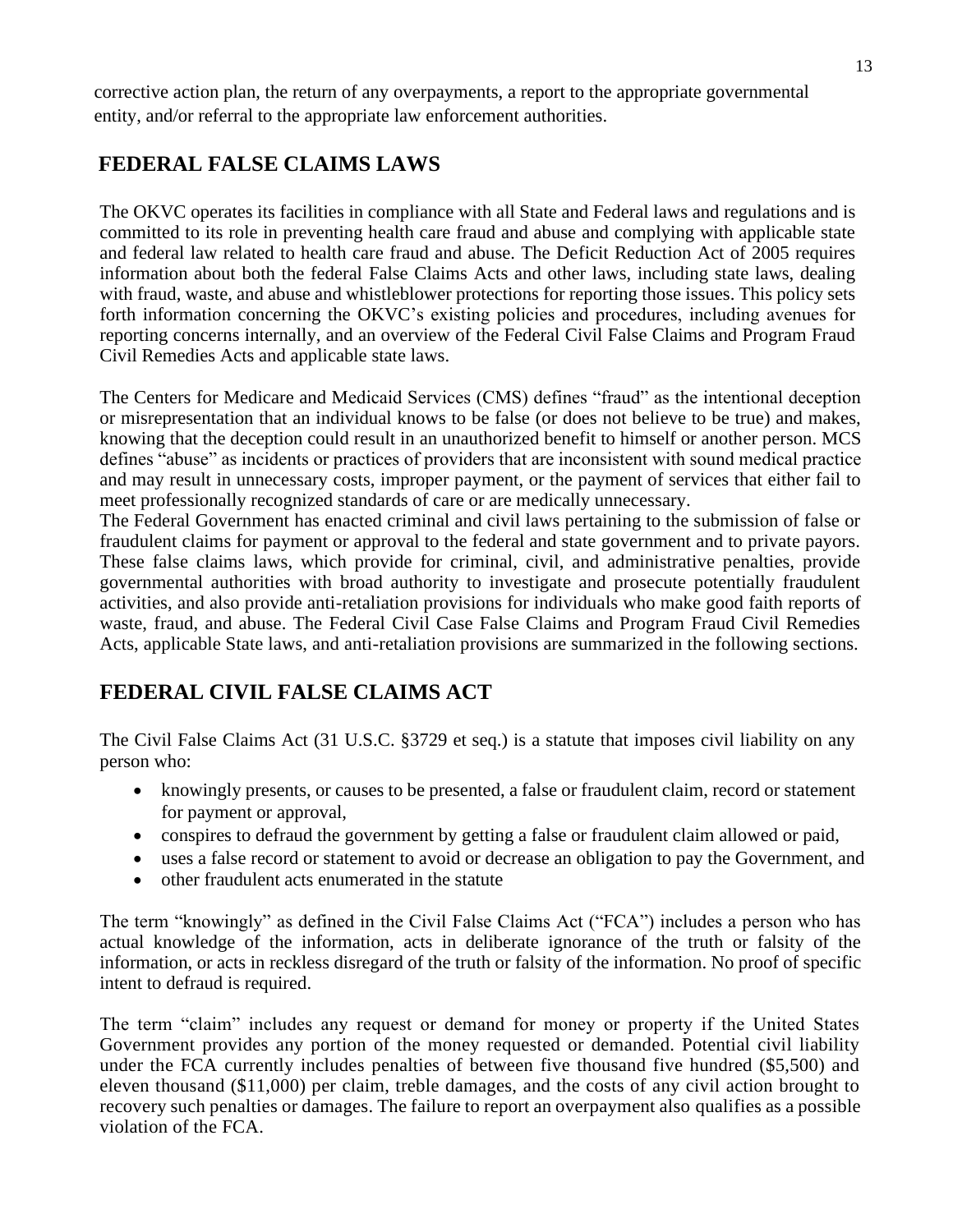The FCA also provides for actions by private persons (qui tam lawsuits) who can bring a civil action in the name of the government for a violation of the Act. Generally, the action may not be brought more than six (6) years after the violation, but in no event more than ten (10). When the action is filed it is not disclosed (known as "under seal") for at least sixty (60) days. The United States Government may choose to intervene in the lawsuit and assume primary responsibility for prosecuting, dismissing or settling the action. IF the Government chooses not to intervene, the private party who initiated the lawsuit has the right to conduct the action. In the event the government proceeds with the lawsuit, the qui tam plaintiff may a portion of the proceeds of the action or settlement. If the qui tam plaintiff proceeds with the action without the government, the plaintiff may receive a larger portion of the recovery. In either case, the plaintiff may also receive an amount for reasonable expenses plus reasonable attorney's fees and costs.

If the civil action is frivolous, clearly vexatious, or brought primarily for harassment, the plaintiff may have to pay the defendant its fees and costs. If the plaintiff planned or initiated the violation, the share of proceeds may be reduced and, if found guilty of a crime associated with the violation, no share will be awarded the plaintiff.

The FCA provides protection to qui tam relators who are discharged, demoted, suspended, threatened, harassed, or in any other manner discriminated against in the terms and conditions of their employment as a result of their furtherance of an action under FCA, 31 U.S.C. §3730(h).

Remedies include reinstatement with comparable seniority as the qui tam relator would have had but for the discrimination, two times the amount of any back pay, interest on any back pay, and compensation for any special damages sustained as a result of the discrimination, including litigation costs and reasonable attorney's fees.

## **FEDERAL PROGRAM FRAUD CIVIL REMEDIES ACT OF 1986**

The Program Fraud Civil Remedies Act of 1986 (Administrative Remedies for False Claims and Statements" at 38 U.S.C. §3801 et seq.) is a statute that establishes an administrative remedy against any person who presents or causes to be presented a claim or written statement that the person knows or has reason to know is false, fictitious, or fraudulent due to an assertion or omission to certain federal agencies (including the Department of Health and Human Services).

The term "knows or has reason to know" is defined in the Act as a person who has actual knowledge of the information, acts in deliberate ignorance of the truth or falsity of the information, or acts in reckless disregard of the truth or falsity of the information. No proof or specific intent to defraud is required.

The term "claim" includes any request or demand for property or money, e.g., grants, loans, insurance benefits, when the United States Government provides or will reimburse any portion of the money.

The authority, i.e., federal department, may investigate and with the Attorney General's approval commence proceedings if the claim is less than one hundred and fifty thousand dollars. A hearing must begin within six (6) years from the submission of the claim. The Act allows for civil monetary sanctions to be imposed in administrative hearings, including penalties of five thousand five hundred dollars (\$5,500) per claim and an assessment, in lieu of damages, of not more than twice the amount of the original claim.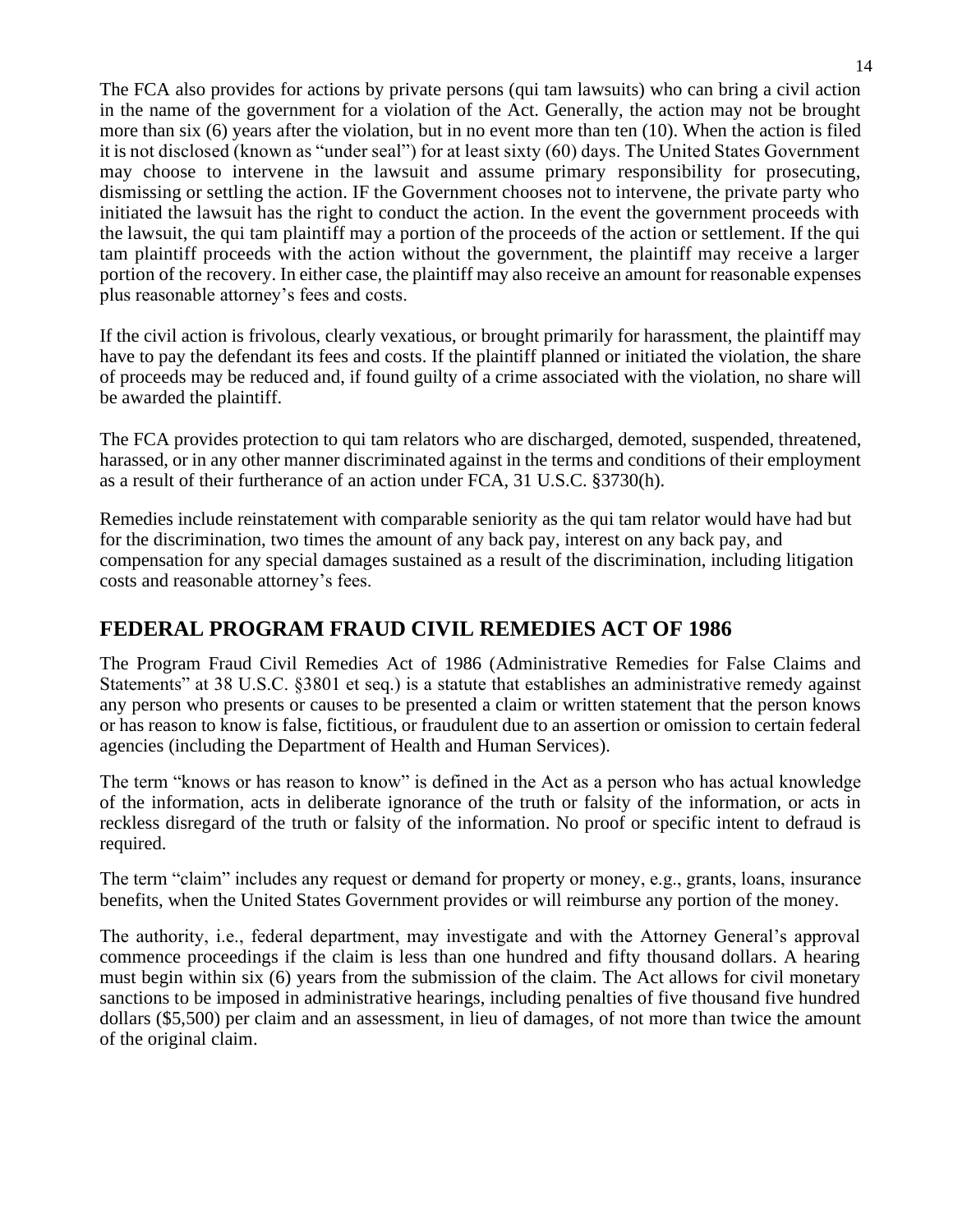#### Attachment 1, Corporate Compliance Program

#### **17 KAR 3:040. Admission to state veterans' nursing homes.**

RELATES TO: KRS 40.320, 40.325, 38 U.S.C. 1745(a)

STATUTORY AUTHORITY: KRS 40.325(2)

NECESSITY, FUNCTION, AND CONFORMITY: KRS 40.320 authorizes state veterans' nursing homes. KRS 40.325(2) authorizes the Department of Veterans' Affairs to promulgate any administrative regulations necessary to operate the homes in compliance with applicable state and federal statutes and regulations. This administrative regulation establishes the eligibility requirements and monthly charges for admission into state veterans' nursing homes.

Section 1. Eligibility Requirements. (1) Except as provided in subsection (2) of this section, to be admitted to a Kentucky Veterans' Center, the person shall:

(a) Be a veteran;

(b) Be disabled by reason of disease, wounds, age, or otherwise be in need of nursing care;

(c) Be a Kentucky resident as of the date of admission to a Kentucky Veterans' Center; and

(d) Have a military discharge that is not of a dishonorable nature.

(2) A person shall not be eligible for admission if the person:

(a) Has been diagnosed by a qualified health care professional as acutely mentally ill, as an acute alcoholic, as addicted to drugs, as continuously disruptive, or as dangerous to self or others;

(b) Is ventilator dependent; or

(c) Has needs that cannot be met by the Veterans' Center.

Section 2. Computation of Charges, Veteran Resident Resources. (1) Except as provided by subsection (4) of this section, each veteran shall contribute toward the cost of care based on the veteran's total resources and ability to pay in accordance with 17 KAR 3:020.

(2) The monthly charge for a Medicaid qualified resident shall be established by the Kentucky Department of Medicaid Services in accordance with 907 KAR 1:006.

(3) The monthly charge for a resident who does not disclose total resources shall be established in accordance with 17 KAR 3:020, Maximum charge for room and care at state veterans' nursing homes.

(4) If a veteran meets the requirements established in 38 U.S.C. 1745(a) for a service-connected disability, the veteran shall not be charged for room and care.

(5) The monthly charge for a Medicare recipient qualifying for skilled services shall be the applicable co-payments as established by the Centers for Medicare and Medicaid Services. (39 Ky.R. 1963; eff. 7- 5-2013.)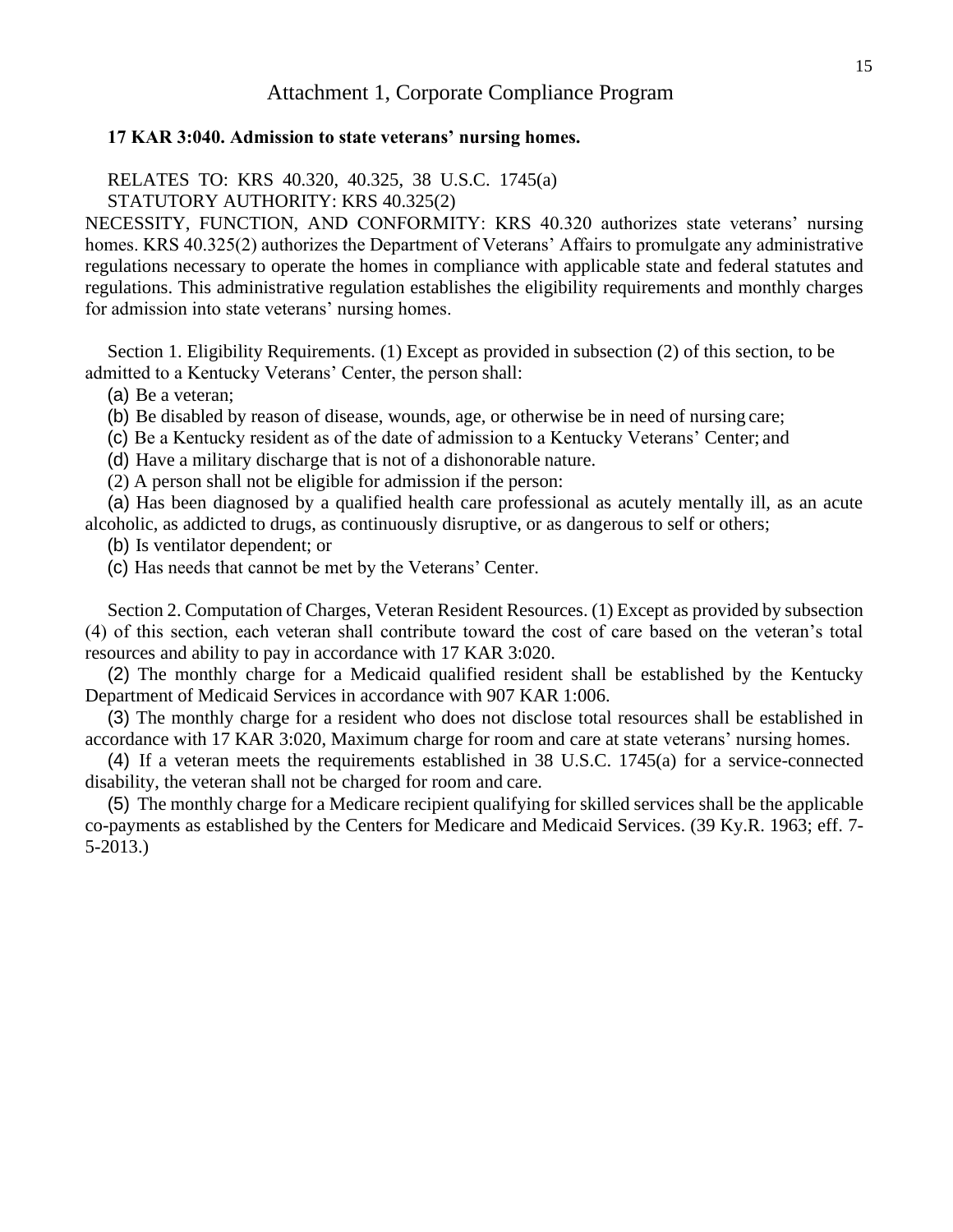#### **17 KAR 3:020. Charges for room and board, goods and services at state veterans' nursing homes.**

#### RELATES TO: KRS 40.320, 40.325, 38 U.S.C. 1745(a)

#### STATUTORY AUTHORITY: KRS 40.325(2)

NECESSITY, FUNCTION, AND CONFORMITY: KRS 40.320 identifies the Commonwealth's duty to provide for the well-being of elderly and disabled veterans within state veterans' nursing homes. KRS 40.325(2) authorizes the Department of Veterans' Affairs to promulgate any administrative regulations necessary to operate the homes in compliance with applicable state and federal statutes and regulations. This administrative regulation establishes the maximum monthly resident charge for room and board, and goods and services at state veterans' nursing homes.

Section 1. Definitions. (1) "Ancillary services" means services for which a separate charge is customarily made. Ancillary services include, for example, physical therapy, occupational therapy, speech therapy, laboratory procedures, x-ray services, oxygen services, optometry services, podiatry services, dentist services, audiology services, and pharmacy goods and services.

(2) "Non-routine goods or services" mean those that are directly identifiable with an individual resident and which are not customarily intended for use by all residents including such things as transportation, special activities, cable television services, pay-per-view channels, private or personal phone service, hospitalization, ambulance services, hearing aids, dentures, cosmetology or beautician services (other than basic haircuts), orthotic devices, and specialty care and equipment.

(3) "Nursing facility" means a state veterans' home (SVH) operated by the Kentucky Department of Veterans Affairs.

(4) "Private pay" means residents who pay for their nursing home care out of personal funds.

(5) "Private room" means a room in a state veterans' home that was not built in accordance with the federal VA's community living center requirements, VHA Handbook, Section 1142.01, and does not have a roommate.

(6) "Resident" means a Kentucky veteran admitted to a state veterans' nursing facility.

(7) "Room and board" means the room, dietary services, social services, nursing services, basic laundry services, the use of equipment and facilities, and routine medical and surgical supplies.

(8) "Routine goods or services" mean those which are not identifiable to a particular individual resident but which are used by all residents.

(9) "Semi-private room" means a room in a state veterans' home that was not built in accordance with the federal VA's community living center requirements, VHA Handbook, Section 1142.01, and does have a roommate.

(10) "Suite" means a private suite with a private bathroom including a shower that was built in accordance with the federal VA's community living center or small house design requirements, VHA Handbook, Section 1142.01, or Small House Model design guide.

Section 2. Charges at State Veterans Nursing Homes. (1) The private pay rate for room and board at a state veterans' nursing facility shall be according to the following schedule:

(a) Semi-private room - \$4,000/month;

- (b) Private room \$4,500/month; and
- (c) Suite \$5,000/month.
- (2) The total monthly charge for a private pay resident shall be:
- (a) The applicable private pay rate for room and board;
- (b) Any charge for non-routine goods or services; and
- (c) Any charge for ancillary services.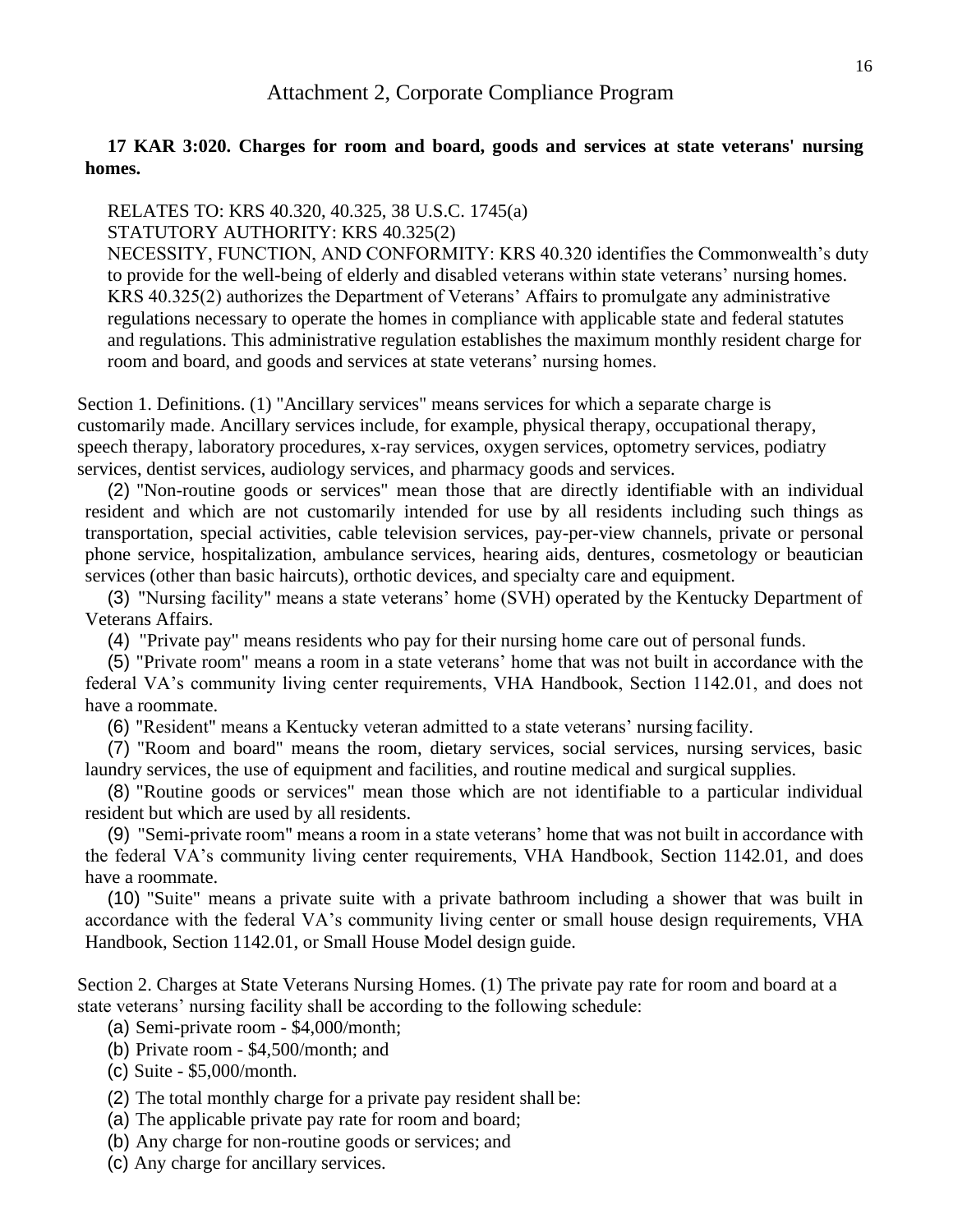Section 3. Computation of Room and Board Charges. (1) The monthly charge (personal liability as indicated on the MAP-552) for a Medicaid qualified resident shall be established by the Kentucky Department of Medicaid services in accordance with 907 KAR 1:006. All items and services considered by the Medicaid program to be non-covered as defined in 907 KAR 1:022, that were provided to Medicaid residents during any period of a covered stay may be billed to the resident or another payer.

(2) The monthly charge for a private pay veteran shall be established in accordance with Section 2 of this administrative regulation.

(3) If a veteran meets the requirements established in 38 U.S.C. 1745(a) for a service- connected disability, the veteran shall not be charged for any room and board, goods, or services.

(4) The monthly charge for a Medicare recipient qualifying for skilled services shall be the applicable co-payments as established by the Centers for Medicare and Medicaid services in 42 C.F.R. Part 413.

(5) A late fee of six (6) percent per annum may be assessed on any unpaid balances.

Section 4. Incorporation by Reference. (1) The following material is incorporated by reference:

(a) U.S. Department of Veterans Affairs, "VHA Handbook, Section 1142.01", August 13, 2008; and (b) U.S. Department of Veterans Affairs, "Small House Model design guide", January 2017.

(2) This material may be inspected, copied, or obtained, subject to applicable copyright law, at the Office of Kentucky Veterans Centers, Kentucky Department of Veterans Affairs, 1111B Louisville Road, Frankfort, Kentucky 40601, Monday through Friday, 8:00 a.m. to 4:30 p.m. (33 Ky.R. 1466; Am. 1787; eff. 2-2-2007; 35 Ky.R. 11; 611; eff. 12-4-2008; 38 Ky.R. 1460; eff. 5-4- 2012; 44 Ky.R. 548, 902; eff. 12-1-2017.)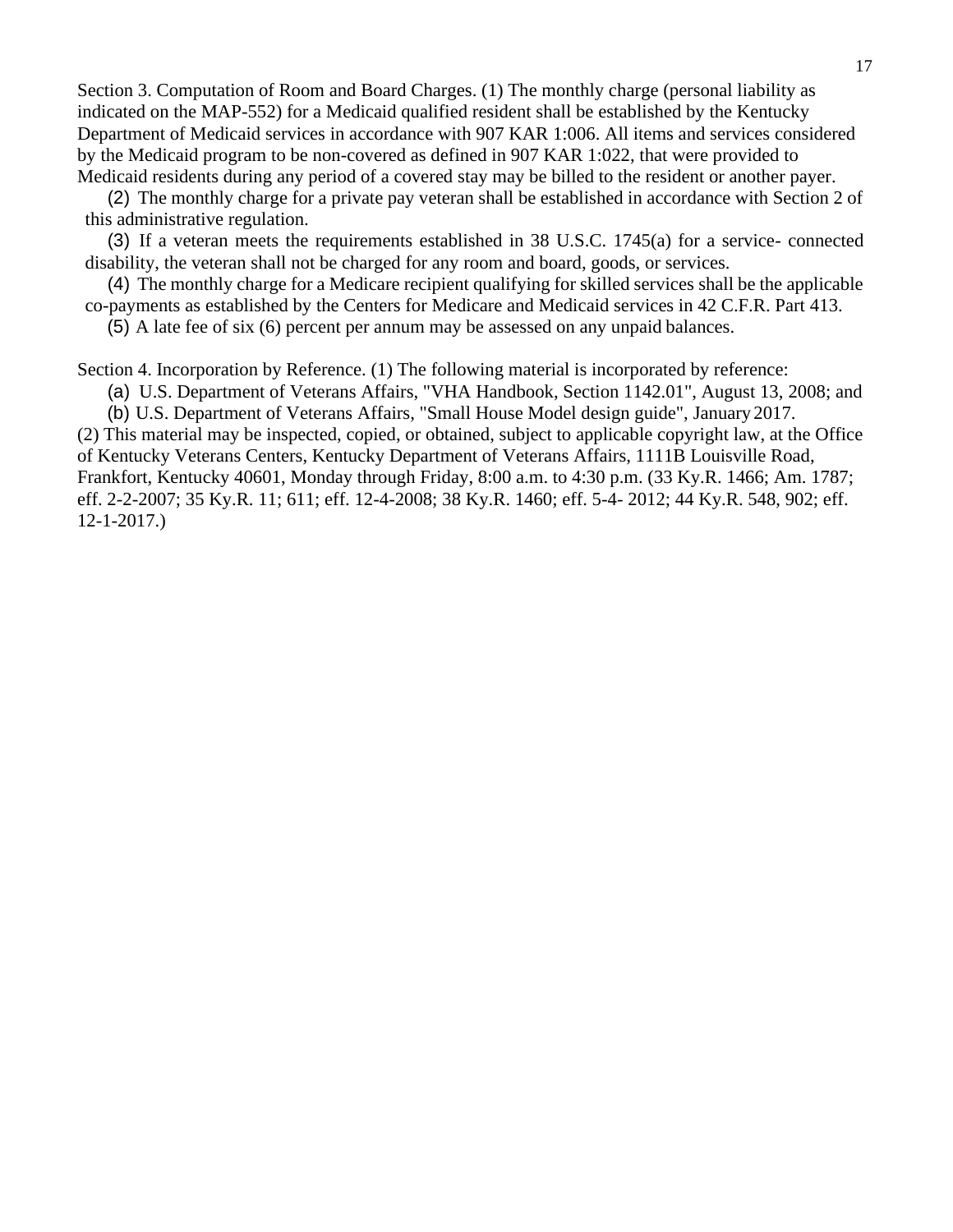#### Attachment 3, Corporate Compliance Program

#### **NOTICE OF PRIVACY PRACTICES**

#### THIS NOTICE DESCRIBES HOW MEDICAL INFORMATION ABOUT YOU MAY BE USED AND DISCLOSED AND HOW YOU CAN GET ACCESS TO THIS INFORMATION. PLEASE REVIEW IT CAREFULLY.

**Explanation of Forms**. The Office of Kentucky Veterans Centers ("OKVC") handles medical information about you, and how that information is handled is regulated by law. To comply with the applicable law, our facility requires you to receive this notice and, in some circumstances, to sign an authorization form.

OKVC is allowed by law to use and disclose information about you for the purposes essential to providing care, including, but not limited to, treatment, payment collection or health care operations.

An authorization allows OKVC to use and disclose information about you for any other reason that is listed in the authorization. OKVC may not refuse to admit or treat you for refusing to sign the authorization. Other rules about your rights regarding medical information are described in this notice.

**Types of Uses and Disclosures**. Medical information about you may be used or disclosed by OKVC for treatment, payment, and health care operations without your authorization. Treatment includes consultation, diagnosis, provision of care, and referrals. Payment includes all those things necessary for billing and collection, such as claims processing. Health care operations includes things OKVC does to assess the quality of care, train staff, and manage OKVC's business. Some examples of disclosures and use are below.

*Example of Treatment Disclosure*. OKVC may disclose medical information about you to your treating physician, a hospital or other providers to help them diagnose and treat an injury or illness.

*Example of Payment Disclosure*. OKVC may disclose medical information about you when Medicare, Medicaid, or other payors require the information before paying for your health care services.

*Example of Health Care Operations Use*. OKVC may use medical information about you when it hires new staff whose training requires information about the medical needs of our residents.

**Other Uses and Disclosures**. We may use or disclose your protected health information in the following situations without your authorization. These situations include:

*As Required By Law*. We may use or disclose your protected health information to the extent that the use or disclosure is required by law. The use or disclosure will be made in compliance with the law and will be limited to the relevant requirements of the law. You will be notified, as required by law, of any such uses or disclosures.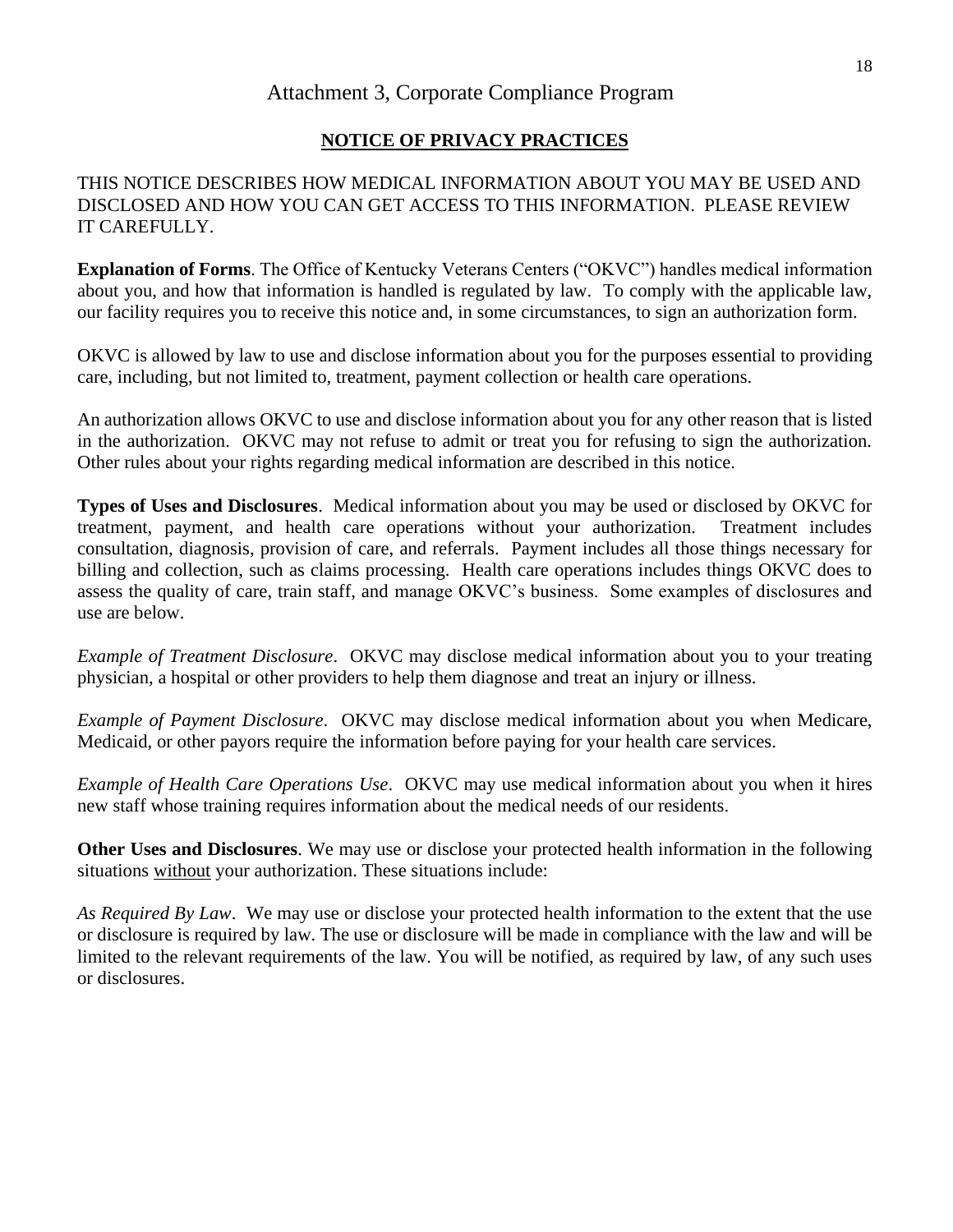*Public Health*. We may disclose your protected health information for public health activities and purposes to a public health authority that is permitted by law to collect or receive the information. The disclosure will be made for the purpose of controlling disease, injury or disability. We may also disclose your protected health information, if directed by the public health authority, to another government agency that is collaborating with the public health authority.

*Communicable Diseases*. We may disclose your protected health information, if authorized by law, to a person who may have been exposed to a communicable disease or may otherwise be at risk of contracting or spreading the disease or condition.

*Health Oversight*. We may disclose protected health information to a health oversight agency for activities authorized by law, such as audits, investigations, and inspections. Oversight agencies seeking this information include government agencies that oversee the health care system, government benefit programs, other government regulatory programs and civil rights laws.

*Abuse or Neglect*. We may disclose your protected health information to a public health authority that is authorized by law to receive reports of child abuse or neglect. In addition, we may disclose your protected health information if we believe that you have been a victim of abuse, neglect or domestic violence to the governmental entity or agency authorized to receive such information. In this case, the disclosure will be made consistent with the requirements of applicable federal and state laws.

*Food and Drug Administration*. We may disclose your protected health information to a person or company required by the Food and Drug Administration to report adverse events, product defects or problems, biologic product deviations, track products; to enable product recalls; to make repairs or replacements, or to conduct post marketing surveillance, as required.

*Legal Proceedings*. We may disclose protected health information in the course of any judicial or administrative proceeding, in response to an order of a court or administrative tribunal (to the extent such disclosure is expressly authorized), in certain conditions in response to a subpoena, discovery request or other lawful process.

*Law Enforcement*. We may also disclose protected health information, so long as applicable legal requirements are met, for law enforcement purposes. These law enforcement purposes include (1) legal processes and otherwise required by law, (2) limited information requests for identification and location purposes, (3) pertaining to victims of a crime, (4) suspicion that death has occurred as a result of criminal conduct, (5) in the event that a crime occurs on the premises of OKVC, and (6) medical emergency (not on OKVC's premises) and it is likely that a crime has occurred.

*Coroners, Funeral Directors, and Organ Donation*. We may disclose protected health information to a coroner or medical examiner for identification purposes, determining cause of death or for the coroner or medical examiner to perform other duties authorized by law. We may also disclose protected health information to a funeral director, as authorized by law, in order to permit the funeral director to carry out his duties. We may disclose such information in reasonable anticipation of death. Protected health information may be used and disclosed for cadaveric organ, eye or tissue donation purposes.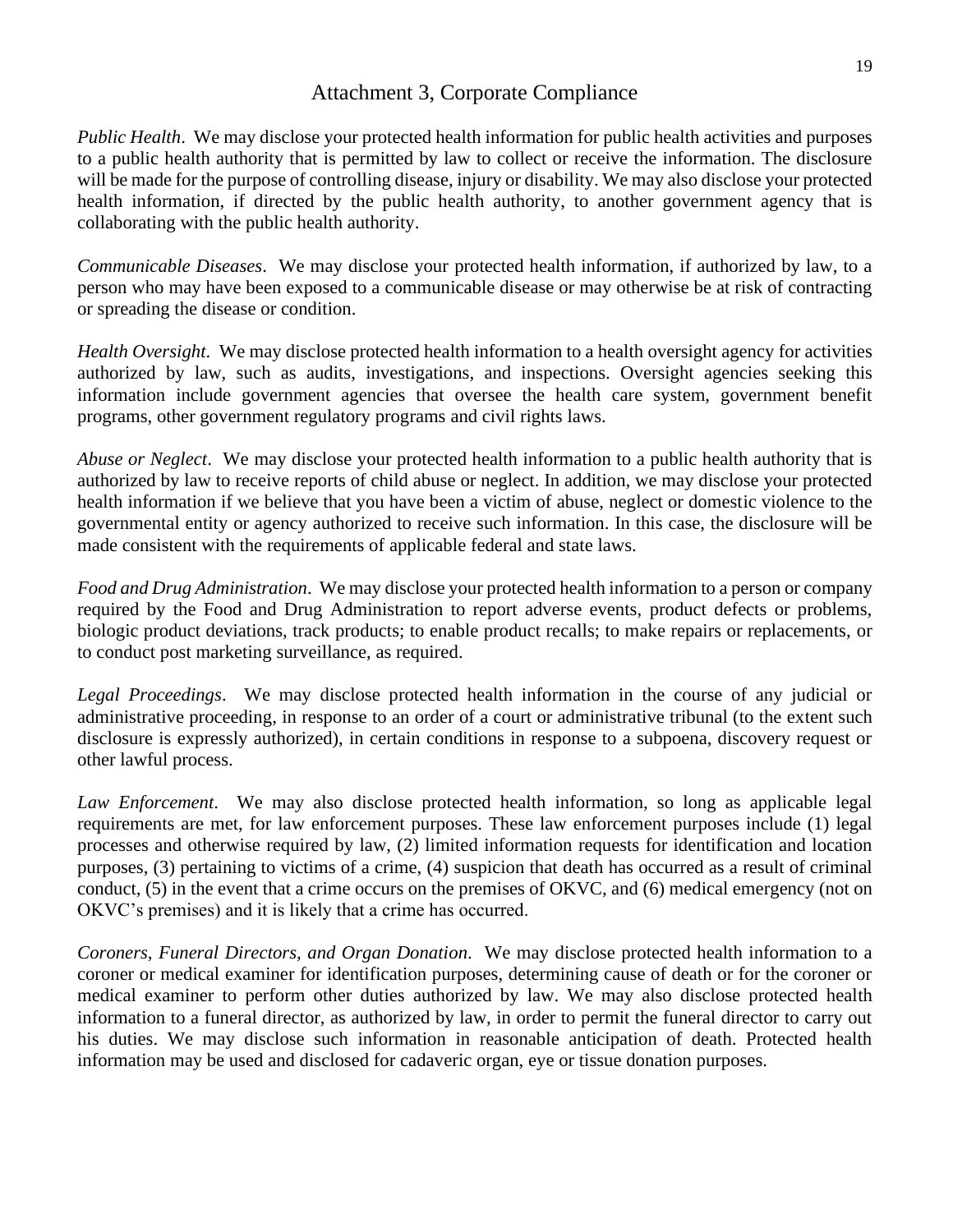*Research*. We may disclose your protected health information to researchers when the research has been approved by an institutional review board that has reviewed the research proposal and established protocols to ensure the privacy of your protected health information.

*Criminal Activity*. Consistent with applicable federal and state laws, we may disclose your protected health information, if we believe that the use or disclosure is necessary to prevent or lessen a serious and imminent threat to the health or safety of a person or the public. We may also disclose protected health information if it is necessary for law enforcement authorities to identify or apprehend an individual.

*Military Activity and National Security*. When the appropriate conditions apply, we may use or disclose protected health information of individuals who are Armed Forces personnel (1) for activities deemed necessary by appropriate military command authorities; (2) for the purpose of a determination by the Department of Veterans Affairs of eligibility for benefits, or (3) to foreign military authority if you are a member of that foreign military services. We may also disclose your protected health information to authorized federal officials for conducting national security and intelligence activities, including for the provision of protective services to the President or others legally authorized.

*Workers' Compensation*. Your protected health information may be disclosed by us as authorized to comply with workers' compensation laws and other similar legally-established programs.

*Inmates*. We may use or disclose your protected health information if you are an inmate of a correctional facility and your physician created or received your protected health information in the course of providing care to you.

*Required Uses and Disclosures*. Under the law, we must make disclosures to you and when required by the Secretary of the Department of Health and Human Services to investigate or determine our compliance with the law.

*OKVC* **Directories.** Unless you object, we will use and disclose in our OKVC directory your name, the location at which you are receiving care, your condition (in general terms). All of this information will be disclosed to people that ask for you by name.

**Others Involved in Your Healthcare.** Unless you object, we may disclose to a member of your family, a relative, a close friend or any other person you identify, your protected health information that directly relates to that person's involvement in your health care. If you are unable to agree or object to such a disclosure, we may disclose such information as necessary if we determine that it is in your best interest based on our professional judgment. We may use or disclose protected health information to notify or assist in notifying a family member, personal representative or any other person that is responsible for your care of your location, general condition or death. Finally, we may use or disclose your protected health information to an authorized public or private entity to assist in disaster relief efforts and to coordinate uses and disclosures to family or other individuals involved in your health care.

**Authorized Uses and Disclosures**. Additional uses and disclosure may be made if you have given written authorization, which may be revoked at any time in writing delivered to the Nurse Supervisor or Social Worker, except to the extent OKVC acted in reliance on the authorization.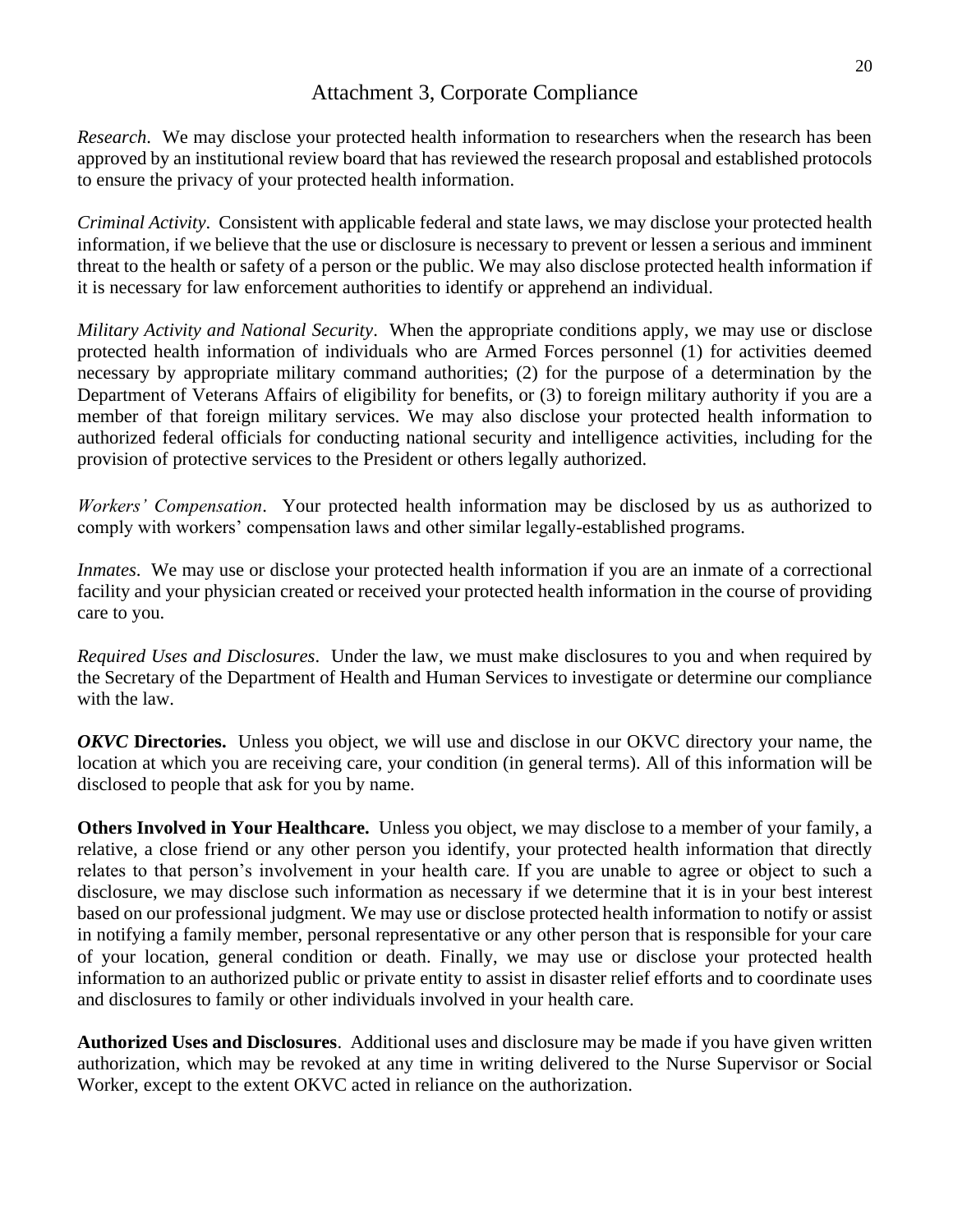**Restrictions**. You have the right to request restrictions on the use and disclosure of medical information about you; however, OKVC will only be bound by the restrictions if OKVC notifies you that it agrees with them.

**Confidentiality**. You have the right to have OKVC use only confidential means of communicating with you about medical information. This means you may have information delivered to you at a certain time or place, or in a manner that keeps your information confidential.

**Access**. You have the right to see and receive a copy of information about you kept by OKVC under most circumstances.

You shall have access to your medical information upon request, except in instances where your treating physician determines that it would not be medically advisable to provide the information to you, in which case the information will be provided to your legal representative.

Excluding weekends and holidays, you or your legal representative will have access to medical information within twenty four (24) hours of the request for access. Should you or your legal representative wish to obtain a photocopy of your medical information, copies shall be provided by OKVC upon two (2) working days notice.

**Amendment**. You have the right to have OKVC amend its records of information about you. OKVC may refuse to amend information that is accurate, that was created by someone else, or is not disclosable to you.

**Accounting**. You have the right to see a list of disclosures of medical information about you by OKVC, which includes the purposes and recipients of the information.

**Copy**. You have the right to receive a paper copy of this notice.

**Privacy Notice.** OKVC is required by law to keep medical information about you private and to give you this notice. OKVC must abide by this notice. However, OKVC reserves the right to amend this notice and make such changes applicable to all medical information maintained by OKVC. Any revised notice will be provided to you.

**Complaints**. You may complain to OKVC if you believe your privacy rights have been violated by giving a written complaint to Administrator of the facility. You may also complain to the Secretary of the U.S. Department of Health and Human Services. OKVC will not retaliate against you for making a complaint. **Effective Date**. This notice is effective from July 1, 2013 until revised by OKVC.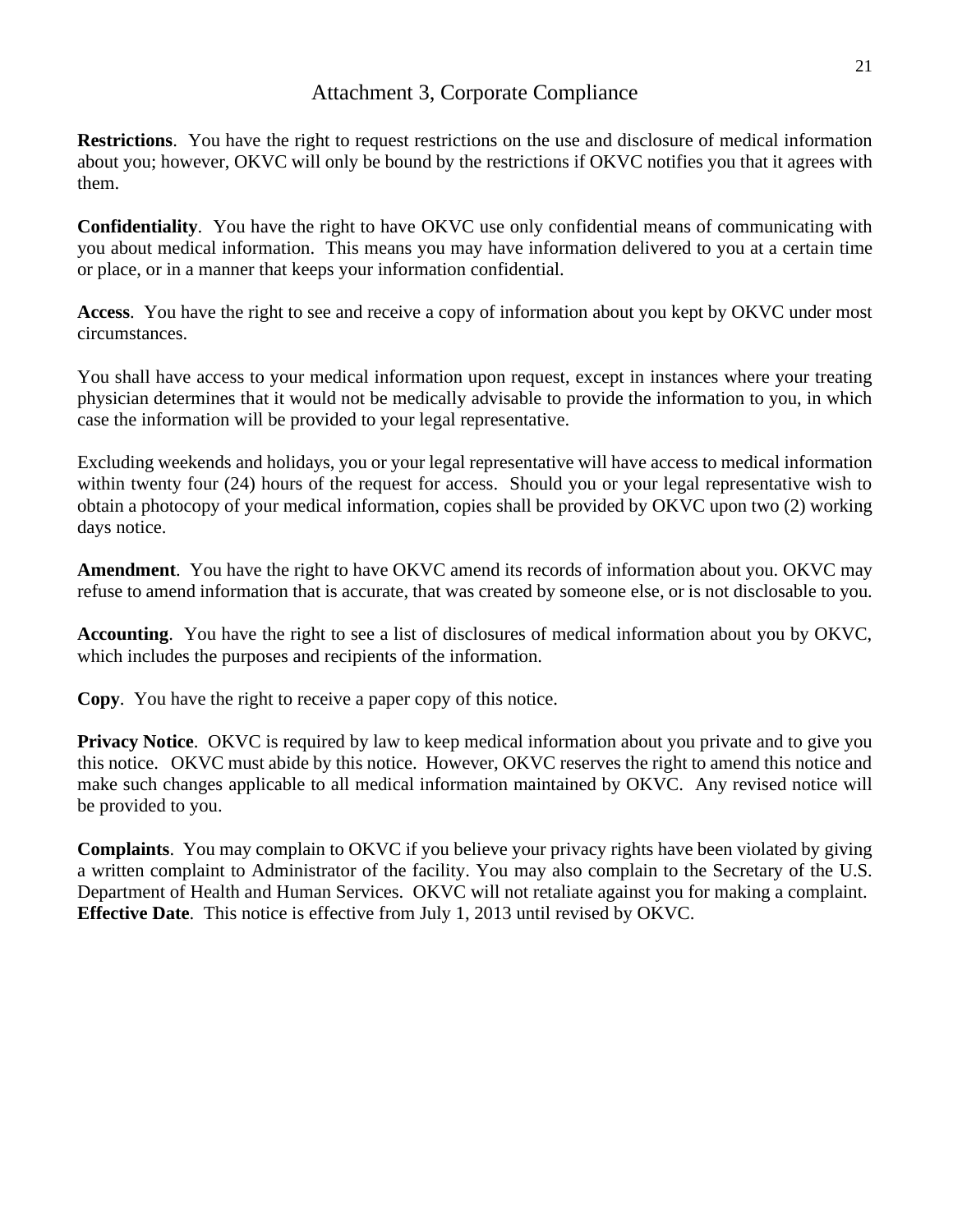#### **Office of the Chief Information Officer Enterprise Policy**

**Policy Number: CIO-060** 

| <b>Effective Date:</b> | 05/15/1996 |
|------------------------|------------|
| <b>Revision Date:</b>  | 12/15/2017 |
| <b>Reviewed Date:</b>  | 12/15/2017 |

**Subject:** Internet and Electronic Mail Acceptable Use Policy

**Policy Statement:** The purpose of this enterprise policy is to define and outline acceptable use of Internet and Electronic mail (E-mail) resources in state government. These rules and guidelines are in place to protect both the user and the Commonwealth.

**Policy Maintenance:** The Personnel Cabinet, the Commonwealth Office of Technology (COT) Office of Infrastructure Services, and the COT Office of Enterprise Technology share responsibility for maintenance and interpretation of this policy. Agencies may choose to add to this policy, in order to enforce more restrictive policies as appropriate and necessary. Therefore, staff members are to refer to their agency's internal acceptable use policy, which may have additional information or clarification of this enterprise policy.

**Authority:** [KRS 42.726](http://www.lrc.ky.gov/statutes/statute.aspx?id=43580) authorizes the Commonwealth Office of Technology (COT) to develop policies that support and promote the effective application of information technology within the executive branch of state government, as well as information technology directions, standards, and necessary management processes to assure full compliance with those policies.

**Applicability:** This policy is to be adhered to by all Executive Branch agencies and staff, including employees, contractors, consultants, temporaries, volunteers and other workers within state government. This policy applies to all resources and information technology equipment owned or leased by the Commonwealth regardless of the time of day, location, or method of access.

**Responsibility for Compliance:** Each agency is responsible for assuring that staff under its authority is aware of the provisions of this policy, that compliance is expected, and that intentional, inappropriate use of Internet and E-mail resources may result in disciplinary action up to and including dismissal. To demonstrate awareness and knowledge of this policy, signed acknowledgement forms are required. It is also each Executive Cabinet's responsibility to enforce and manage this policy. Failure to comply may result in additional shared service charges to the agency for COT's efforts to remedy inappropriate usage.

**Policy:** As provisioned, Internet and E-mail resources, services, and accounts are the property of the Commonwealth of Kentucky. These resources are to be used for state business purposes in serving the interests of state government, citizens, and

customers in the course of normal business operations. This Acceptable Use Policy represents a set of rules and guidelines to be followed when using the Commonwealth network or any other network that is used as a result of connecting to the Internet and E-mail.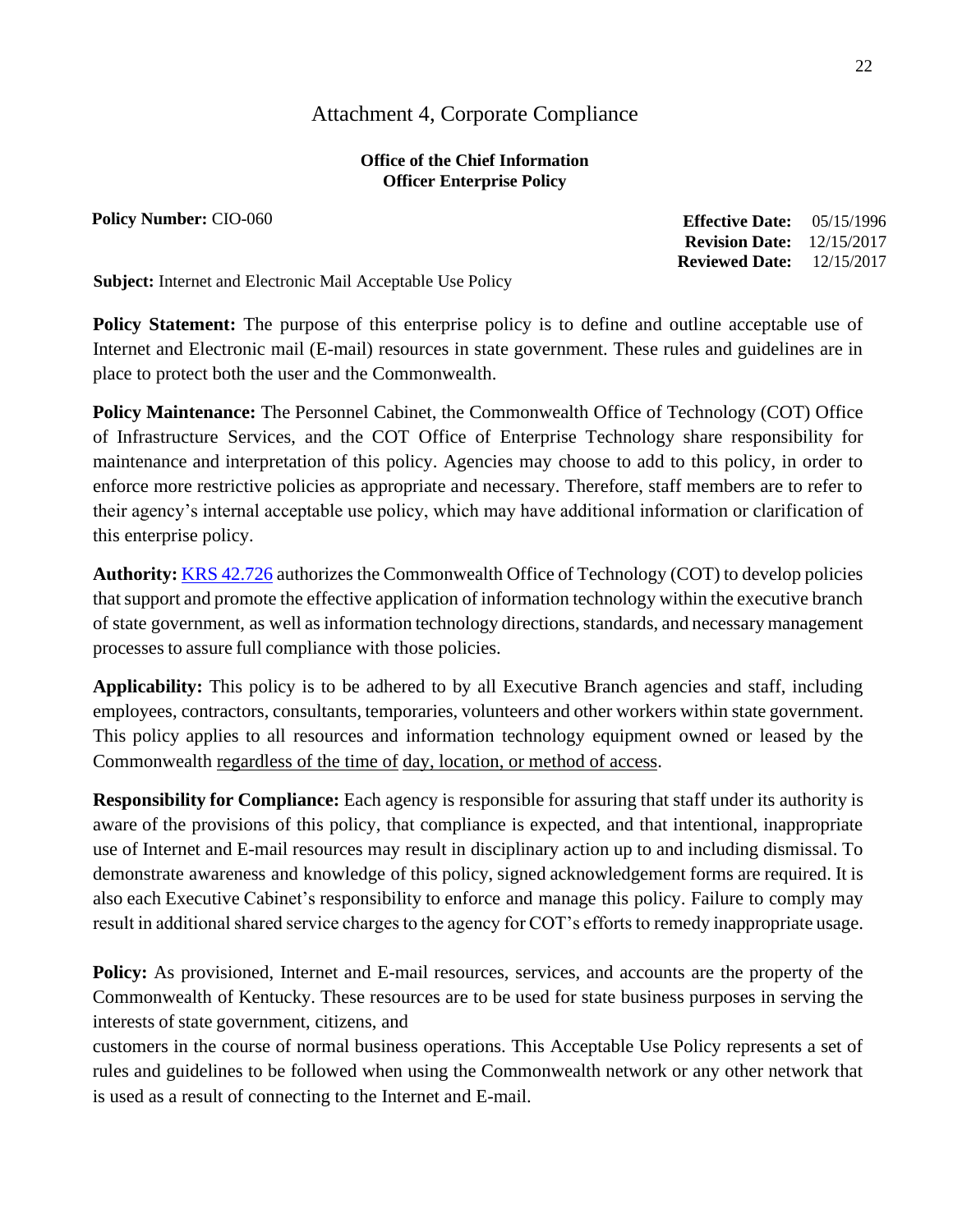In compliance with the laws of the Commonwealth and this policy, staff members of the Commonwealth of Kentucky are encouraged to use the Internet and E-mail to their fullest potential to:

- Further the State's mission
- Provide service of the highest quality to its citizens
- Discover new ways to use resources to enhance service, and
- Promote staff development

State government staff members should use the Internet and E-mail, when appropriate, to accomplish job responsibilities more effectively and to enrich their performance skills.

The acceptable use of Internet and E-mail represents the proper management of a state business resource. The ability to connect with a specific Internet site does not in itself imply that a staff member is permitted to visit that site. Tools are in place to monitor staff member's use of E-mail and the Internet. Staff shall have no expectation of privacy associated with E-mail transmissions and/or the information they publish, store, or access on the Internet using the Commonwealth's resources.

Incidental personal uses of Internet and E-mail resources are permissible, but not encouraged. Excessive personal use could lead to loss of the resource privileges and may result in disciplinary action pursuant to KRS 18.A up to and including dismissal. Staff members are responsible for exercising good judgment regarding incidental personal use. Any incidental personal use of Internet or E-mail resources must adhere to the following limitations:

- It must not cause any additional expense to the Commonwealth or the staff member's agency
- It must be infrequent and brief
- It must not have any negative impact on the staff member's overall productivity
- It must not interfere with the normal operation of the staff member's agency or work unit
- It must not compromise the staff member's agency or the Commonwealth in any way
- It must be ethical and responsible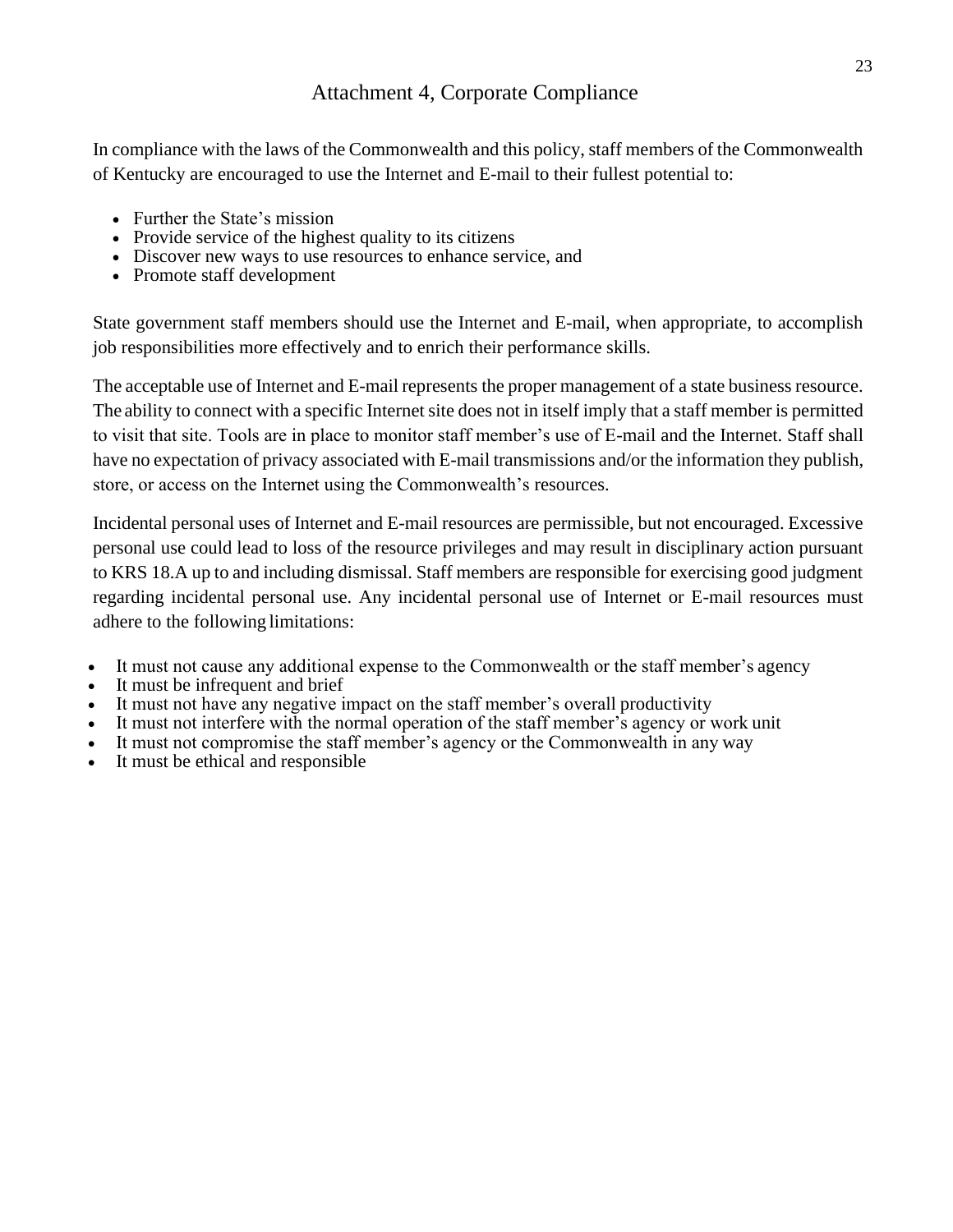By [Executive Order 2009-1198,](http://apps.sos.ky.gov/Executive/Journal/execjournalimages/2009-MISC-2009-1198-206362.pdf) the Governor prohibits state staff members from text messaging while driving government-owned vehicles. Additionally, the Commonwealth does not encourage nor support the use of any mobile communication devices while operating non-government owned motor vehicles. This includes reading from or entering data into any hand-held or other electronic device for purposes such as telephone calls, emailing, navigational information, text messaging or similar activities.

#### **Staff/User Responsibilities:**

- Read, acknowledge and sign an agency acceptable use policy statement before using these resources.
- Use accessto the Internet and E-mail in a responsible and informed way, conforming to network etiquette, customs, courtesies, and any or all applicable laws or regulation. [\(See also CIO-061 Social](http://technology.ky.gov/policy/Pages/CIO-061.aspx)  Media [Policy.\)](http://technology.ky.gov/policy/Pages/CIO-061.aspx)
- As with other forms of publications, copyright restrictions/regulations must be observed.
- Staff shall be aware that their conduct or information they publish could reflect on the reputation of the Commonwealth. Therefore, professionalism in all communications is of the utmost importance.
- Staff members who choose to use E-mail to transmit sensitive or confidential information should encrypt such communications using the Enterprise Standards (X.509 certificates) and approved
- product for secure electronic messaging services.
- Staff shall represent themselves, their agency or any other state agency accurately and honestly through electronic information or service content.

## **Supervisor Responsibilities:**

- Supervisors are required to identify Internet and E-mail training needs and resources, to encourage use of the Internet and E-mail to improve job performance, to support staff attendance at training sessions, and to permit use of official time for maintaining skills, as appropriate.
- Supervisors are expected to work with staff members to determine the appropriateness of using the Internet and E-mail for professional activities and career development, while ensuring that staff do not violate the general provisions of this policy, which prohibit using the Internet and E-mail for personal gain.
- Managers and supervisors that need to review a staff member's E-mail for a vacant position, such as employee Separation, employee on leave, or email forwarding due to departure are required to submit an E-mail Review Request Form [\(COT-F084\)](https://gotsource.ky.gov/docushare/dsweb/Get/Document-81289/) for a review of the e-mail account.
- Managers and supervisors who suspect that a staff member is using the Internet and/or Email inappropriately must submit a Security Investigation Request Form [\(COT-F182\)](https://gotsource.ky.gov/docushare/dsweb/Get/Document-308282/) to review the internet usage and/orE-mail.
- Agency Responsibilities: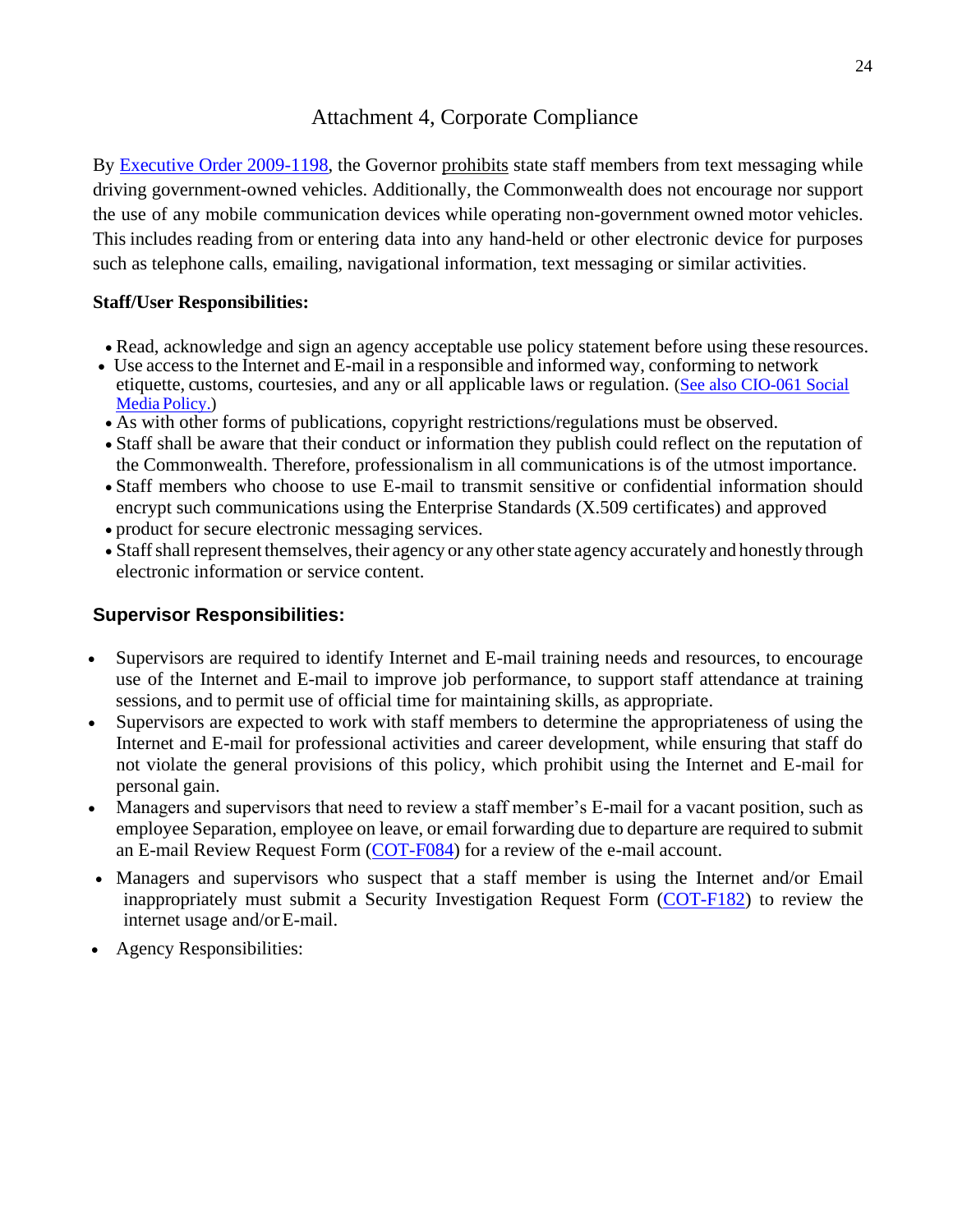- E-mail and Internet access should be used for "appropriate business use" only. Incidental personal use is permissible, but not encouraged. This policy recognizes the specific definition of appropriate business use may differ among agencies based on their mission and functions. Therefore, each agency should define appropriate business use to ensure staff members and users are fully informed.
- Create an Internet and E-mail Acceptable Use Policy statement and require a signed acknowledgement by all staff members and users before accessing these resources.
- Agencies that permit the use of E-mail to transmit sensitive or confidential information should be aware of the potential risks of sending unsecured transmissions. E-mail of this nature should, at a minimum, contain a standard agency-level confidentiality statement. E-mail content and file attachments considered sensitive or confidential must be encrypted using the Enterprise Standards (X.509 certificates) approved products for secure electronic messaging services. To protect confidential data, some federal laws require the use of encrypted transmission to ensure regulatory compliance. [Enterprise Standard 5100: Encryption](https://cgp.ky.gov/sites/COTPUBDOCS/Standards/05000%20-%20Security%20Domain_KITS_Report.pdf) should be observed.
- Agencies are responsible for the content of their published information and for the actions of their staff, including the proper retention and disposal of E-mail records. [Enterprise Standard 4060:](https://cgp.ky.gov/sites/COTPUBDOCS/Standards/04000%20-%20Data%20Domain_KITS_Report.pdf)  [Recordkeeping –](https://cgp.ky.gov/sites/COTPUBDOCS/Standards/04000%20-%20Data%20Domain_KITS_Report.pdf) Electronic Mail should be observed.
- Any commercial use of Internet connections by agencies must be approved by COT to make certain it does not violate the terms of COT's agreement with the Commonwealth's Internet provider. No reselling of access is allowed.
- Agencies shall not accept commercial advertising or vendor-hosted website advertising for which the agency receives compensation. As a general practice, state agencies should avoid endorsing or promoting a specific product or company from agency websites, however the placement of acknowledgements, accessibility and certification logos are acceptable

**Prohibited and Unacceptable Uses: Use of Internet and E-mail resources** are privileges that may be revoked at any time for unacceptable use or inappropriate conduct. Any abuse of acceptable use policies may result in notification of agency management, revocation of access and disciplinary action up to and including dismissal. Unacceptable use of internet and email resources includes, but is not limited to the following activities which are, **strictly prohibited**.

- Violating the rights of any person or company protected by copyright, trade secret, patent or other intellectual property, including but not limited to, the downloading, installation or distribution of pirated software, digital music and video files.
- Engaging in illegal activities or using the Internet or E-mail for any illegal purposes, including initiating or receiving communications that violate any state, federal or local laws and regulations, including KRS 434.840-434.860 (Unlawful Access to a Computer) and KRS 512.020 (Criminal Damage to Property Law). This includes malicious use, spreading of viruses, and hacking. Hacking means gaining or attempting to gain the unauthorized access to any computers, computer networks, databases, data or electronically stored information.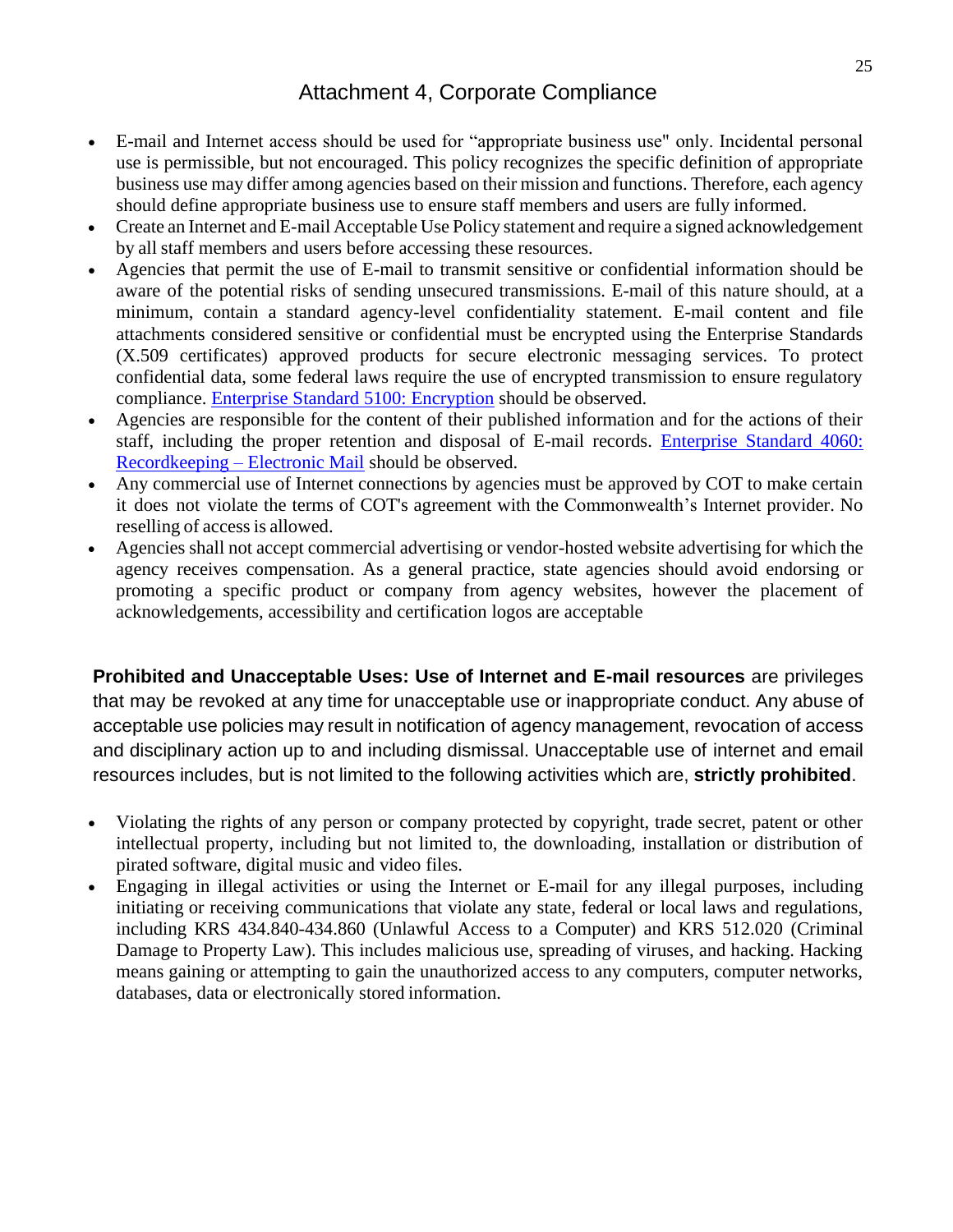- Using the Internet and E-mail for personal business activities in a commercial manner such as buying or selling of commodities or services with a profit motive.
- Using resources to actively engage in procuring or transmitting material that is in violation of sexual harassment or hostile workplace laws, whether through language, frequency or size of messages. This includes statements, language, images, E-mail signatures or other materials that are reasonably likely to be perceived as offensive or disparaging of others based on race, national origin, sex, sexual orientation, age, disability, religious or political beliefs.
- Using abusive or objectionable language in either public or private messages.
- Knowingly accessing pornographic sites on the Internet and/or disseminating, soliciting or storing sexually oriented messages or images.
- Misrepresenting, obscuring, suppressing, or replacing a user's identity on the Internet or E-mail. This includes the use of false or misleading subject headers and presentation of information in the distribution ofE-mail.
- Using the E-mail account of another employee without receiving written authorization or delegated permission to do so.
- Forging E-mail headers to make it appear as though an E-mail came from someone else.
- Sending or forwarding chain letters or other pyramid schemes of any type.
- Sending or forwarding unsolicited commercial E-mail (spam) including jokes.
- Soliciting money for religious or political causes, advocating religious or political opinions and/or endorsing political candidates.
- Making fraudulent offers of products, items, or services originating from any Commonwealth account.
- Using official resources to distribute personal information that constitutes an unwarranted invasion of personal privacy as defined in the Kentucky Open Records Act, KRS 61.870 – 61.884.
- Online investing, stock trading and auction services such as eBay unless the activity is for Commonwealth business.
- Developing or maintaining a personal web page on or from a Commonwealth device.
- Use of peer-to-peer (referred to as P2P) networks.
- Any other non-business related activities that will cause congestion, disruption of networks or systems including, but not limited to, Internet games, online gaming, unnecessary Listserve subscriptions, Chat rooms, messaging services or similar Internet-based collaborative services.

With proper exception approved, staff members may be exempt from these prohibitions during the course of completing job requirements and legitimate state government business.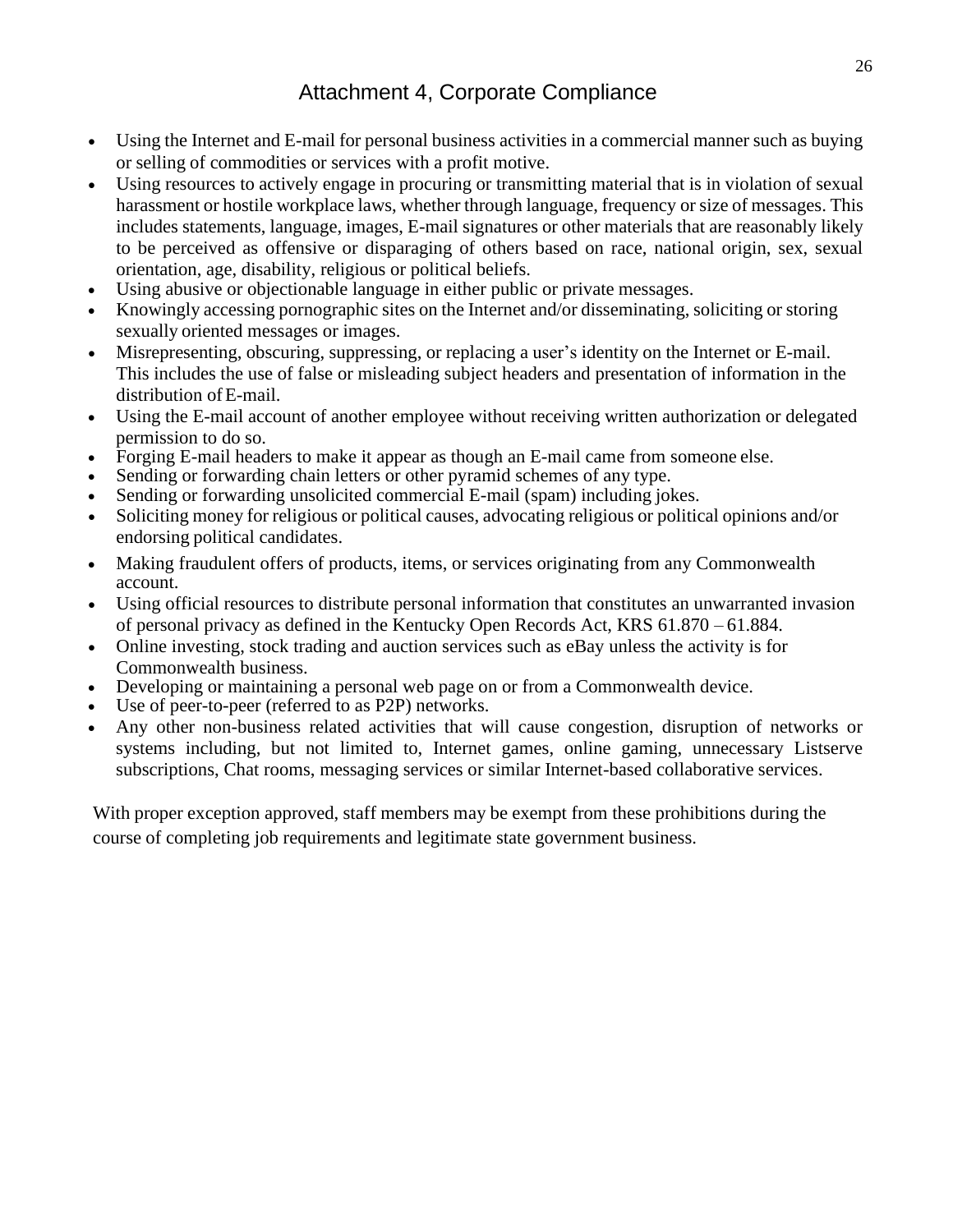## **1. Office of Kentucky Veterans Centers Employee Screening**

#### **Policy Statement**

Our facility does not knowingly employ any individuals who (1) Have been found guilty of abuse, neglect, exploitation, misappropriation of property, or mistreatment by a court of law; (2) Have had a finding entered into the State nurse aide registry concerning abuse, neglect, exploitation, mistreatment of residents or misappropriation of their property; or (3) Have a disciplinary action in effect against his or her professional license by a state licensure body as a result of a finding of abuse, neglect, exploitation, mistreatment of residents or misappropriation of resident property.

#### **Procedure**

1. The Human Resources Administrator or other person designated by the administrator will conduct employment background checks, reference checks and criminal conviction checks on persons making application for employment with this facility. Such investigation will be initiated prior to employment or immediately after an offer of employment with a copy placed in the employee's personnel file.

#### 2. Our facility will conduct the following **criminal background checks:**

- a. The **KARES (KY Applicant Registry and Employment Screening) Program**, which includes the following checks and;
	- i. License or certification verification
	- ii. Kentucky Child Abuse Network Registry
	- iii. KY Nurse Aide and Home Health
	- iv. KY Adult Caregiver Misconduct Registry
		- 1. Queried for all prospective employees upon initial hire and annually thereafter
		- 2. Queried for certain Volunteers (KRS 209.032)

The facility must not employ an individual that has a finding entered into the State nurse aide registry concerning abuse, neglect, exploitation, mistreatment of residents or misappropriation of their property.

- v. OIG List of Excluded Individuals/Entities
- vi. KY Sex Offender Registry
- vii. National Sex Offender Public Website
- b. Administrative Office of the Courts **(AOC) report**.
- c. If the criminal background check cannot be completed using the KARES system, the facility must conduct a state police criminal background check for all states that are listed in the employee's application or resume. This exception to using the KARES system must be approved in writing by the facility administrator and the reason for the deviation, such as, unable to read fingerprints, fingerprint reader is out of order or unavailable, documented in the employee's personnel file.
- 3. For all licensed professional staff, the respective licensure board will be contacted to confirm their **license is current and active** and that there are no sanctions assessed against their license. Documented proof will be placed in the employee's personnel file.
	- a. This facility will not employ individuals who have a disciplinary action in effect against his or her professional license or has had a disciplinary action taken against their professional license by a state licensure body as a result of a finding of abuse, neglect, mistreatment of residents or misappropriation of their property.
- 4. Prior convictions of offenses **other than** abuse, neglect, exploitation, misappropriation of property, or mistreatment by a court of law may not necessarily disqualify an applicant from employment with this facility. In such instances, serious consideration will be given to the position applied for, the seriousness of the offense, and how recently the offense was committed.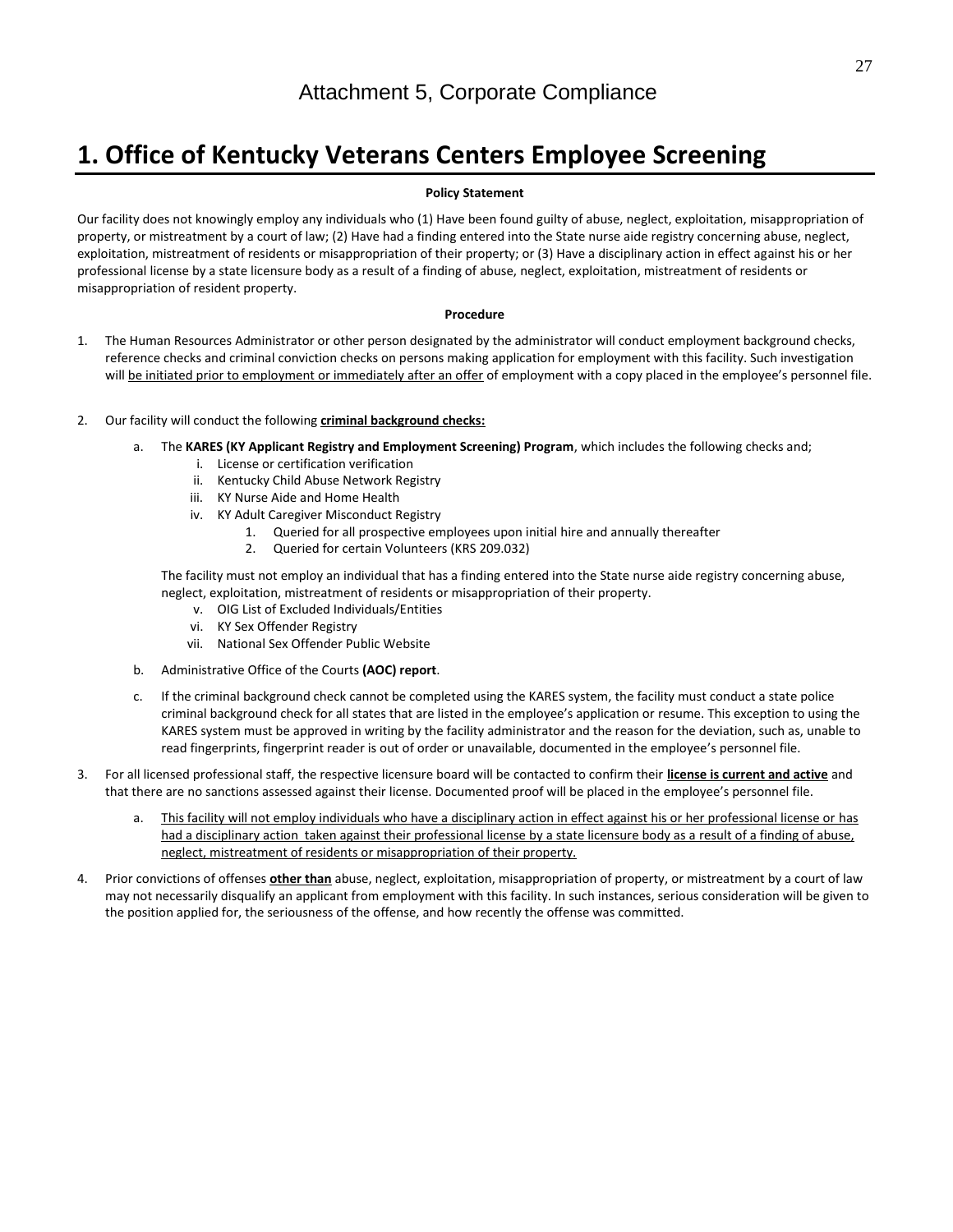

## **KENTUCKY DEPARTMENT OF VETERANS AFFAIRS**

## **KDVA WORKPLACES SHALL REMAIN FREE OF ALL ILLEGAL DRUGS**

## **POLICY DIRECTIVE 9**

## *POLICY*

By its own policy, the Personnel Cabinet has established that all state employees must comply with the drug-free workplace requirements of the 1988 Anti-Drug Abuse Act of the federal government as a condition of continued employment with the state. This policy directive restates the Personnel Cabinet's policy so that all KDVA employees clearly understand that failure to comply will lead to disciplinary action by the appointing authority for misconduct, up to dismissal from state employment processed under the appropriate personnel regulations.

## *LEGAL AUTHORITY*

The 1988 federal Anti-Drug Abuse Policy places several requirements on the states as conditions for obtaining federal grants. Failure to meet these conditions leads to the loss of federal funding.

## *REQUIREMENTS IN THE KDVA WORKPLACE*

1. Based upon the Personnel Cabinet's drug-free workplace policy, restated through this KDVA policy directive, all KDVA employees are placed on notice that any of the following acts shall be subject to disciplinary action by the appointing authority for misconduct, up to dismissal from state employment: unlawful manufacture, distribution, dispensation, possession or use of any controlled substance.

2. Understanding that a KDVA employee found in violation of Part 1 is subject to disciplinary action, the Kentucky Employee Assistance Program (KEAP) is an employee assistance program that provides resources for employees with drug or alcohol abuse problems. State-supported health insurance provides coverage for the treatment of the problem. The availability of this Assistance Program in no manner prevents any KDVA facility from taking appropriate disciplinary action for a workplace violation. Whether an employee in violation of the drug-free workplace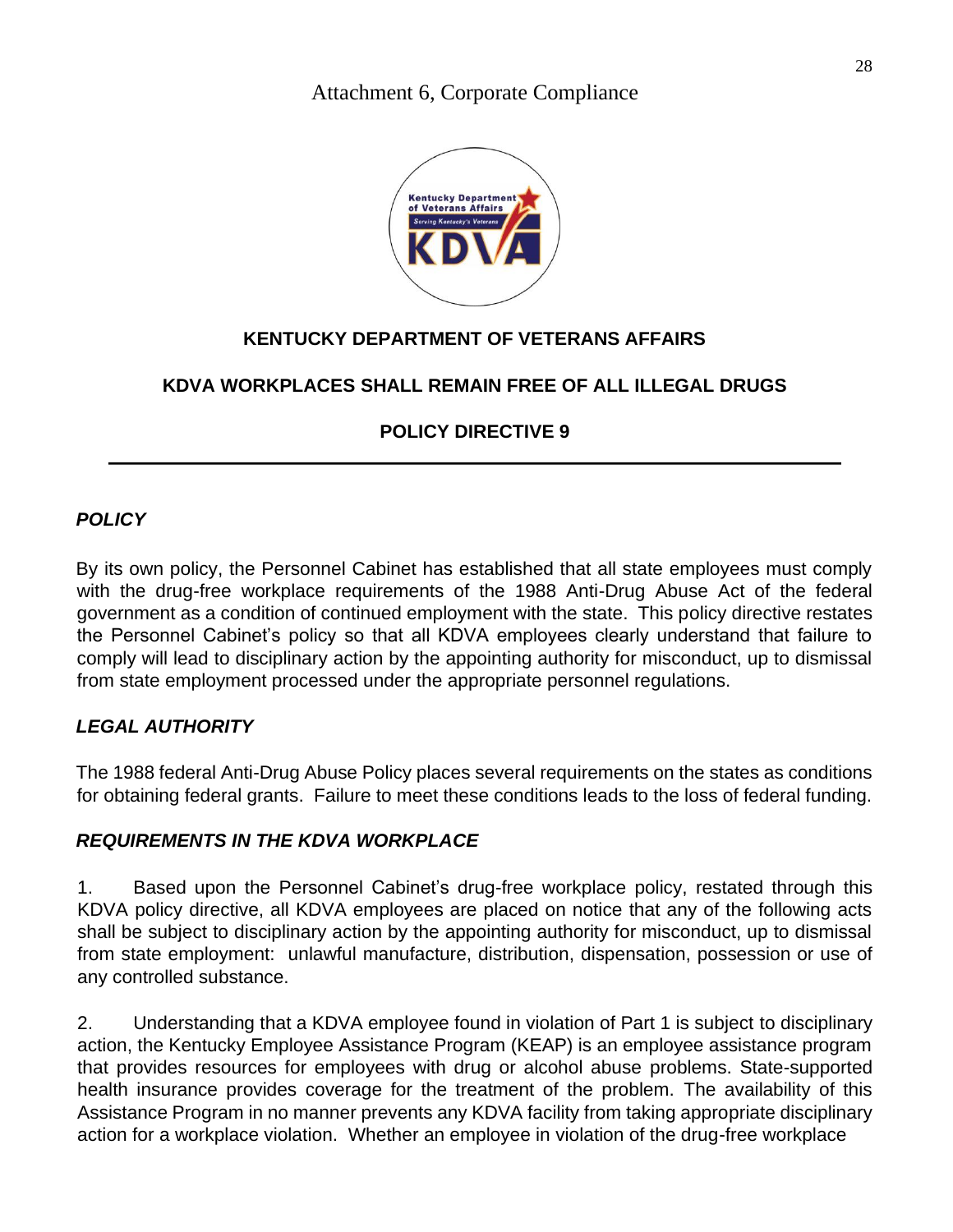requirements is disciplined, required to complete a drug treatment program, or both, these are decisions that depend on the particular facts and circumstances of each case.

3. As part of the federal requirements of the Anti-Drug Abuse Act, each KDVA employee is required to report to the appointing authority any conviction the employee receives for violating any criminal drug statute, when the violation occurs in the KDVA workplace. Failure to report such a conviction within five days of receiving that conviction shall also subject the employee to disciplinary action.

4. Each nursing home, the field operations office, the headquarters office, and each cemetery office shall reproduce Parts 1, 2, and 3 above and place this as a Notice to Employees in a manner that is readable and accessible by all of that office's employees.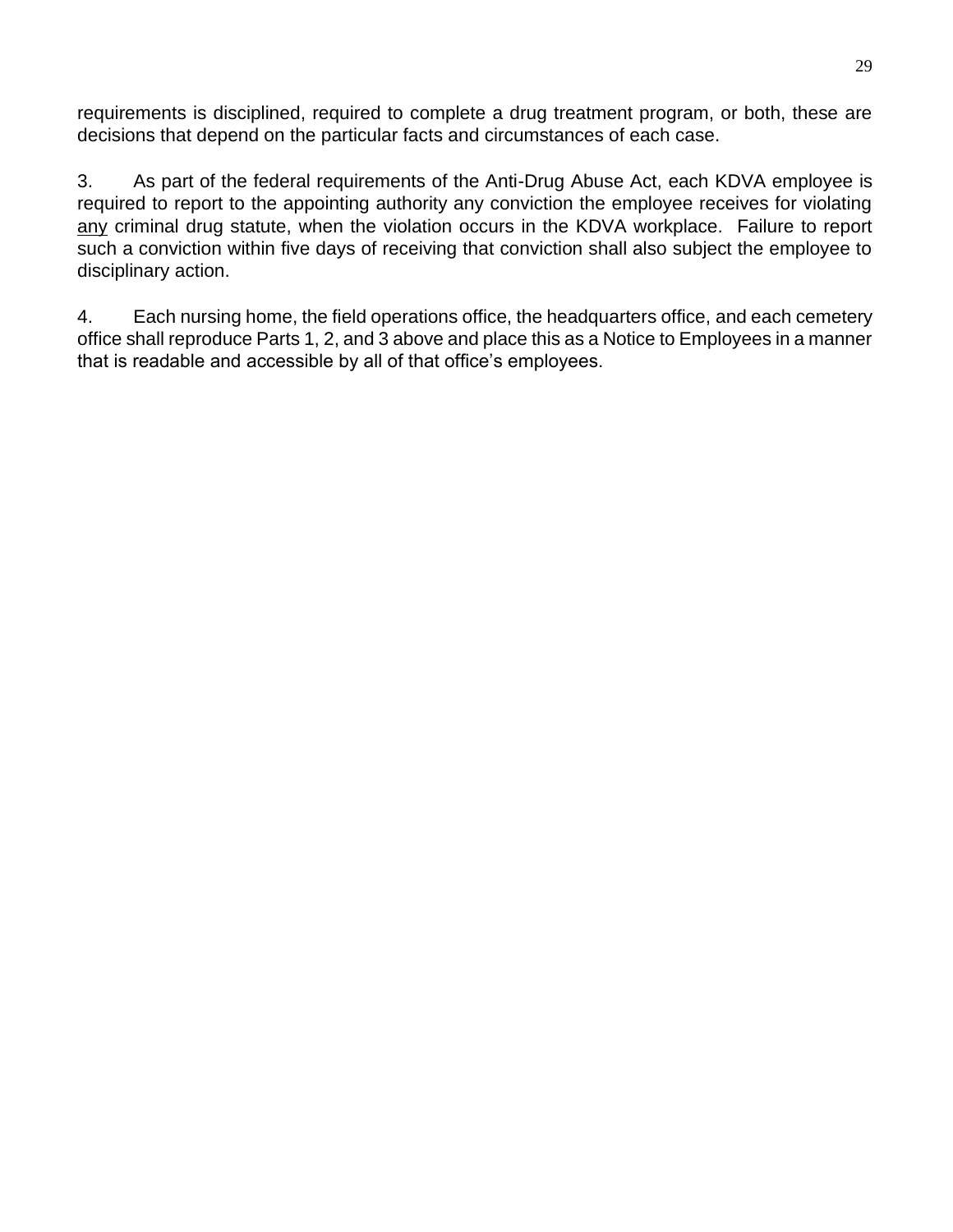

#### KENTUCKY DEPARTMENT OF VETERANS AFFAIRS

#### DRUG TESTING PROGRAM

#### POLICY DIRECTIVE 15

#### **POLICY**

Under current guidelines, designated employees of the Office of Kentucky Veterans Centers (OKVC) shall be subject to drug testing as well as designated applicants for positions within OKVC.

#### LEGAL AUTHORITY

41 U.S.C. 701 -707, Federal Drug Free Workplace Act of 1988. 17 KAR 3:030, Drug testing procedures at Kentucky Department of Veterans nursing homes. Crossreference this Policy Directive with KDVA Policy Directive 9, KDVA Workplaces Shall Remain Free of All Illegal Drugs

#### EMPLOYEES SUBJECT TO TESTING

All test-designated employees are subject to drug testing under this policy. This means employees of the Office of Kentucky Veterans Centers who provide care, treatment, or support services to a resident of one of OKVC state veterans nursing homes. APPLICANTS SUBJECT TO TESTING

All job applicants seeking a position within the Office of Kentucky Veterans Centers are subject to pre-appointment testing. The specific applicants to be tested shall be determined by the Appointing Authority. If selected for testing, the applicant shall agree to take a drug test and, should the test reveal a positive result without legal justification or excuse, the applicant shall not be appointed. No one shall be appointed who fails a drug test or refuses to test.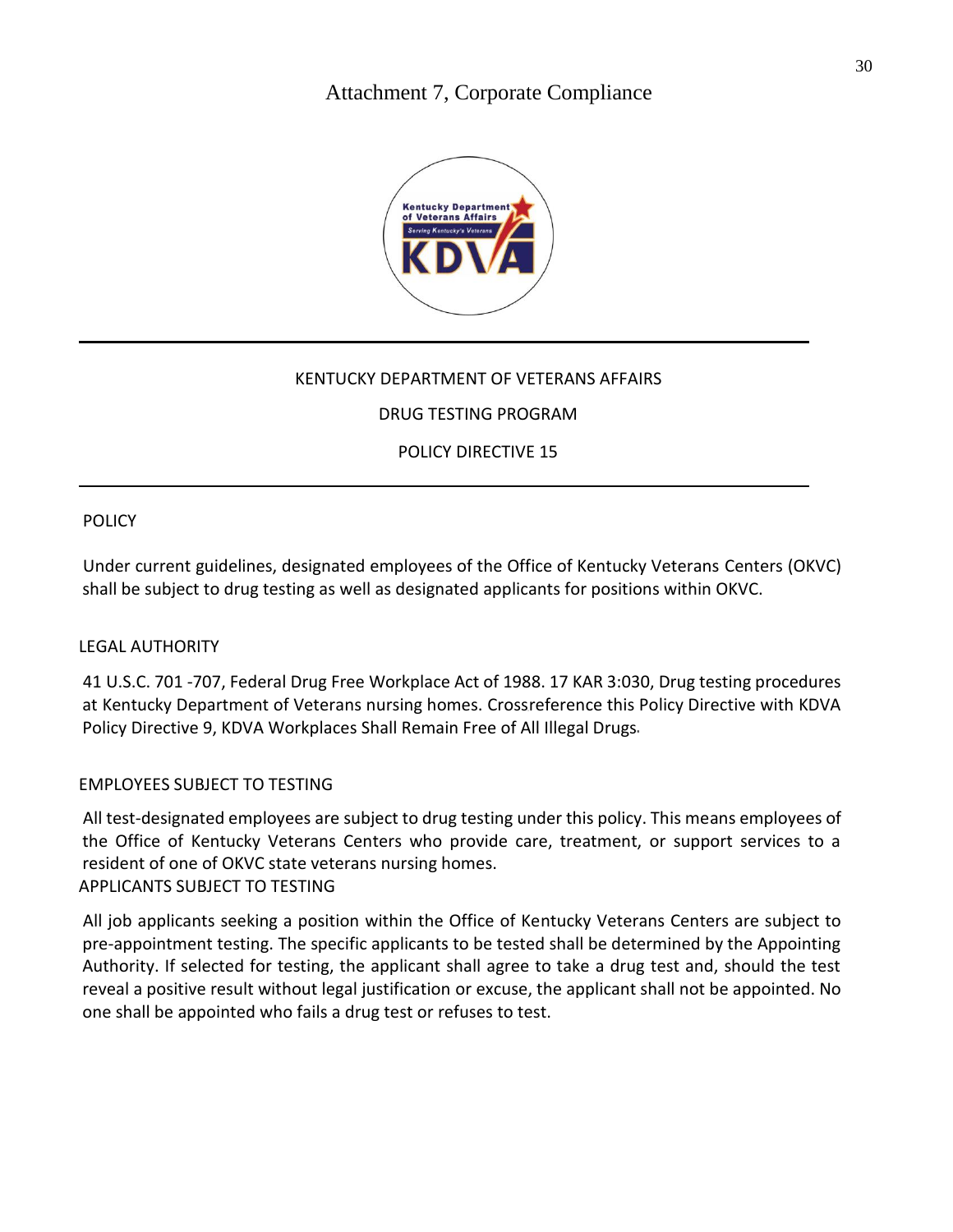## Attachment 7, Corporate Compliance Program

#### AUTHORIZED DRUG TESTING UNDER 17 KAR 3:030

17 KAR 3:030 authorizes the following categories of drug testing: (1) pre-appointment; (2) postaccident; (3) reasonable suspicion; and (4) random. Guidelines for this testing are found within the administrative regulation.

#### SAFEGUARDS TO PROTECT EMPLOYEE RIGHTS INCLUDING PRIVACY

The KDVA Drug Testing Policy is intended to comply with all state laws governing drug testing, and is designed to safeguard employee privacy rights as well as rights provided to merit status employees under existing statutes and regulations.

Only persons with a true need to know shall have access to an employee's drug test results. This shall include the Drug Testing Officer} the OKVC Executive Director, facility Administrator, the Appointing Authority, the agency staff attorney, and others deemed necessary by the Appointing Authority to effectuate the directives of 17 KAR 3:030, as well as other laws, and this policy. Test results shall be made available in any administrative or judicial proceeding arising out of the drug test result.

#### DRUG TESTING PROCEDURES - THE DRUG TESTING OFFICER

Each state veterans nursing home shall appoint a Drug Testing Officer (DTO) to serve as the primary point of contact for facility (nursing home) test designated employee drug testing. The primary DTO shall be the facility's Assistant Administrator. The alternate DTO shall be the facility\*s Administrative Branch Manager. The DTO shall coordinate all drug testing activity between the employee, the facility (nursing home), the Department\* and the drug testing vendor.

The duties of each DTO shall include the following: (1) provide the drug testing vendor a current master roster of test-designated employees; (2) ensure that an on-site testing area is available and complies with federal drug-testing guidelines; (3) maintain all records pertaining to the facility's drug testing program in a confidential and secure manner; (4) and to ensure that no KDVA employee has any influence in the selection process used by the drug testing vendor to randomly select employees for drug testing.

Each DTO shall follow the same, standard drug testing procedures required by the drug testing vendor to ensure fair treatment and processing of all test samples. EXPLANATION OF THE KDVA DRUG TESTING PROGRAM

Before being directed to take a drug test under this Program, each test-designated employee shall receive a detailed explanation of the Program, and shall be asked to sign an Acknowledgment of Understanding verifying that such an explanation has been provided.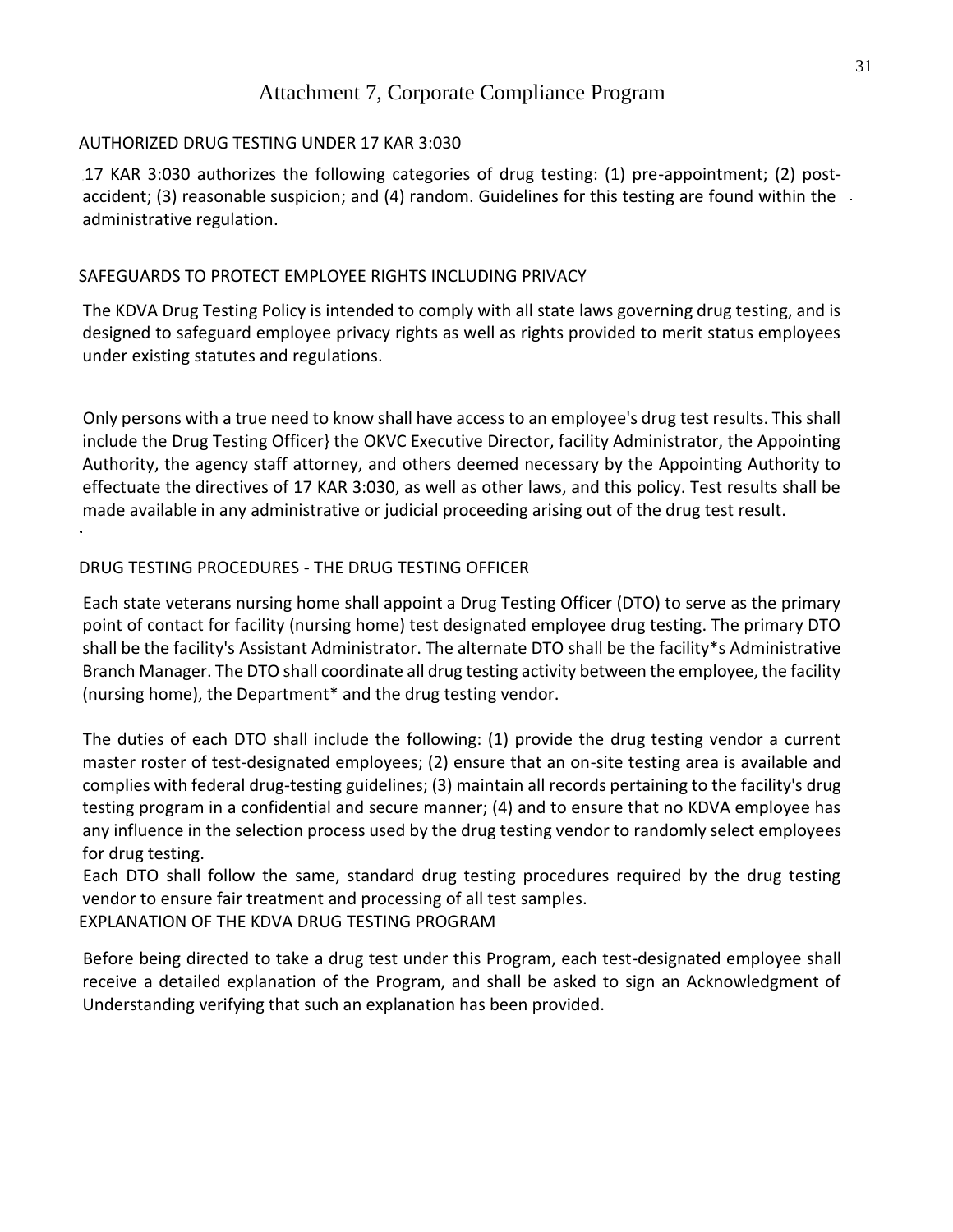## Attachment 7, Corporate Compliance Program

#### NOTICE OF DRUG TEST RESULT - AGENCY DIRECTED SICK LEAVE

Any test-designated employee who and any applicant who tests shall be notified as soon as practical of the drug test result. In the case of a positive test result, the employee shall receive specific information as to the consequences of the positive result. For any employee testing positive, the normal procedure will be to place the employee on agency directed sick leave, pending consideration of disciplinary action. The employee shall remain in that status until such time as the employee provides documentation from a professional substance abuse treatment provider that verifies that the employee has been evaluated, has enrolled or has completed a drug treatment program, and the provider certifies that the employee is able to return to work and safely perform the essential functions of the job duties assigned. An employee who enrolls in a treatment program pursuant to a positive drug test (or other violation of drug or alcohol policies) shall remain in the program until completing the program to the satisfaction of the program administrators. Upon request of the Appointing Authority the employee shall produce documentation to confirm continued attendance in or completion of the program.

#### CONSEQUENCES OF A POSITIVE DRUG TEST RESULT

Any test-designated employee who tests positive shall be immediately removed from the care or treatment of residents. The employee's supervisor, in coordination with other levels of management, shall conduct a review of the employee's entire work record. The final decision to discipline the employee, involving a penalty up to and including dismissal from employment, shall be made after a whole record review, after hearing the employee's explanation if any, and after considering the drug screen report itself.

#### COSTS OF THE DRUG TESTING PROGRAM

KDVA shall pay the costs associated with the Drug Testing Program. Should an applicant or test-designated employee who tests positive seek an independent test of the remaining urine sample} that applicant or that test-designated employee shall bear the costs of the test.

#### DRUG COUNSELING AND DRUG TREATMENT

Every effort shall be made to provide any employee who tests positive for drugs with accurate information on available treatment and counseling programs. These employees will also receive information about the Kentucky Employee Assistance Program (KEAP) and how to contact KEAP.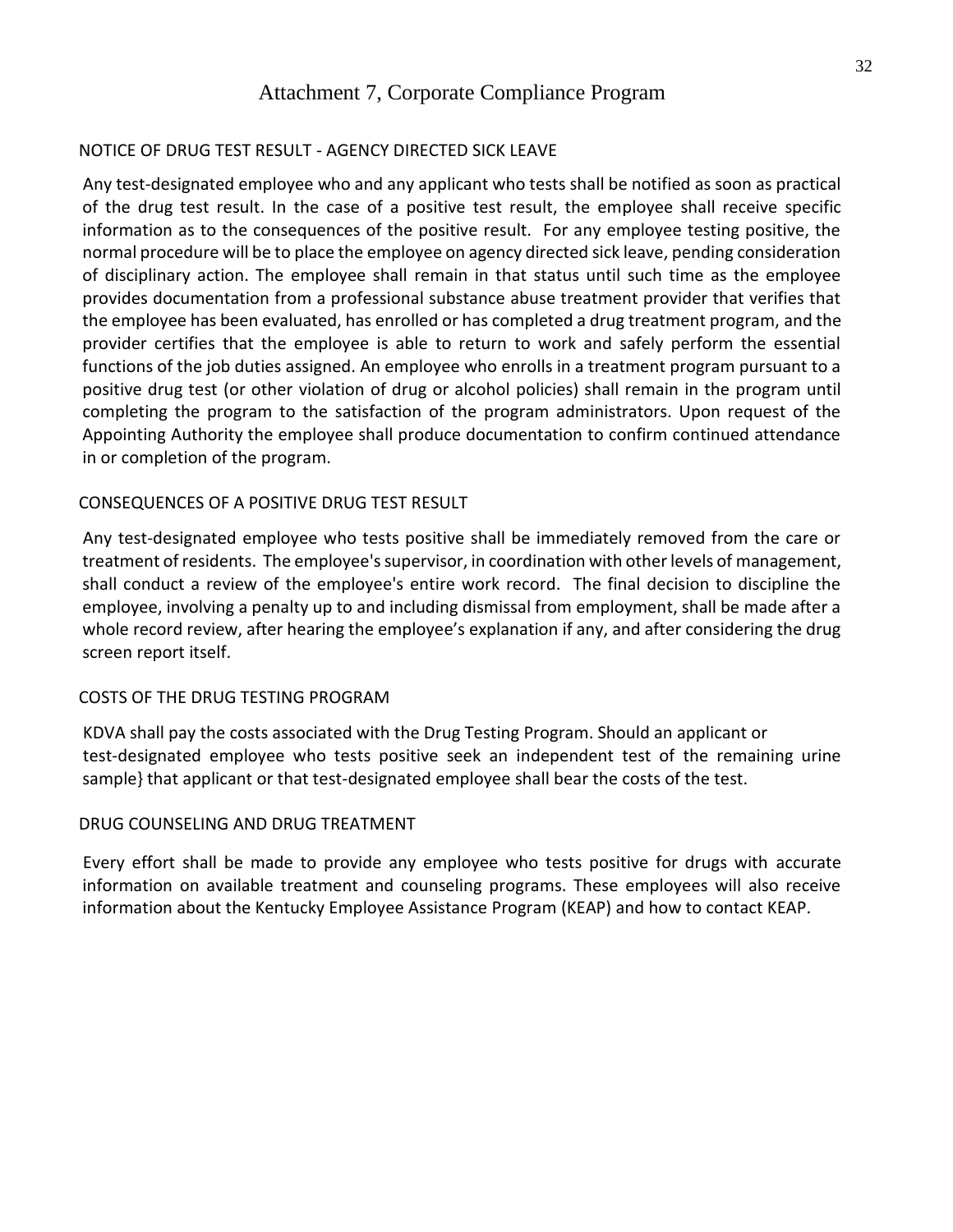## Attachment 7, Corporate Compliance Program

#### SELF-REPORTING OF DRUG USE

When an employee self-reports under the guidelines found in 17 KAR 3:030, Section 5, no disciplinary action shall be taken for such a report and the employee shall be allowed to take the employee's own accrued leave time to enter a treatment program. Even in the case of self-reporting, the affected employee shall be removed from the care or treatment of residents.

#### DESIGNATION OF AUTHORITY

Pursuant to 17 KAR 3:030, Section 1 (3), the Deputy Commissioner, the OKVC Executive Director, and the Administrator and Assistant Administrator of each KDVA veterans center are designated to act as Appointing Authority.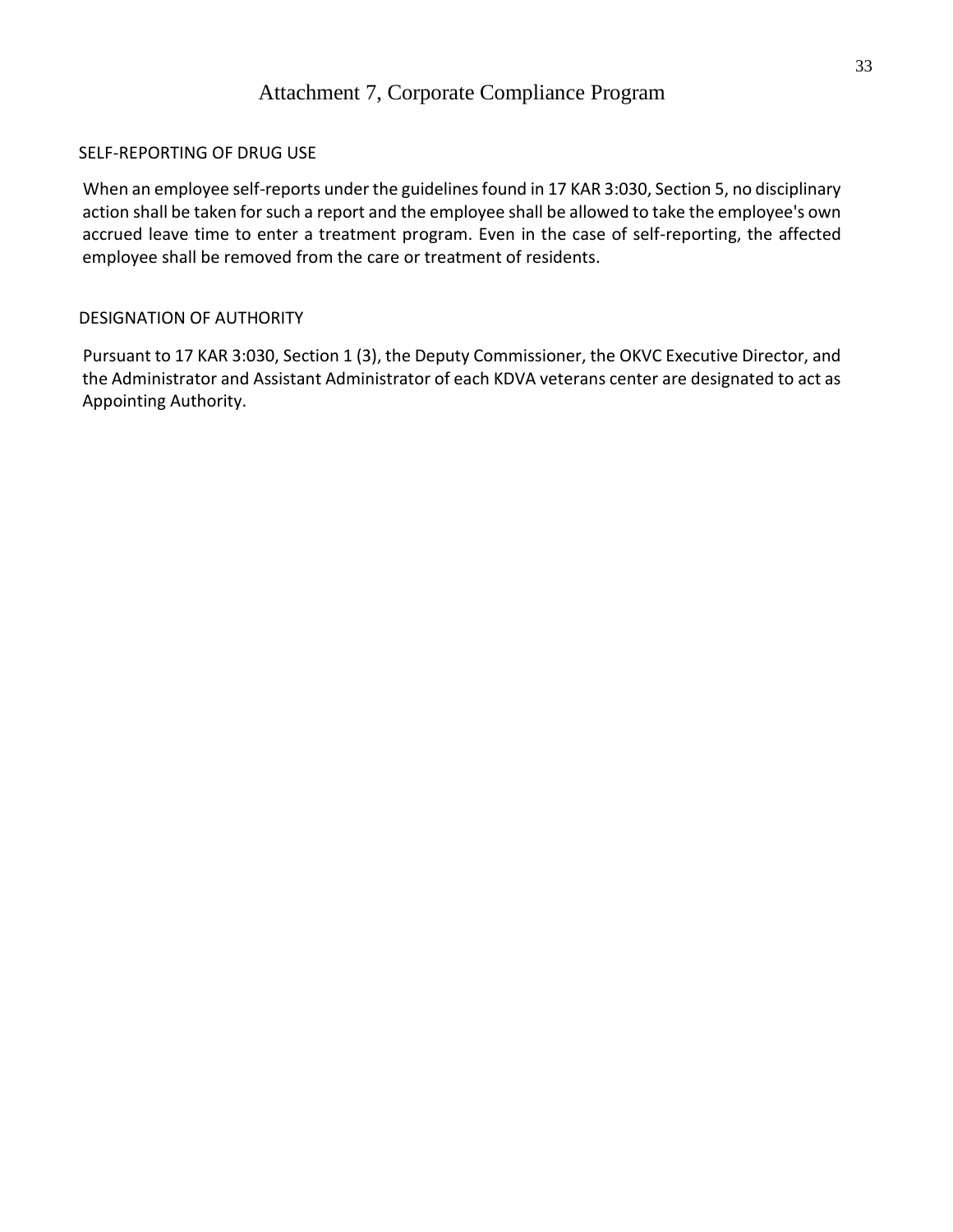## **Medicare Exclusion List**

| <b>Highlights</b> | <b>Policy Statement</b>                                                                                                                                                                                                                                                                                                                                                                                                                                                                                                                                                                                                                                                                                                                                                                 |  |  |  |  |
|-------------------|-----------------------------------------------------------------------------------------------------------------------------------------------------------------------------------------------------------------------------------------------------------------------------------------------------------------------------------------------------------------------------------------------------------------------------------------------------------------------------------------------------------------------------------------------------------------------------------------------------------------------------------------------------------------------------------------------------------------------------------------------------------------------------------------|--|--|--|--|
|                   | No Federal health care program payment may be made for items or services furnished by an<br>excluded individual or entity.                                                                                                                                                                                                                                                                                                                                                                                                                                                                                                                                                                                                                                                              |  |  |  |  |
|                   | All companies, providers, contractors and individuals that contract with the<br>1.<br>facility for any type of service must be screened to determine whether they<br>are on the exclusion list. This must be completed before the contract begins.<br>The facility will not contract with any entity on the Medicare exclusion list.<br>2.<br>Medicare exclusions may be checked by two methods. A) download the<br>3.<br>database and search for the entity, b) conduct an online search<br>The online search is the preferred option, however the facility may conduct<br>4.<br>a database search. When completing database searches, ensure the most<br>recently available database is used.<br>online<br><b>The</b><br>found<br>5 <sub>1</sub><br>search<br>tool<br>can<br>be<br>at |  |  |  |  |
|                   | https://exclusions.oig.hhs.gov/default.aspx<br>The attached appendix offers tips and directions for conducting online<br>6.                                                                                                                                                                                                                                                                                                                                                                                                                                                                                                                                                                                                                                                             |  |  |  |  |
|                   | searches.<br>The Procurement Specialist or designee will conduct the searches a) before<br>7.<br>any contract is entered into, and b) quarterly on all existing contracts.<br>The search and its results are to be printed and placed in a Medicare<br>8.<br>Exclusion List folder in date order, by year.                                                                                                                                                                                                                                                                                                                                                                                                                                                                              |  |  |  |  |
|                   | Any search that results in a positive result must be communicated to the<br>9.<br>Administrator immediately.                                                                                                                                                                                                                                                                                                                                                                                                                                                                                                                                                                                                                                                                            |  |  |  |  |
|                   | <b>References</b>                                                                                                                                                                                                                                                                                                                                                                                                                                                                                                                                                                                                                                                                                                                                                                       |  |  |  |  |
|                   |                                                                                                                                                                                                                                                                                                                                                                                                                                                                                                                                                                                                                                                                                                                                                                                         |  |  |  |  |

| <b>OBRA Regulatory</b><br><b>Reference Numbers</b> |                                                                                                                                             |
|----------------------------------------------------|---------------------------------------------------------------------------------------------------------------------------------------------|
| <b>Survey Tag Numbers</b>                          |                                                                                                                                             |
| <b>Related Documents</b>                           | 56840 Federal Register / Vol. 73, No. 190 / Tuesday, September 30, 2008, Medicare<br>Exclusion Audit Checklist, Quick Tips and Instructions |
| <b>Policy</b><br><b>Revised</b>                    | Date: $9/12/2017$<br>$\text{By:}\_\_\_\_\_\_\_\_\_\_\_\_\_\_\_\_\_\_\_\_\_\_\_\_$<br>By:<br>By:<br>Date:<br>$\rm\,By:$                      |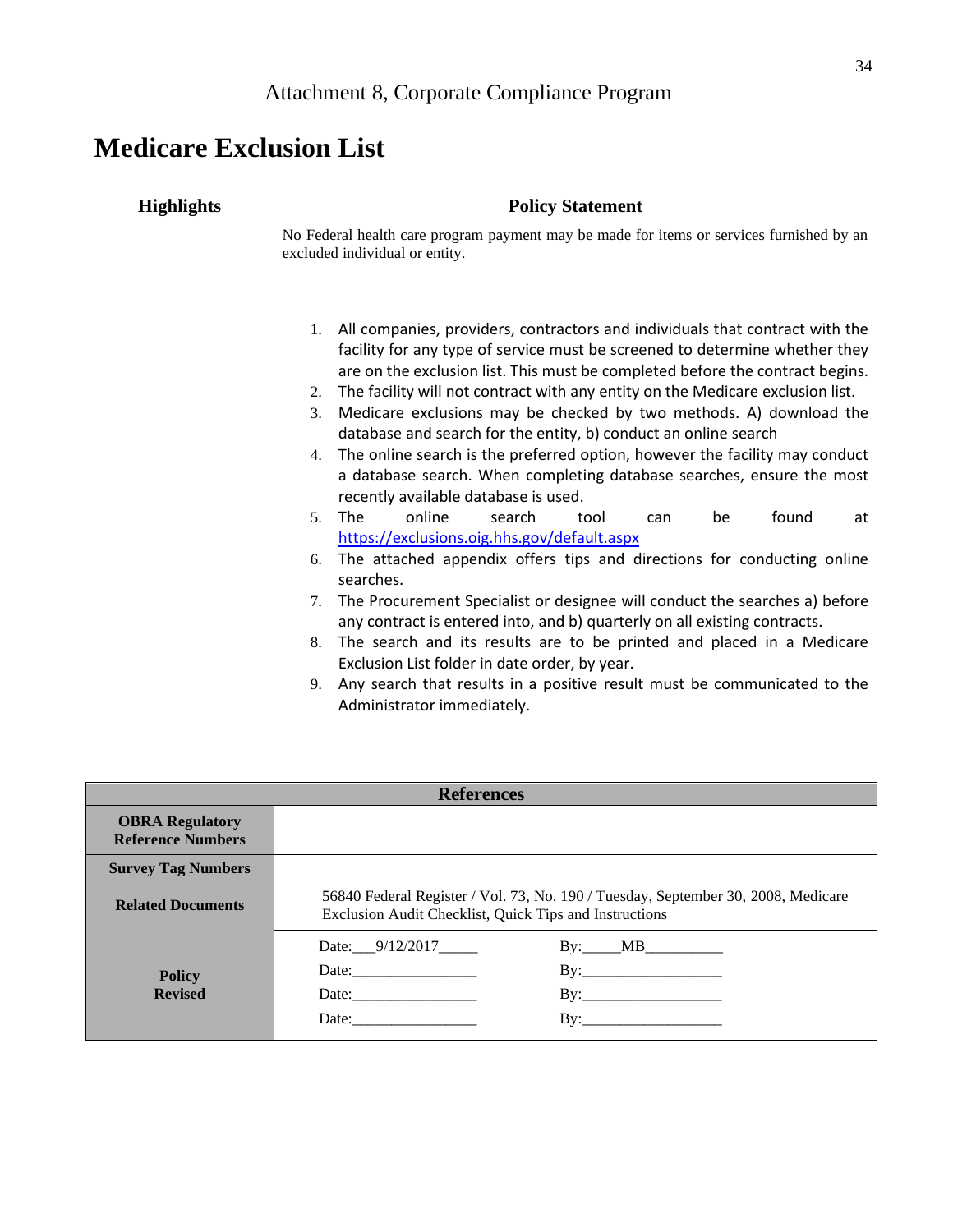#### Attachment 9, Corporate Compliance Program

#### **KENTUCKY DEPARTMENT OF VETERANS AFFAIRS**

### **KEY RULES OF THE EXECUTIVE BRANCH CODE OF ETHICS APPLICABLE TO ALL KDVA EMPLOYEES**

#### **POLICY DIRECTIVE 12**

#### POLICY

This policy directive provides a summary of the key rules found in the Executive Branch Code of Ethics, rules that apply to all KDVA employees. These rules strive to avoid serious conflicts of interest between the duties we undertake on behalf of the Commonwealth and private interests. When such conflicts occur, public trust in the Department is damaged. Following the rules below helps maintain that public trust in all that KDVA seeks to do for Kentucky's veterans. This Department is committed to educating all KDVA employees on the Code of Ethics through annual training, and by incorporating key ethical rules in this directive.

#### LEGAL AUTHORITY

The Kentucky Department of Veterans Affairs is an executive branch agency that falls directly under the control of the Officer of the Governor. As such, KDVA employees must follow the Executive Branch Code of Ethics. Key legal guidance may be found on the Executive Branch Ethics Commission web site at: [http://ethics.ky.gov/.](http://ethics.ky.gov/) See KRS 11A.001 - 11A.990 (also found on the Commission's web site) and the Guide to the Executive Branch Code of Ethics (contact the Ethics Commission for a copy).

SUMMARY OF THE KEY RULES ALL KDVA EMPLOYEES MUST KNOW

#### Accepting Gifts

The Over \$25 Prohibition. Neither a KDVA employee, the employee's spouse, or the employee's dependent child may accept a gift valued at greater than \$25 per calendar year per source from any person or business doing business with KDVA, regulated by KDVA, seeking a grant from KDVA, in litigation against KDVA, or seeking in any way to influence the KDVA.

Limited Exceptions to the Over \$25 Prohibition. The prohibition against gifts of a value over \$25 does not apply to accepting a gift valued at more than \$25 from a family member if the family member is not acting on behalf of one of the interests listed in a. above. The rule also does not prevent an employee from accepting a door prize worth more than \$25 if that prize was available to the public. For a complete list of the exceptions, see the Guide cited above under Legal Authority.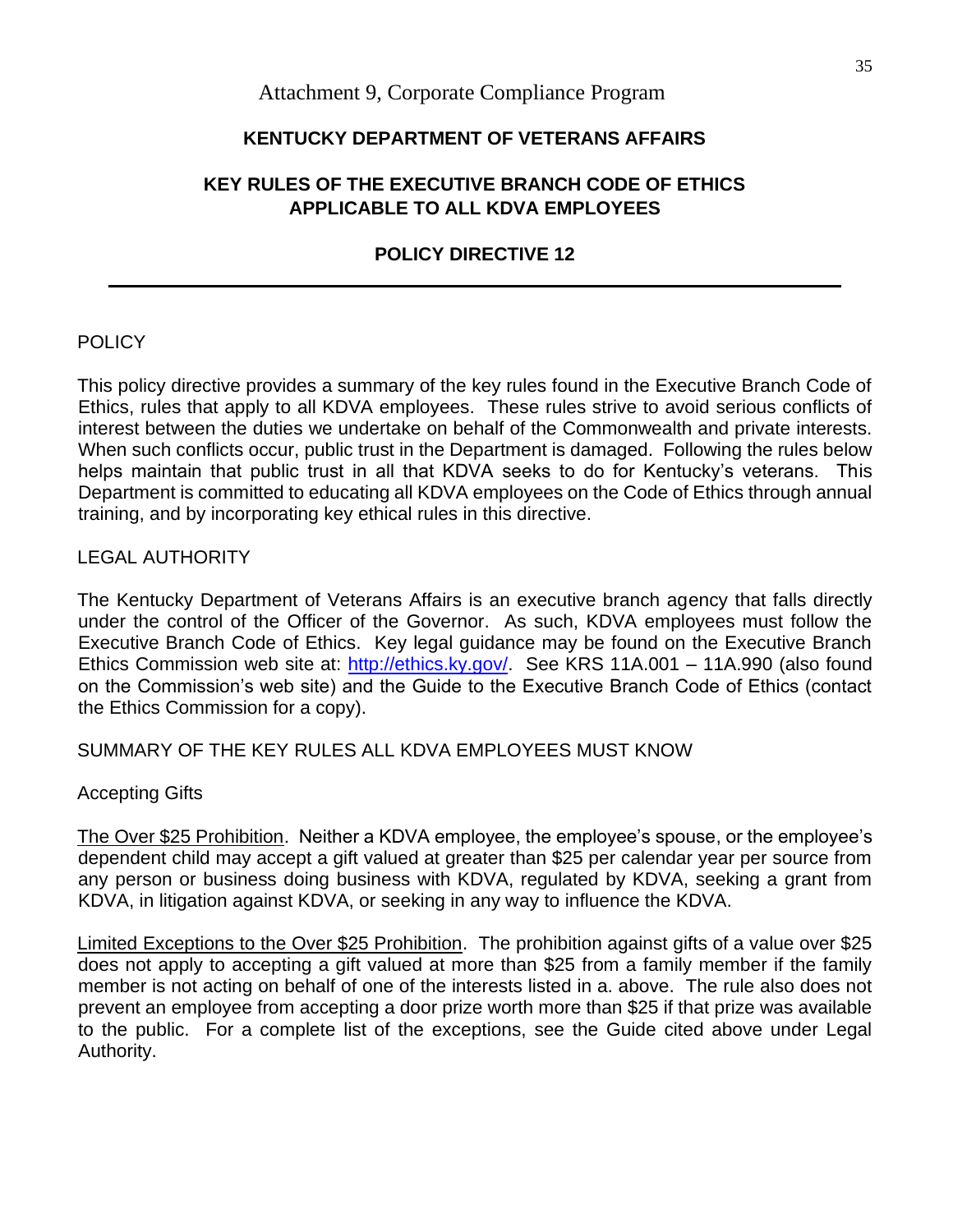Additional KDVA Reporting Requirement: Even though it is not strictly a requirement in the Code of Ethics, all KDVA employees are required to report to the Ethics Officer (Staff Attorney) any gifts bestowed upon the employee, the employee's spouse, or the employee's dependent child by any of the interests identified above. This includes gifts below the "over \$25" limit, other than nominal gifts (coffee and donuts, less than five dollars, etc.). This is so every such instance can be measured against the non-monetary standard of the "appearance of impropriety." Small gifts may not seem to present a conflict of interest, but over time, or to several employees in the same branch, these may raise questions in the minds of the public over the manner in which KDVA deals with the gift giver.

Managers and the Appointing Authority Control of Gifts: Because of the special trust between KDVA employees and the veterans they serve, nursing home administrators, branch chiefs, and any appointing authority can further restrict acceptance of gifts by employees to avoid the appearance of favoritism, bias, or impropriety.

 Example: A KDVA employee making an authorized purchase in Office Depot using PRO Card is stopped by the store manager. "Here you go. Just to show you we appreciate your business." The manager hands the employee an envelope filled with gift coupons for Office Depot supplies worth twenty dollars. May the employee accept the gift? Under the Code, the employee MAY accept, but the real question is whether she should accept. If members of the public witness the transaction, will they think the employee is getting extra benefits as a state employee that she does not really earn? If the answer is yes, the employee may refuse to accept the gift or, if that is awkward, accept the gift and donate the coupons to charity. In any case, the incident must be reported to the Ethics Officer so the precise details can be used to answer the question of whether there is an appearance of impropriety raised by the gift of coupons.

Rule Against an Employee Soliciting for Gifts, Money, or Services.

KDVA employees cannot solicit for gifts, money or services from any person or business that does business with or is regulated by this Department.

 Explanation: The first rule above is intended to prevent a conflict of interest when KDVA employee accepts a gift. This rule is to prevent a conflict of interest when an employee asks for something.

 Exceptions: We can solicit from these sources if the purpose is to raise money for charitable, nonprofit organization. For a complete list of exceptions see the Guide, referenced above under Legal Authority.

Example: A member of the EKVC Wellness Committee is shopping one day in a Hazard, Kentucky sporting goods store. He sees the store manager and asks, "Would you like to donate any exercise apparel to be used by KDVA as incentives in our KDVA Wellness Program? We'll give your donated item to one of the winners of our year-end Wellness dinner." Did this employee violate the rule against solicitation? Depends. It's highly unlikely that KDVA regulates the sporting goods store. But if that store does business with EKVC, by supplying equipment to the therapy room, or in any other way, this would be a violation. However, if no business is done between KDVA and the store, this kind of solicitation is not prohibited under the Code.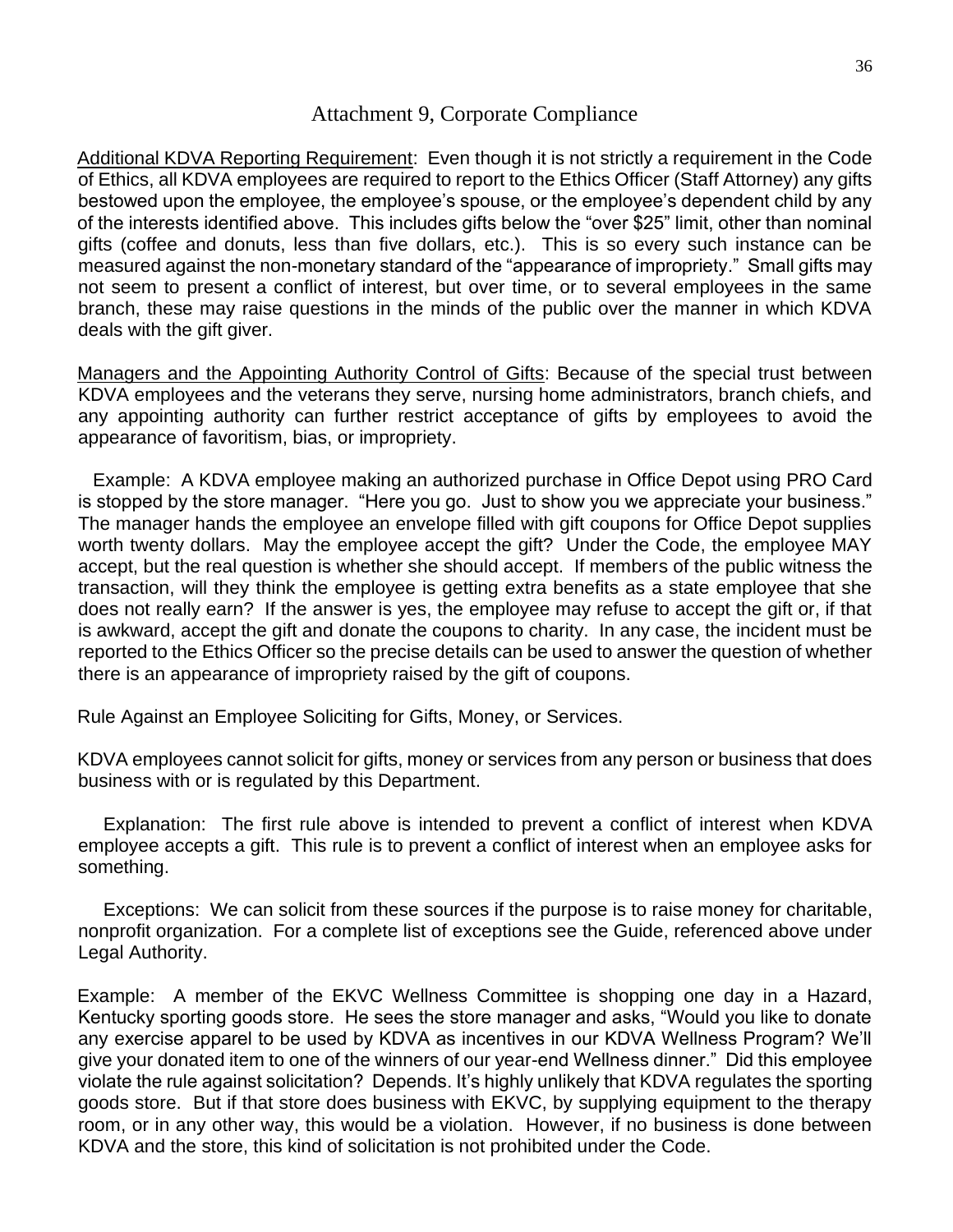#### 37

#### Attachment 9, Corporate Compliance

KDVA employees may not appear to endorse a specific product or company.

Example: A KDVA branch chief is the guest speaker at a Veteran's Day event. While giving his speech he says, "I want to thank the wonderful sponsor of this event (a car company) for the time and money given in the cause of our veterans. I can honestly say that we of the Kentucky Department of Veterans Affairs, all think their cars and trucks are the best, and we hope you in the audience share our opinion." This is a classic endorsement of a private company and of that company's product. While it may be an honest personal opinion of the employee speaking, the impression given is that the entire Department is promoting the company. This is a clear violation of the rule.

The broad conflict of interest rules.

The first three rules above deal with very specific circumstances. But the Code of Ethics also sets out more generalized rules aimed at helping employees make ethical decisions.

Compromising the public interest for private gain. No KDVA employee shall knowingly use his or her influence as an employee to promote private interests over the duty to protect public interests.

Use of Official Position For Financial Gain. No KDVA employee shall knowingly use his or her job position to obtain financial gain for the employee or for the employee's family.

#### AUTHORIZED PENALTIES FOR VIOLATIONS

The rules stated above cover situations the average KDVA employee is likely to face while performing job duties for the Department. There are many more, such as restrictions on owning stock in a company doing business with KDVA, post-employment restrictions related to obtaining a lobbyist position, or a position with a company KDVA has regulated. The rules on maintaining a job outside of KDVA are found in Policy Directive 6, Reporting All Outside Employment. To see the full scope of the rules, see the Guide cited above, under Legal Authority.

Violations of the rules of the Code can lead to serious consequences if substantiated by the Executive Branch Ethics Commission. **The penalties range from a public reprimand to a recommendation for dismissal and a \$5,000 civil fine for each violation.**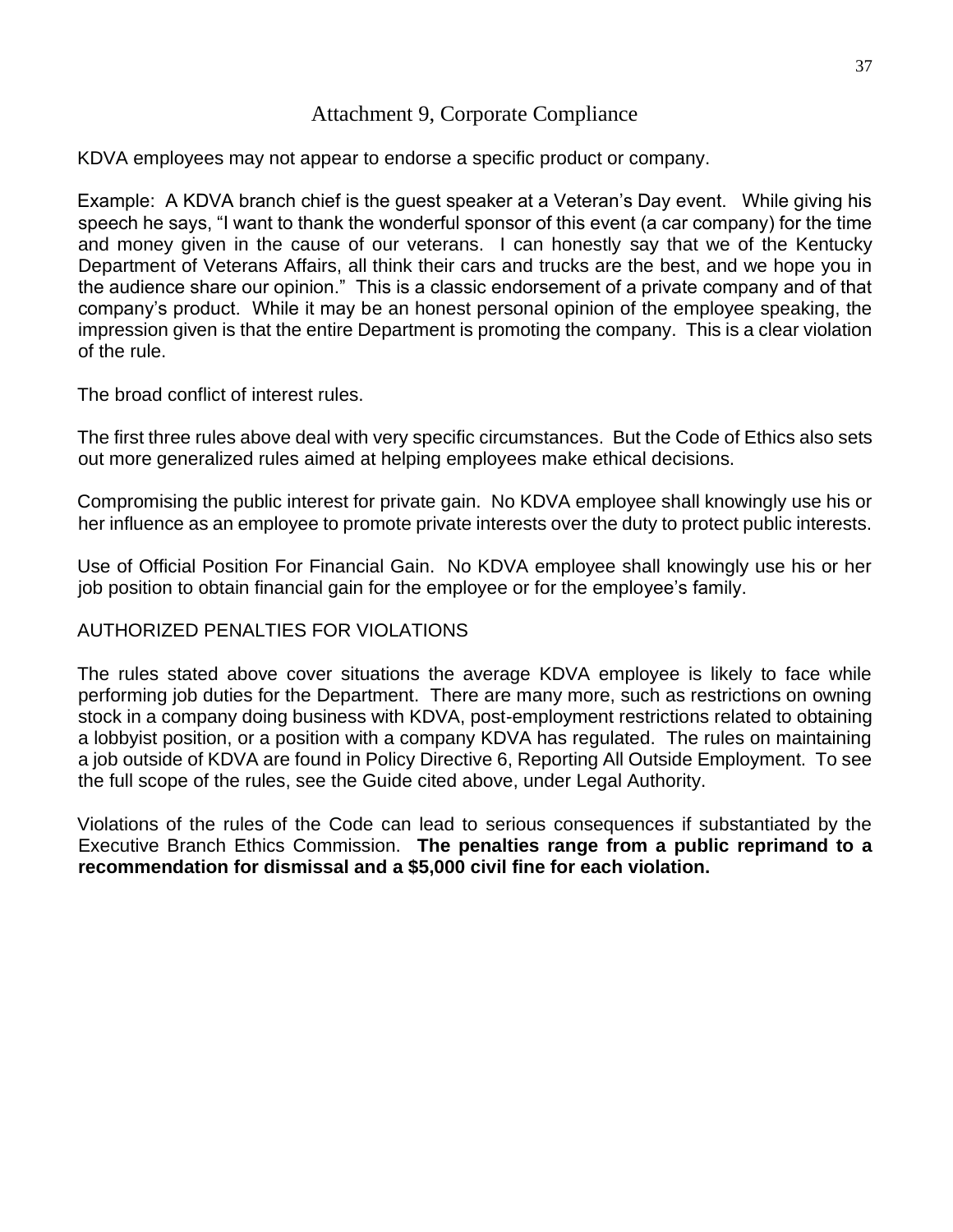## KENTUCKY DEPARTMENT OF VETERANS AFFAIRS

## REPORTING ALL OUTSIDE EMPLOYMENT

## POLICY DIRECTIVE 6

#### POLICY

The Kentucky Department of Veterans Affairs is an agency of the executive branch of government. As such, it is governed by the ethical rules issued by the Executive Branch Ethics Commission. The rule on outside employment follows:

An employee is prohibited from accepting outside employment from any person or business that does business with or is regulated by the state agency for which the employee works unless the outside employment is approved by the employee's appointing authority.

In order for this determination to be made, all KDVA employees are required to report any outside employment to the headquarters. Once the Commissioner has determined that the outside employment does not present a conflict of interest, the employee shall be entered on an approved list. That list must be provided to the Executive Branch Ethics Commission on a quarterly basis.

All KDVA employees must report any type of outside employment including part-time, fulltime, and self-employment to the headquarters through their local facility's branch chief or administrator.

Reporting must be done using the standard form issued by the Executive Branch Ethics Commission and available at all KDVA offices.

All KDVA employees are responsible for accurate and timely reporting. All KDVA managers shall ensure that this policy directive is complied with in every aspect.

Appearance of Improprietv: Remember that there are many situations where there is no direct conflict of interest between outside employment and KDVA employment, but the circumstances raise the appearance by the general public of an improper work relationship. The appointing authority reserves the right to deny outside employment in these situations.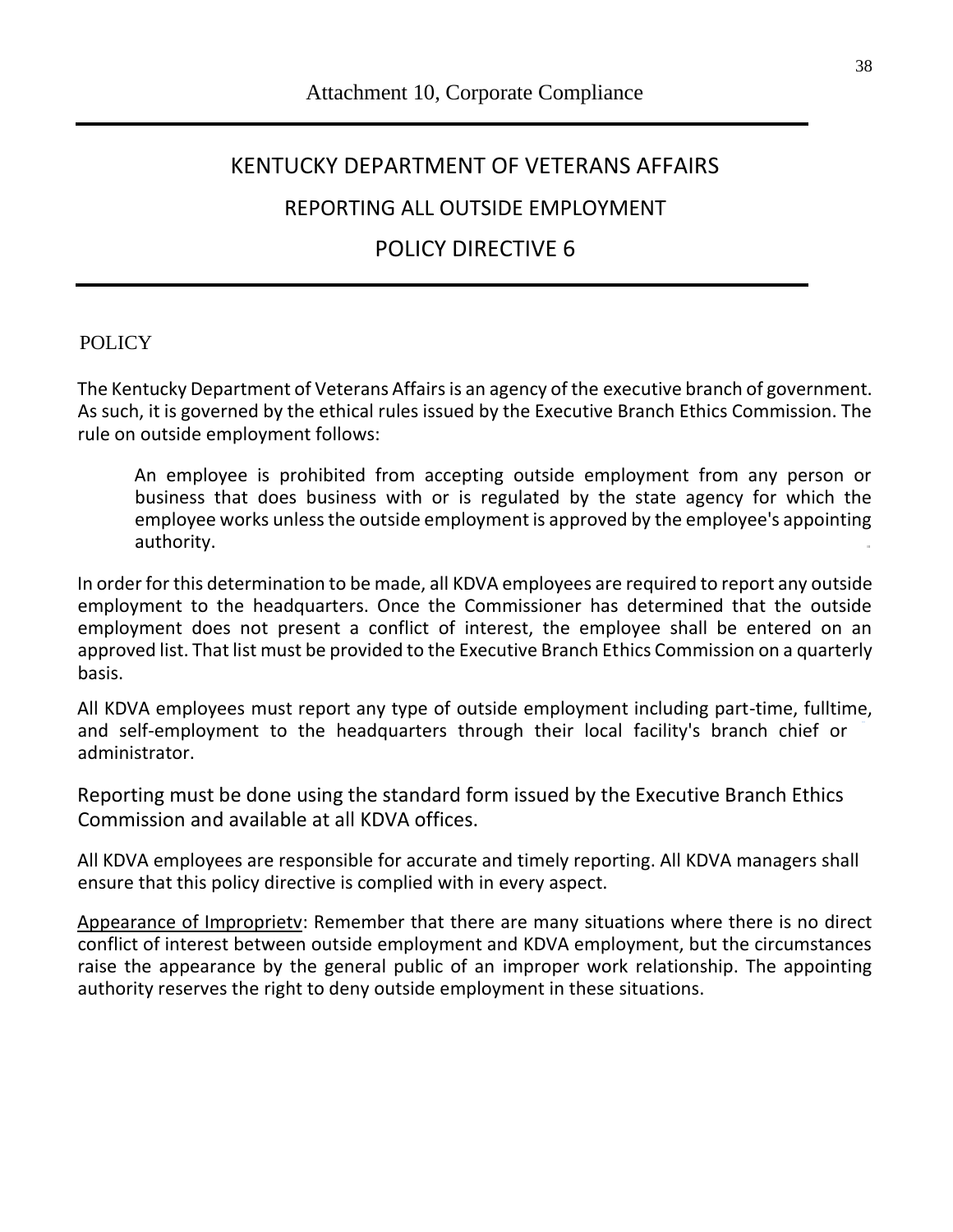#### **11A.050 Financial disclosure by officers, candidates, and public servants.**

- (1) Each officer, each public servant listed in KRS 11A.010(9)(a) to (g), and each candidate shall file a statement of financial disclosure with the commission, as follows:
	- (a) Each officer shall file the statement within thirty (30) days of employment as an officer, and each officer who occupies his or her position during any portion of a calendar year shall file the statement for that portion of the calendar year he or she occupied the position on or before April 15 of the following year, whether or not he or she remains an officer.
	- (b) Each public servant listed in KRS 11A.010(9)(a) to (g) who occupies his or her position during any portion of a calendar year shall file the statement for that portion of the calendar year he or she occupied the position on or before April 15 of the following year, whether or not he or she remains a public servant as listed in KRS 11A.010(9)(a) to (g).
	- (c) Each officer and public servant listed in KRS  $11A.010(9)(a)$  to (g) who does not remain an officer or public servant listed in KRS 11A.010(9)(a) to (g) for the entire calendar year shall file the statement for the portion of the calendar year that the person served as an officer or public servant listed in KRS 11A.010(9)(a) to (g). The statement shall be filed with the commission within thirty (30) days after the date the person no longer serves as an officer or public servant listed in KRS 11A.010(9)(a) to (g).
	- (d) A candidate shall file the statement reflecting the previous calendar year with the commission no later than February 15.
- (2) The statement of financial disclosure shall be filed on a form prescribed by the commission. The commission shall provide copies of the form upon request without charge.
- (3) The statement shall include the following information for the preceding calendar year:
	- (a) Name and entire residential and business address of filer;
	- (b) Title of position or office whereby filing is required;
	- (c) Any other occupations of filer and spouse;
	- (d) Positions held by the filer or his or her spouse in any business, and the name and address of the business;
	- (e) Name and address of any employer by whom the filer was employed for the one (1) year period immediately prior to becoming an officer, not including those listed in paragraph (d) of this subsection;
	- (f) Names and addresses of all businesses in which the filer, his or her spouse, or dependent children has or had an interest of ten thousand dollars (\$10,000) at fair market value or five percent (5%) ownership interest or more;
	- (g) The name and address of any source of gross income exceeding one thousand dollars (\$1,000) from any one (1) source to the filer, his or her spouse, or dependent child, as well as information concerning the nature of the business and the form of the income;
	- (h) Any representation or intervention for compensation by the filer or his or her spouse for any person or business before a state agency for which the filer works or supervises or before any entity of state government for which the filer would serve in a decision-making capacity, including the name and address of the person or business;
	- (i) All positions of a fiduciary nature held by the filer or his or her spouse in a business, including the name and address of the business;
	- (j) Information, including a street address or location, regarding any real property in which there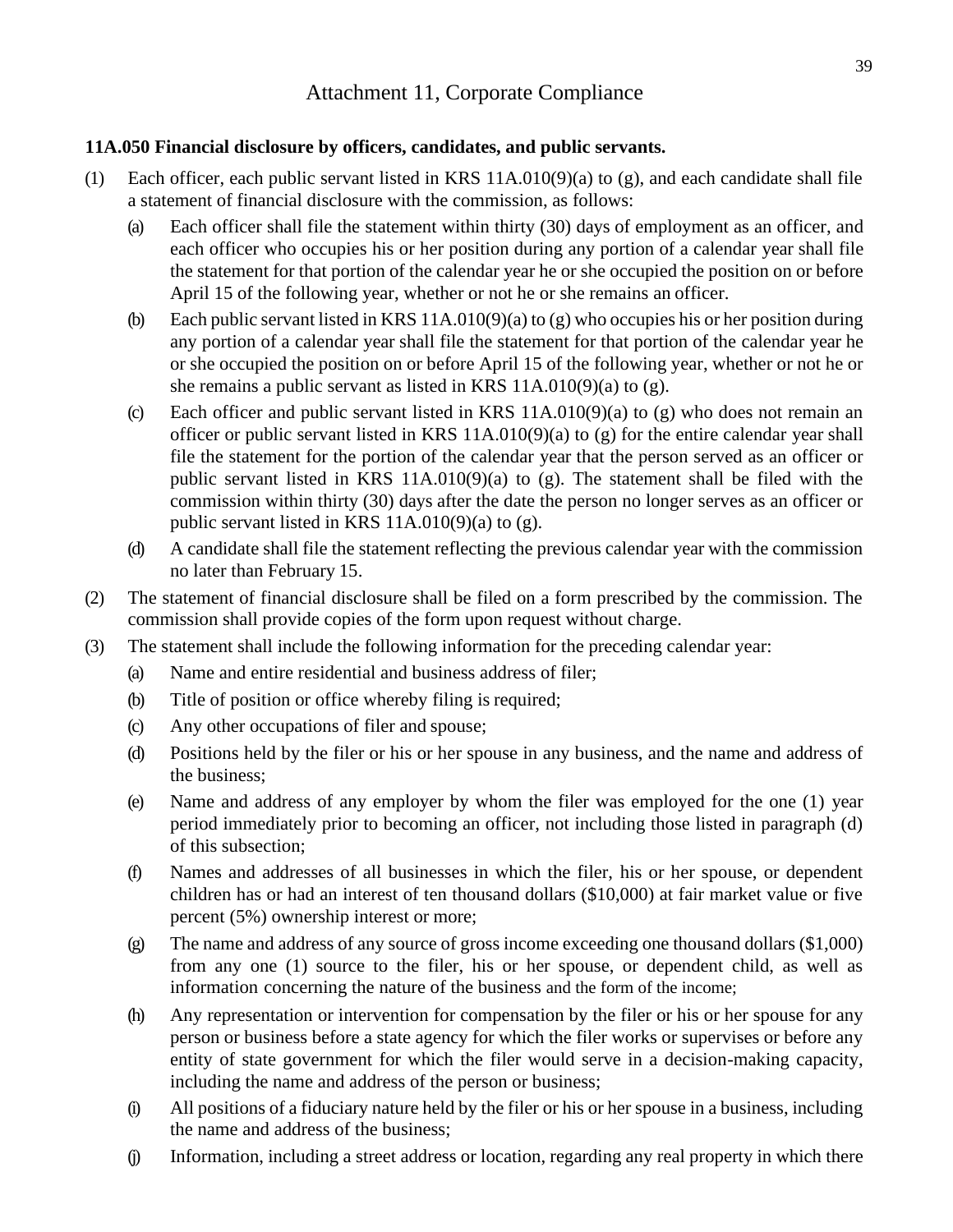is an interest of ten thousand dollars (\$10,000) or more held by the filer, his or her spouse, or dependent children;

- (k) Sources, including each source's name and address, of gifts of money or property with a retail value of more than two hundred dollars (\$200) from any one (1) source to the filer, his or her spouse, or dependent children, except those from a member of the filer's family;
- (l) Identity, including an address, of creditors owed more than ten thousand dollars (\$10,000), except debts arising from the purchase of consumer goods; and
- (m) Names and addresses of family members of the filer or persons with whom the filer was engaged in a business who are registered as legislative agents under KRS 6.807 or executive agency lobbyists under KRS 11A.211.

Paragraphs (a) to (m) of this subsection shall not require disclosure of specific dollar amounts or of privileged information.

**Effective:** June 27, 2019

- **History:** Amended 2019 Ky. Acts ch. 74, sec. 2, effective June 27, 2019. -- Amended 2000 Ky. Acts ch. 417, sec. 5, effective December 1, 2000; and ch. 475, sec. 4, effective July 14, 2000. -- Amended 1998 Ky. Acts ch. 429, sec. 3, effective July 15, 1998. -- Amended 1993 (1st Extra. Sess.) Ky. Acts ch. 4, sec. 72, effective September 16, 1993. -- Created 1992 Ky. Acts ch. 287, sec. 7, effective July 14, 1992.
- **Legislative Research Commission Note** (12/1/2000). The contingency on the effectiveness of this statute set by 2000 Ky. Acts ch. 417, sec. 18, was met, the voters of the Commonwealth having ratified at the general election on November 7, 2000, a constitutional amendment (see 2000 Ky. Acts ch. 399) abolishing the Railroad Commission.
- **Legislative Research Commission Note** (7/15/98). A reference to "KRS 11A.010(9)(a) to (i)" in subsection (1) of this statute has been changed in codification to "KRS 11A.010(9)(a) to (h)" under KRS 7.136(1)(e) and (h). 1998 Ky. Acts ch. 429, sec. 1, eliminated the former paragraph (g) of KRS 11A.010(9) and renumbered the remaining subsections accordingly. Other actions within Acts Chapter 429, including in the section that amended this statute, used the "(a) to (h)" range in new language and modified existing language to use the "(a) to (h)" range. It seems clear from context, and this has been confirmed by the drafter of the bill, that this change was intended here as well but was inadvertently overlooked.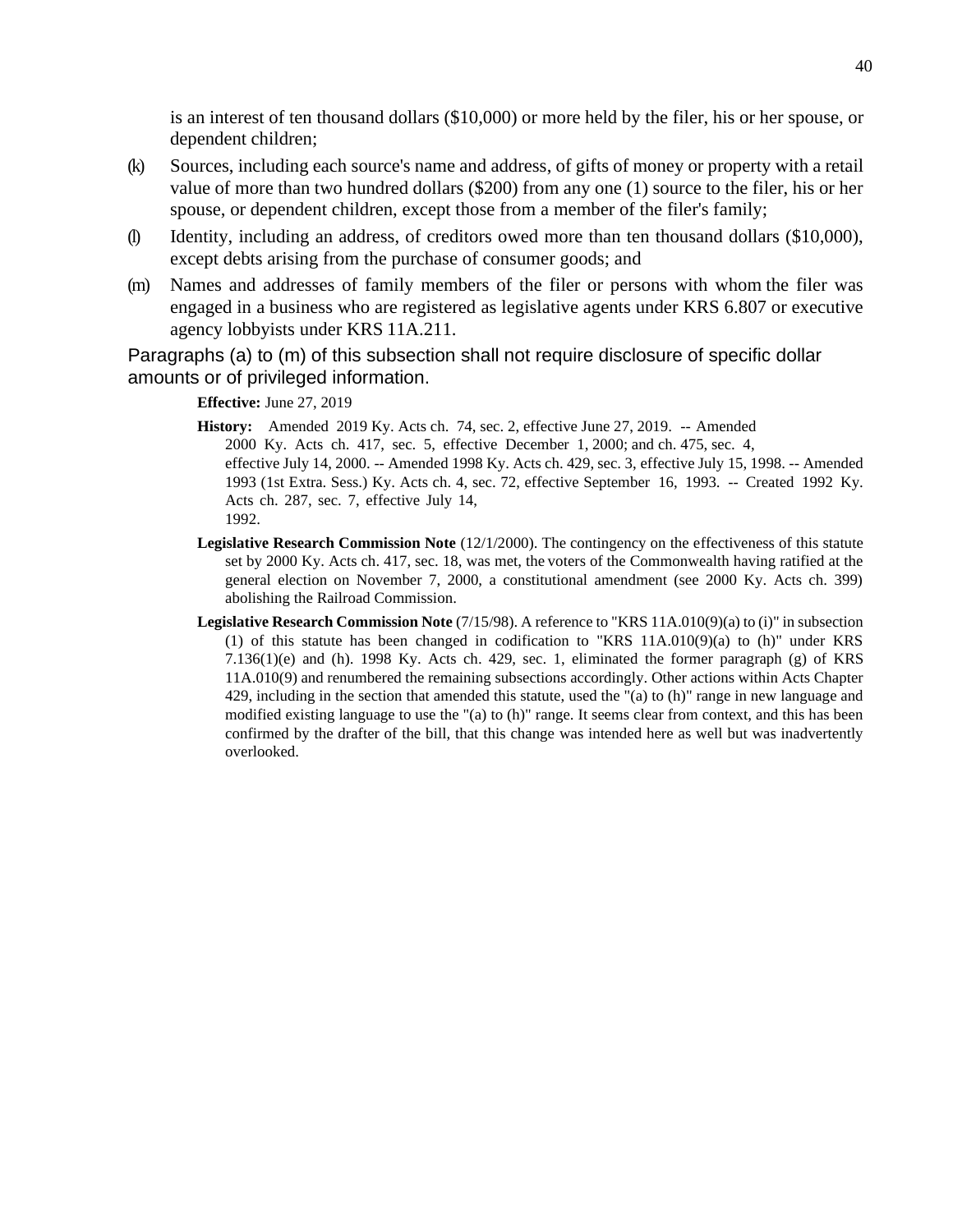

## **KENTUCKY DEPARTMENT OF VETERANS AFFAIRS**

## **POLITICAL ACTIVITIES AND KDVA EMPLOYEES**

**POLICY DIRECTIVE 11** 

## *POLICY*

This policy directive provides a summary of the key rules that apply to state employees regarding the exercise of political freedom. Because of the Department's need to seek legislative authority for its various programs periodically, these rules are stated in this directive within a KDVA context.

## *LEGAL AUTHORITY*

KRS 18A.140, Prohibition Against Discrimination and Political Activities.

## *PROHIBITED POLITICAL ACTS*

1. It is strictly prohibited for any KDVA employee, for the purpose of attempting to influence someone to vote for or take political action for any person, to use or to promise to use political influence of that KDVA employee's official job position to help someone

- a. obtain an appointment, or
- b. obtain an advantage in gaining appointment to a merit system position, or
- c. obtain an increase in pay, or
- d. obtain any other employment advantage.

Explanation: KDVA employee A works in Maintenance at a KDVA facility. She wants her friend, B, to vote for her favorite candidate. B is unemployed. A promises B to use her pull with management to get B a job if B will vote for A's favorite. A has just violated the law. The law does not distinguish between managers and non-managers, or between merit system and non-merit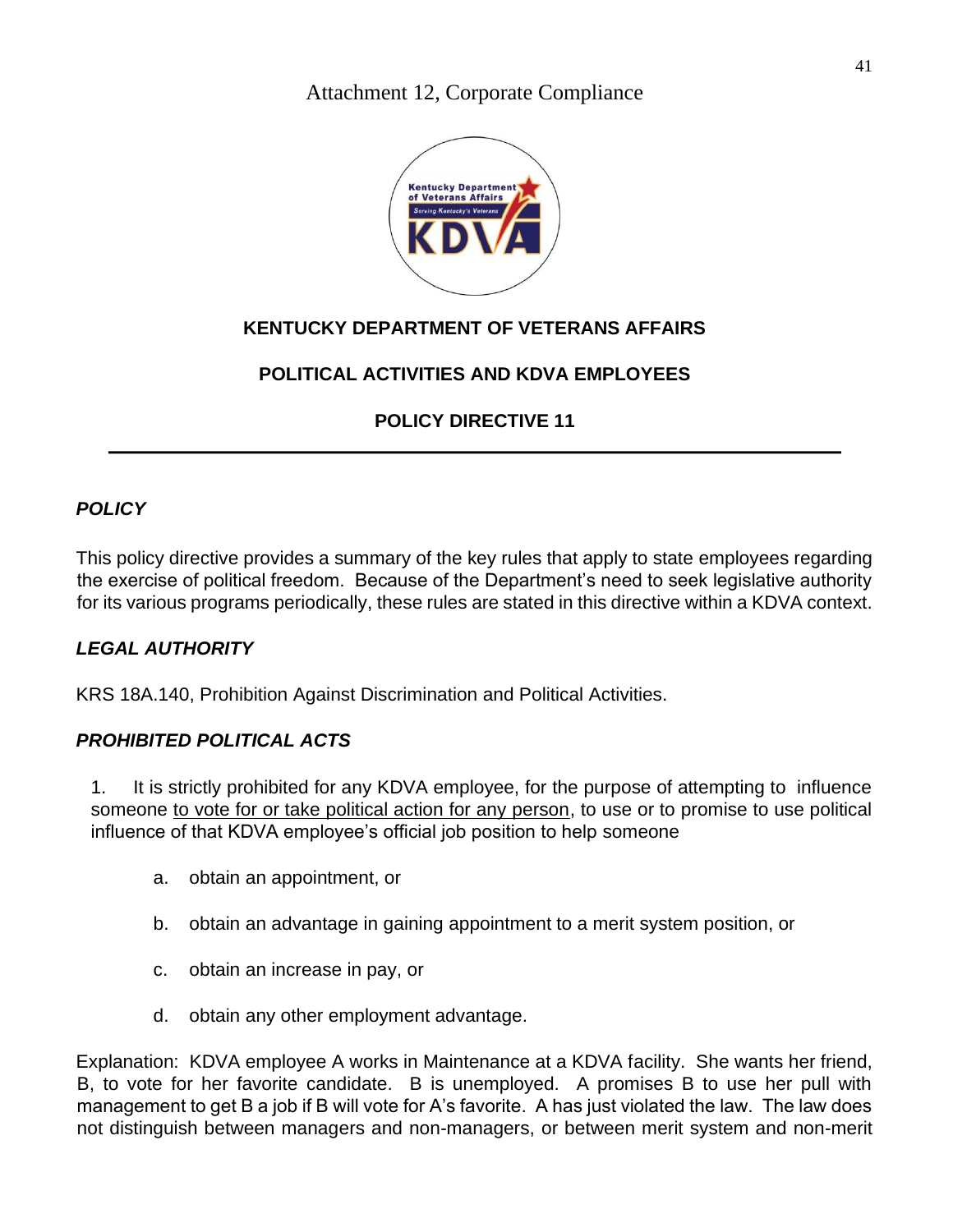system, as far as A is concerned. The language of the statute states clearly that "no person" shall use political influence in the manner stated above to try to influence a vote.

2. Solicitation of KDVA merit system employees to contribute money or services to political parties or candidates is prohibited.

Explanation: An appointed KDVA official calls her secretary into her office and suggests that a one hundred dollar contribution by the secretary to the Platitude Party would be greatly appreciated. Her secretary is a merit system employee. The official has violated the law.

3. Prohibition Against Active Partisan Politics

a. Merit system employees shall not be actively involved in partisan political campaigns;

b. Merit system employees shall not be candidates for elective political office.

c. Exception to a. and b. above: Merit system employees may be candidates for town or school district office if the office provides no compensation other than per diem payment and the election process is nonpartisan.

Explanation: A KDVA merit system employee working at the Western Kentucky Veterans Center in Hanson was elected to the local school board. He ran as an independent, defeating a democrat and a republican candidate. School board members earn less than \$5,000 annually. May he take office? In this scenario, the employee seemingly qualified under exception c, but in fact, he violated both requirements of that exception. First, this was a partisan election. Second, more than per diem was offered since he earned an annual salary, even though it was small. Answer: He cannot take the elected position without being in violation of the law.

- 4. **Don'ts** that apply to KDVA merit system employees:
	- a. Don't serve on a political committee.

b. Don't solicit for a political contribution or political party tickets to a political fundraising event.

- c. Don't distribute campaign literature or material.
- d. Don't pass around or otherwise circulate a partisan political nominating petition.

e. Don't canvass a district or solicit for political support for a party either in person or in writing.

## *LAWFUL EXERCISE OF POLITICAL FREEDOM*

**1. Private** expression of opinions on all political subjects and on any and all political candidates is a right of all KDVA employees.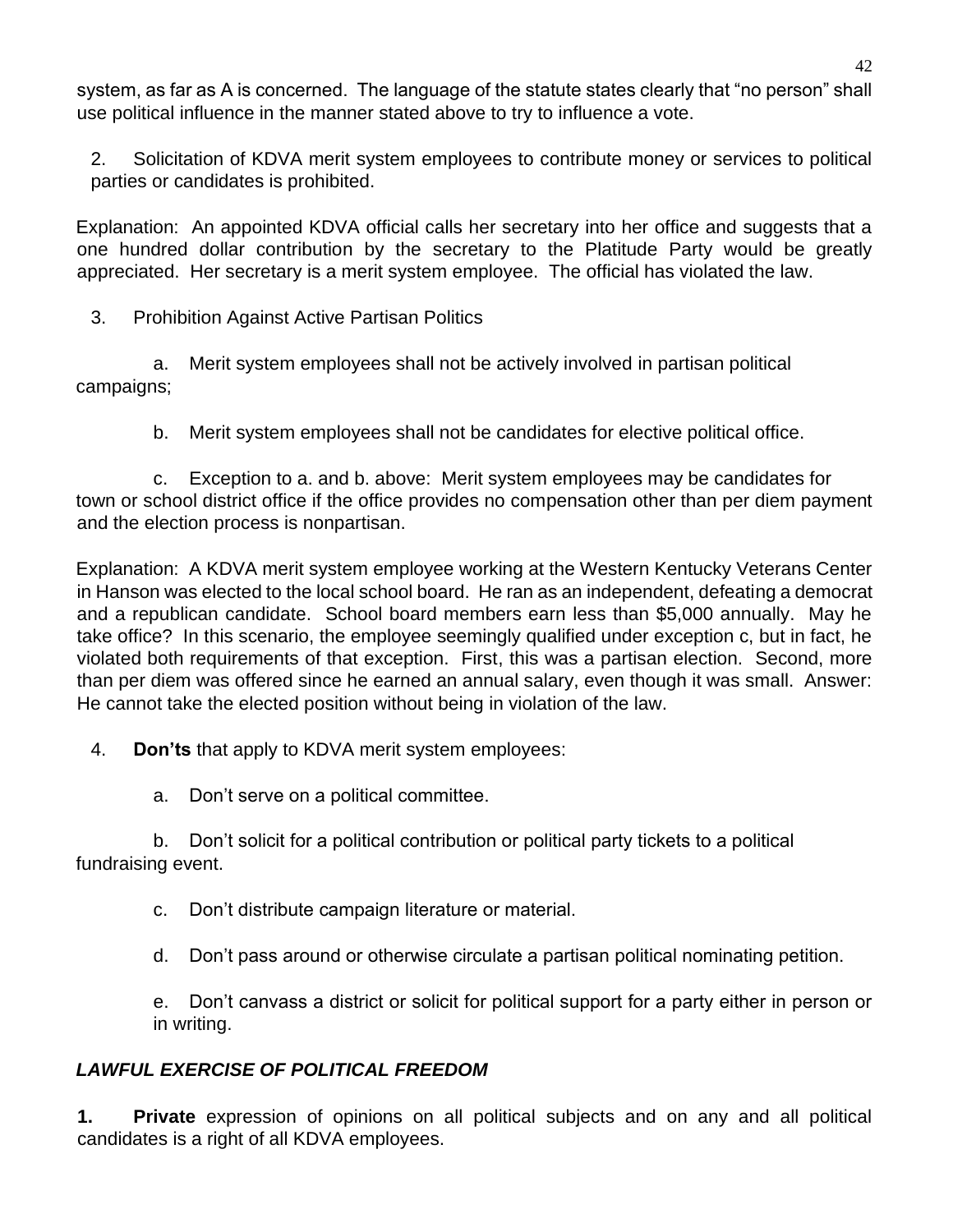Impact on KDVA operations: Even though the right of private political expression is protected, KDVA employees are asked to consider the impact that this may have on the Department if private opinions are made public. If such publication could result in a negative impact, employees are encouraged to provide the appointing authority notice of where the opinion may appear. This is not a requirement, but a recommended courtesy. No employee will be disciplined in any manner for failure to provide courtesy notice. Cross-reference with Policy Directive 3, regarding Media Issues.

 Explanation: A KDVA employee working as a field benefit representative is unhappy over recent reductions in VA benefits by the federal Department of Veterans Affairs. She therefore writes a letter to the editor complaining about the situation. She does not identify her KDVA job position. Her supervisor learns after the fact that the letter was published in a local newspaper. What should the supervisor do? In this example, the employee did nothing wrong. Assuming she did not attempt to connect her private political views with her state job, she lawfully exercised her right of political expression. While she could have given a courtesy "heads up" to her appointing authority, since the letter could result in a negative impact on KDVA, the fact that she did not is not actionable. Courtesy notice is just that: out of **courtesy**.

**2.** KDVA merit system employees ("They" below) may make voluntary cash contributions to political parties, candidates and organizations, but may NOT contribute goods, services and labor.

**3.** They may wear political badges and buttons when not working and when not conducting business on behalf of the Department.

**4.** They may display political bumper stickers on their private vehicles.

**5.** They may join political clubs and attend meetings, but may NOT hold office or serve on a political club's committees.

**6.** They may attend political rallies and conventions.

**7.** They may actively work for constitutional amendments, referenda, and for local ordinances as long as that work does not involve state time or resources.

**8.** They may serve as precinct election officers.

**9.** They may transport friends and relatives to the polls, but may not transport voters to the polls as part of a political faction.

## *AVOIDING THE APPEARANCE OF IMPROPER POLITICAL CONTACTS*

All KDVA employees are reminded that even the most innocent looking event can lead to a compromising position between the goals and activities of the Department, and the goals and the interests of political groups and parties. An innocently scheduled speaking engagement on behalf of Kentucky veterans may turn out to be a fundraiser for a particular political party. Be watchful of these potential political events and seek guidance from the headquarters if you have any misgivings at all.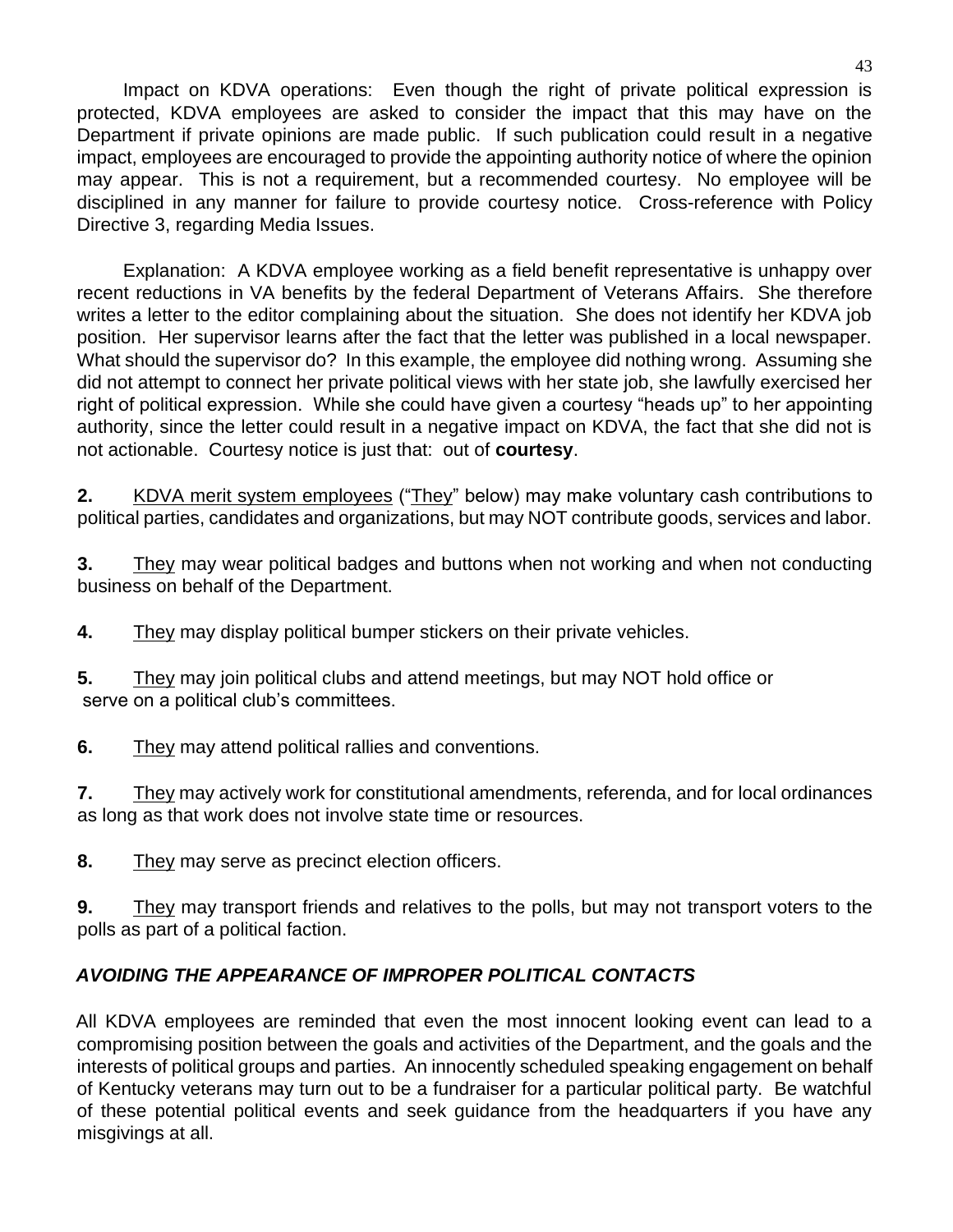## **Improper Payments Elimination and Recovery Act Appendix A: Background**

#### **Program Office Responsibility**

VA's Improper Payments Remediation and Oversight Office, within the Office of Finance, provides oversight and coordination of IPERA compliance activities. Individual administrations and staff offices are responsible for performing IPERA requirements applicable to their programs and activities, which are described below.

#### **Beneficiary Travel**

Beneficiary Travel provides eligible veterans and other beneficiaries mileage reimbursement or common carrier or special mode transportation to receive VA-authorized health care.

#### **CHAMPVA**

CHAMPVA shares the cost of covered healthcare services and supplies as a secondary payer or payer of last resort for certain eligible beneficiaries.

#### **Communication, Utilities, and Other Rent**

Communications, Utilities, and Other Rent comprises payments for use of communications, utility services, and charges for possession and use of land, structures, or equipment owned by others.

#### **Compensation**

VA provides compensation to veterans who are at least 10 percent disabled because of injuries or diseases that occurred or were aggravated during active military service.

#### **Medical Care Contracts and Agreements**

Medical Care Contracts and Agreements includes contracts for research, medical and educational data or services, reimbursements at contract per diem rates for hospitalization, dialysis treatment furnished by non-VA facilities, and indirect charges added for research and demonstration projects.

#### **Pension**

The Pension program provides supplemental income to veterans and their families with financial challenges. VA's Compliance with the Improper Payments Elimination and Recovery Act for FY 2018 VA OIG 18-05864-127 | Page 21 | June 3, 2019

#### **Post-9/11 GI Bill**

The Post-9/11 GI Bill provides educational assistance to veterans who served on active duty on or after September 11, 2001.VA establishes an annual maximum tuition and fee amount for students attending private schools but has no limit for in-state students attending public schools.

#### **Prosthetics**

Prosthetics funds are used for the provision of medically prescribed prosthetics and sensory aids, devices, assistive aids, repairs, and services to eligible disabled veterans for the treatment of their medical conditions.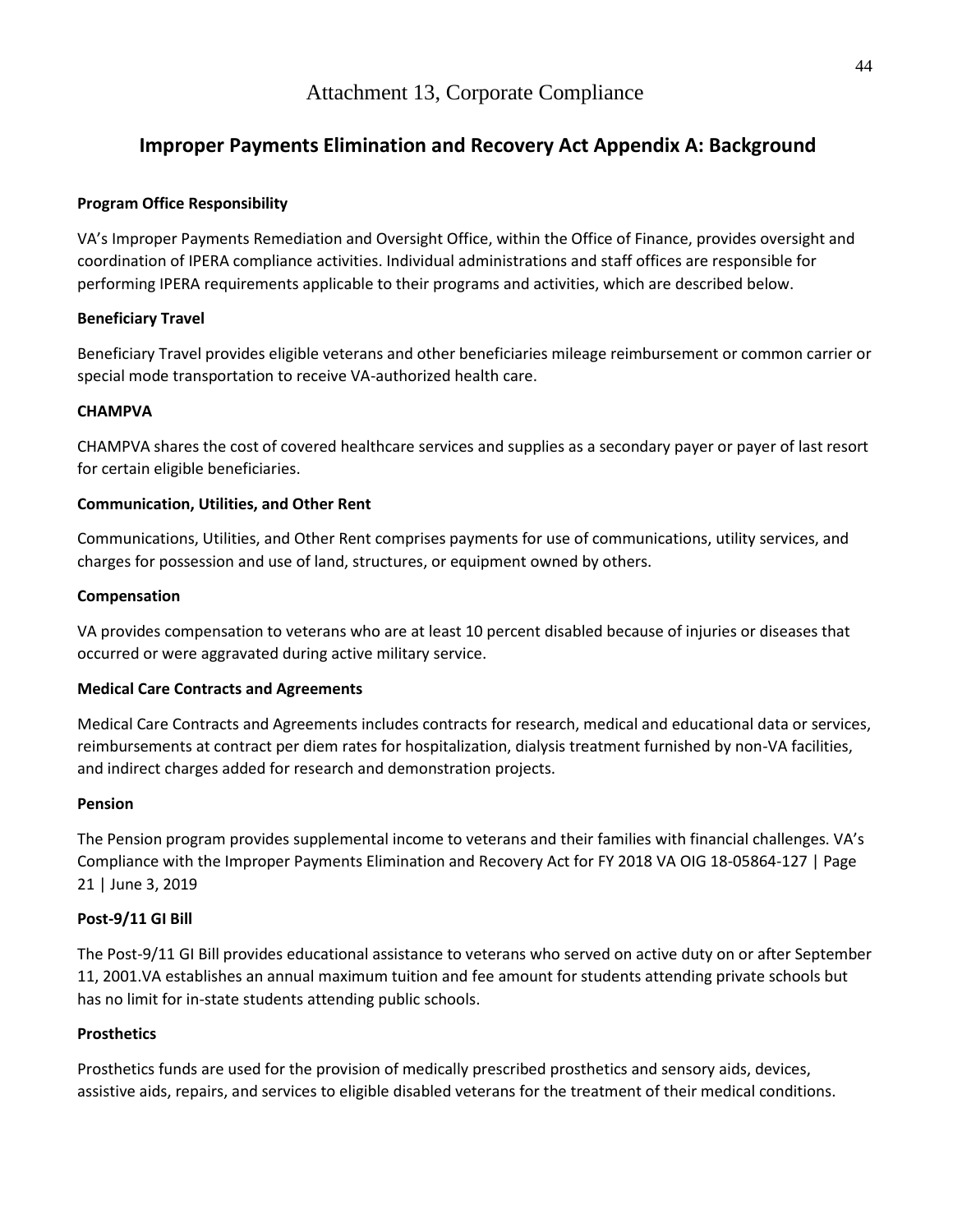#### **Purchased Long-Term Services and Supports**

Purchased Long-Term Services and Supports is organizationally aligned under VHA's Geriatrics and Extended Care, focusing on serious illness and chronically ill veterans who require long-term services and support.

#### **State Home Per Diem**

Under the State Home Per Diem program, states may provide care for eligible veterans in need of care in three types of programs: nursing home, domiciliary, and adult day health care.

#### **Supplies and Materials**

Supplies and Materials are acquired by formal contract or other form of purchase consumed or expended within one year.

#### **VA Community Care**

VA Community Care was established to provide timely and specialized care to eligible veterans by authorizing veterans for care in the community if needed services are not available through the VA.

#### **Prior Reviews**

Since 2012, the OIG has issued annual reports on VA's compliance with IPERA as required by OMB. The three most recent reports are:

*VA's Compliance With the Improper Payments Elimination and Recovery Act for FY 2017 (Report No.17-05460-169, May 15, 2018). VA did not comply with two of six requirements.* 

*Review of VA's Compliance With the Improper Payments Elimination and Recovery Act for FY 2016 (Report No.16- 04416-231, May 15, 2017). VA did not comply with two of six requirements.* 

*Review of VA's Compliance With the Improper Payments Elimination and Recovery Act for FY 2015 (Report No.15- 04252-284, May 12, 2016). VA did not comply with two of six requirements.*